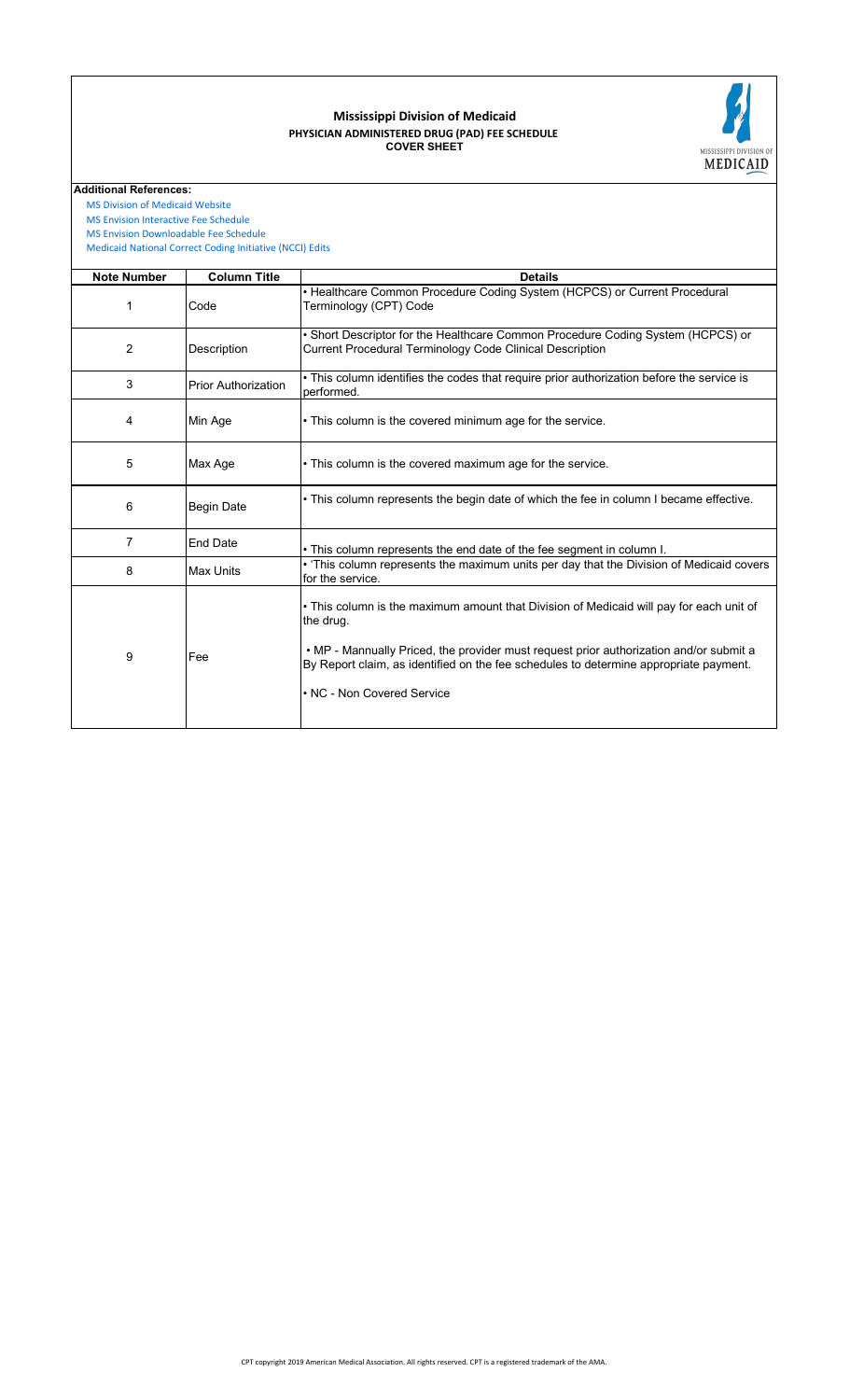

The fee schedules located on the Mississippi Medicaid website are prepared to assist Medicaid providers and are not intended to grant rights or impose obligations. Every effort is made to assure the accuracy of the information within the fee schedules as of the date they are printed. Medicaid makes no guarantee that this compilation of fee schedule information is errorfree and will bear no responsibility or liability for the results or consequences of the use of these schedules. Fee schedules are posted for informational purposes only and do not guarantee reimbursement. Fees are subject to the rules and requirements of the Division of Medicaid, Federal and State law.

\*\*All services and maximums allowed quantities are subject to NCCI procedure-to-procedure or medically unlikely editing even if prior authorized.\*\*

| Code  | <b>Description</b>           | PA        | <b>Min Age</b> | Max Age | <b>Begin Date</b> | <b>End Date</b> | <b>Max Units</b>        | Fee        |
|-------|------------------------------|-----------|----------------|---------|-------------------|-----------------|-------------------------|------------|
| A9500 | Tc99m sestamibi              | <b>NO</b> | 18             | 999     | 4/1/2018          | 12/31/9999      | 3                       | 354.00     |
| A9501 | Technetium tc-99m teboroxime | <b>NO</b> | 0              | 999     | 1/1/2008          | 12/31/9999      | $\mathbf 1$             | <b>MP</b>  |
| A9502 | Tc99m tetrofosmin            | <b>NO</b> | 18             | 999     | 7/1/2020          | 12/31/9999      | 3                       | 97.46      |
| A9503 | Tc99m medronate              | <b>NO</b> | 18             | 999     | 4/1/2018          | 12/31/9999      | $\mathbf{1}$            | 30.00      |
| A9504 | Tc99m apcitide               | <b>NO</b> | 0              | 999     | 7/1/2014          | 12/31/9999      | $\mathbf{1}$            | <b>NC</b>  |
| A9505 | Tl201 thallium               | <b>NO</b> | 18             | 999     | 4/1/2018          | 12/31/9999      | $\overline{\mathbf{4}}$ | 147.84     |
| A9507 | In111 capromab               | <b>NO</b> | 18             | 999     | 4/1/2018          | 12/31/9999      | $\mathbf{1}$            | 879.20     |
| A9508 | 1131 iodobenguate, dx        | <b>NO</b> | 0              | 999     | 7/1/2014          | 12/31/9999      | $\mathbf{1}$            | NC.        |
| A9509 | lodine i-123 sod iodide mil  | <b>NO</b> | 0              | 999     | 7/1/2014          | 12/31/9999      | 273                     | <b>NC</b>  |
| A9510 | Tc99m disofenin              | <b>NO</b> | 18             | 999     | 4/1/2018          | 12/31/9999      | $\mathbf{1}$            | 84.00      |
| A9512 | Tc99m pertechnetate          | <b>NO</b> | 0              | 999     | 7/1/2020          | 12/31/9999      | 30                      | 1.12       |
| A9513 | Lutetium lu 177 dotatat ther | YES       | 18             | 999     | 7/1/2020          | 12/31/9999      | 200                     | 259.17     |
| A9515 | Choline c-11                 | <b>NO</b> | 18             | 999     | 1/1/2017          | 12/31/9999      | 1                       | 5700.00    |
| A9516 | Iodine i-123 sod iodide mic  | <b>NO</b> | 18             | 999     | 1/1/2015          | 12/31/9999      | 4                       | 242.54     |
| A9517 | 1131 iodide cap, rx          | <b>NO</b> | 0              | 999     | 7/1/2020          | 12/31/9999      | 200                     | 20.69      |
| A9520 | Tc99 tilmanocept diag 0.5mci | <b>NO</b> | 18             | 999     | 4/1/2018          | 12/31/9999      | $\mathbf{1}$            | 563.76     |
| A9521 | Tc99m exametazime            | <b>NO</b> | 18             | 999     | 7/1/2020          | 12/31/9999      | $\overline{2}$          | 1747.16    |
| A9524 | 1131 serum albumin, dx       | <b>NO</b> | 18             | 999     | 7/1/2020          | 12/31/9999      | 10                      | 65.00      |
| A9526 | Nitrogen n-13 ammonia        | <b>NO</b> | 0              | 999     | 6/1/2007          | 12/31/9999      | $\mathbf{1}$            | MP         |
| A9527 | Iodine i-125 sodium iodide   | <b>NO</b> | 0              | 999     | 7/1/2020          | 12/31/9999      | 195                     | 31.27      |
| A9528 | Iodine i-131 iodide cap, dx  | <b>NO</b> | 18             | 999     | 7/1/2020          | 12/31/9999      | 10                      | 42.87      |
| A9529 | 1131 iodide sol, dx          | <b>NO</b> | 0              | 999     | 7/1/2020          | 12/31/9999      | 10                      | 10.28      |
| A9530 | 1131 iodide sol, rx          | <b>NO</b> | 0              | 999     | 7/1/2020          | 12/31/9999      | 200                     | 13.36      |
| A9531 | 1131 max 100uci              | NO        | 0              | 999     | 7/1/2020          | 12/31/9999      | 100                     | 154.28     |
| A9532 | 1125 serum albumin, dx       | <b>NO</b> | 0              | 999     | 6/1/2007          | 12/31/9999      | $\mathbf{1}$            | MP         |
| A9536 | Tc99m depreotide             | <b>NO</b> | 0              | 999     | 7/1/2014          | 12/31/9999      | $\mathbf{1}$            | <b>NC</b>  |
| A9537 | Tc99m mebrofenin             | <b>NO</b> | 0              | 999     | 7/1/2020          | 12/31/9999      | $\mathbf{1}$            | 8.05       |
| A9538 | Tc99m pyrophosphate          | NO        | 0              | 999     | 7/1/2020          | 12/31/9999      | 1                       | 12.00      |
| A9539 | Tc99m pentetate              | <b>NO</b> | 0              | 999     | 7/1/2014          | 12/31/9999      | $\overline{2}$          | <b>NC</b>  |
| A9540 | Tc99m maa                    | <b>NO</b> | 0              | 999     | 7/1/2014          | 12/31/9999      | $\mathbf{1}$            | <b>NC</b>  |
| A9541 | Tc99m sulfur colloid         | NO        | 0              | 999     | 4/1/2018          | 12/31/9999      | $\mathbf{1}$            | 390.00     |
| A9542 | In111 ibritumomab, dx        | <b>NO</b> | 0              | 999     | 4/1/2008          | 12/31/9999      | $\mathbf{1}$            | 2769.63    |
| A9543 | Y90 ibritumomab, rx          | <b>NO</b> | 0              | 999     | 4/1/2020          | 12/31/9999      | $\mathbf{1}$            | 55837.95   |
| A9546 | Co57/58                      | <b>NO</b> | 0              | 999     | 6/1/2007          | 12/31/9999      | $\mathbf{1}$            | MP         |
| A9547 | In111 oxyquinoline           | <b>NO</b> | 0              | 999     | 7/1/2020          | 12/31/9999      | $\overline{2}$          | 1788.13    |
| A9548 | In111 pentetate              | NO        | 18             | 999     | 7/1/2020          | 12/31/9999      | $\overline{2}$          | 619.79     |
| A9550 | Tc99m gluceptate             | <b>NO</b> | 0              | 999     | 6/1/2007          | 12/31/9999      | $\mathbf 1$             | ${\sf MP}$ |
| A9551 | Tc99m succimer               | <b>NO</b> | 0              | 999     | 7/1/2020          | 12/31/9999      | $\mathbf{1}$            | 599.42     |
| A9552 | F18 fdg                      | NO        | 0              | 999     | 1/1/2015          | 12/31/9999      | $\mathbf{1}$            | 197.76     |
| A9553 | Cr51 chromate                | NO        | 0              | 999     | 7/1/2014          | 12/31/9999      | $\mathbf{1}$            | NC         |
| A9554 | 1125 iothalamate, dx         | <b>NO</b> | 0              | 999     | 1/1/2015          | 12/31/9999      | $\mathbf{1}$            | 1050.00    |
| A9555 | Rb82 rubidium                | <b>NO</b> | 0              | 999     | 1/1/2016          | 12/31/9999      | $\overline{2}$          | 500.00     |
| A9556 | Ga67 gallium                 | <b>NO</b> | 18             | 999     | 7/1/2020          | 12/31/9999      | 10                      | 120.13     |
| A9557 | Tc99m bicisate               | <b>NO</b> | 0              | 999     | 6/1/2007          | 12/31/9999      | $\mathbf{1}$            | <b>MP</b>  |
| A9558 | Xe133 xenon 10mci            | NO        | 18             | 999     | 7/1/2020          | 12/31/9999      | 7                       | 209.71     |
| A9559 | Co57 cyano                   | <b>NO</b> | 0              | 999     | 6/1/2007          | 12/31/9999      | $\mathbf{1}$            | MP         |
| A9560 | Tc99m labeled rbc            | NO        | 18             | 999     | 7/1/2020          | 12/31/9999      | $\overline{2}$          | 112.08     |
| A9561 | Tc99m oxidronate             | NO        | 18             | 999     | 7/1/2012          | 12/31/9999      | $\mathbf{1}$            | 50.16      |
| A9562 | Tc99m mertiatide             | NO        | 0              | 999     | 7/1/2020          | 12/31/9999      | $\overline{2}$          | 619.20     |
| A9563 | P32 na phosphate             | <b>NO</b> | 0              | 999     | 7/1/2020          | 12/31/9999      | 10                      | 449.31     |
| A9564 | P32 chromic phosphate        | <b>NO</b> | 0              | 999     | 7/1/2020          | 12/31/9999      | 20                      | 71.14      |
| A9566 | Tc99m fanolesomab            | <b>NO</b> | 0              | 999     | 6/1/2007          | 12/31/9999      | $\mathbf{1}$            | MP         |
| A9567 | Technetium tc-99m aerosol    | <b>NO</b> | 0              | 999     | 6/1/2007          | 12/31/9999      | $\mathbf{1}$            | MP         |
| A9568 | Technetium tc99m arcitumomab | <b>NO</b> | 0              | 999     | 7/1/2020          | 12/31/9999      | $\mathbf 1$             | 1196.00    |
| A9569 | Technetium tc-99m auto wbc   | <b>NO</b> | 0              | 999     | 4/1/2018          | 12/31/9999      | $\mathbf{1}$            | 8735.82    |
| A9570 | Indium in-111 auto wbc       | NO        | 0              | 999     | 1/1/2008          | 12/31/9999      | $\mathbf{1}$            | MP         |
| A9571 | Indium in-111 auto platelet  | NO        | 0              | 999     | 1/1/2015          | 12/31/9999      | $\mathbf{1}$            | 4291.50    |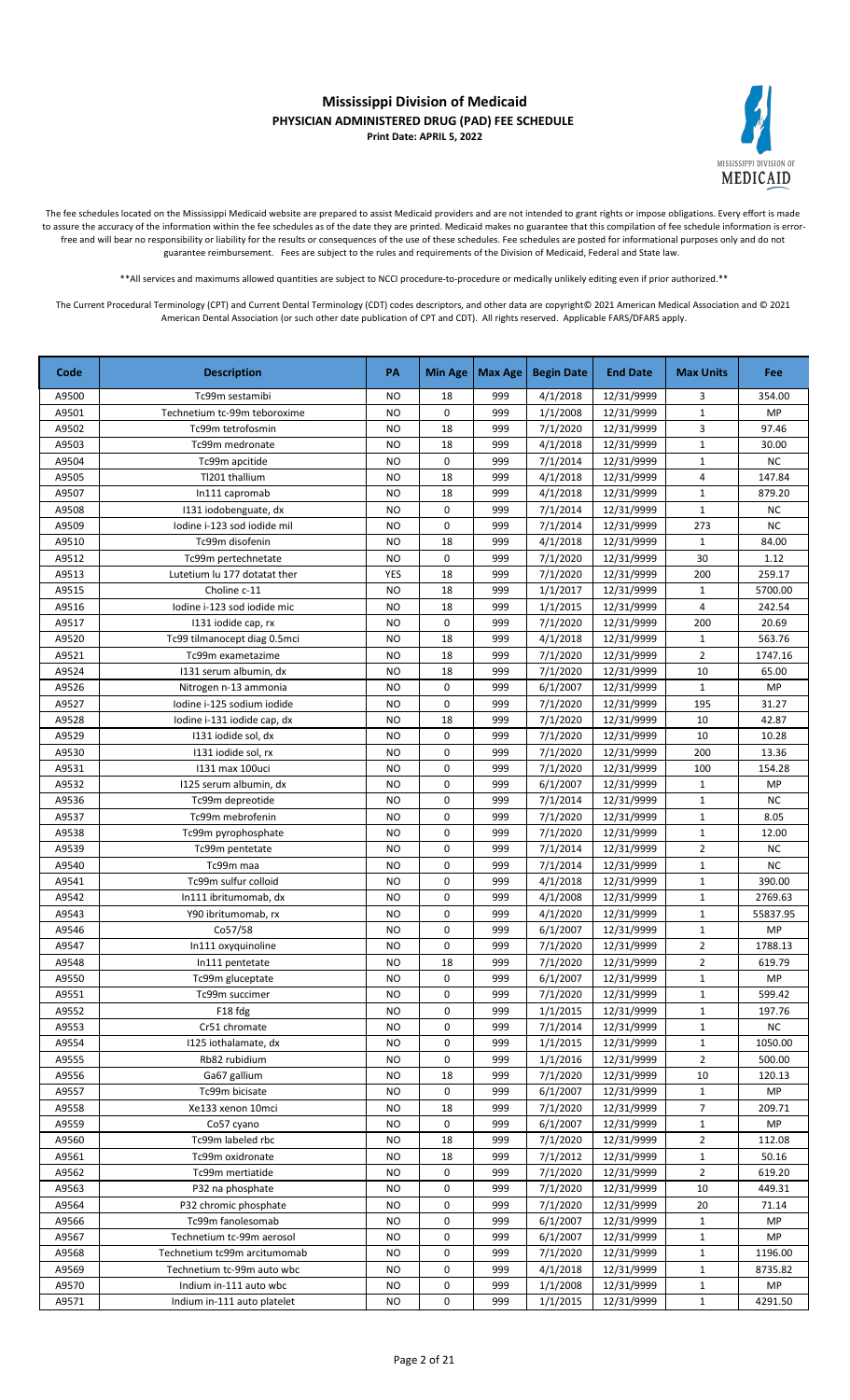

The fee schedules located on the Mississippi Medicaid website are prepared to assist Medicaid providers and are not intended to grant rights or impose obligations. Every effort is made to assure the accuracy of the information within the fee schedules as of the date they are printed. Medicaid makes no guarantee that this compilation of fee schedule information is errorfree and will bear no responsibility or liability for the results or consequences of the use of these schedules. Fee schedules are posted for informational purposes only and do not guarantee reimbursement. Fees are subject to the rules and requirements of the Division of Medicaid, Federal and State law.

\*\*All services and maximums allowed quantities are subject to NCCI procedure-to-procedure or medically unlikely editing even if prior authorized.\*\*

| Code  | <b>Description</b>            | PA        | <b>Min Age</b> | <b>Max Age</b> | <b>Begin Date</b> | <b>End Date</b> | <b>Max Units</b> | <b>Fee</b> |
|-------|-------------------------------|-----------|----------------|----------------|-------------------|-----------------|------------------|------------|
| A9572 | Indium in-111 pentetreotide   | <b>NO</b> | 0              | 999            | 7/1/2020          | 12/31/9999      | 1                | 5998.00    |
| A9575 | Inj gadoterate meglumi 0.1ml  | <b>NO</b> | $\overline{2}$ | 999            | 7/1/2020          | 12/31/9999      | 300              | 0.18       |
| A9576 | Inj prohance multipack        | <b>NO</b> | 0              | 999            | 7/1/2020          | 12/31/9999      | 40               | 1.42       |
| A9577 | Inj multihance                | <b>NO</b> | 0              | 999            | 7/1/2020          | 12/31/9999      | 50               | 1.89       |
| A9578 | Inj multihance multipack      | <b>NO</b> | 0              | 999            | 7/1/2020          | 12/31/9999      | 50               | 1.86       |
| A9579 | Gad-base mr contrast nos,1ml  | NO        | 0              | 999            | 7/1/2020          | 12/31/9999      | 100              | 1.55       |
| A9580 | Sodium fluoride f-18          | <b>NO</b> | 0              | 999            | 1/1/2009          | 12/31/9999      | 20               | <b>MP</b>  |
| A9581 | Gadoxetate disodium inj       | <b>NO</b> | 0              | 999            | 7/1/2020          | 12/31/9999      | 20               | 14.74      |
| A9582 | Iodine i-123 iobenguane       | <b>NO</b> | 0              | 999            | 7/1/2020          | 12/31/9999      | $\mathbf{1}$     | 5904.03    |
| A9583 | Gadofosveset trisodium inj    | NO        | 0              | 999            | 7/1/2020          | 12/31/9999      | 18               | 18.56      |
| A9584 | Iodine i-123 ioflupane        | <b>NO</b> | 21             | 999            | 7/1/2020          | 12/31/9999      | $\mathbf{1}$     | 2468.00    |
| A9585 | Gadobutrol injection          | NO        | $\overline{2}$ | 999            | 7/1/2020          | 12/31/9999      | 300              | 0.38       |
| A9586 | Florbetapir f18               | <b>NO</b> | 18             | 999            | 1/1/2013          | 12/31/9999      | 999              | <b>NC</b>  |
| A9587 | Gallium ga-68                 | <b>NO</b> | 0              | 999            | 7/1/2020          | 12/31/9999      | 54               | 64.75      |
| A9588 | Fluciclovine f-18             | <b>NO</b> | 18             | 999            | 7/1/2020          | 12/31/9999      | 10               | 400.50     |
| A9589 | Insti hexaminolevulinate hcl  | <b>NO</b> | 0              | 999            | 1/1/2019          | 12/31/9999      | $\mathbf{1}$     | NC         |
| A9590 | Iodine i-131 iobenguane 1mci  | <b>NO</b> | 12             | 999            | 3/1/2020          | 12/31/9999      | 500              | 302.00     |
| A9591 | Fluoroestradiol f 18          | <b>NO</b> | 18             | 999            | 1/1/2021          | 12/31/9999      | $\mathbf{1}$     | <b>NC</b>  |
| A9592 | Copper cu 64 dotatate diag    | <b>NO</b> | 18             | 999            | 4/1/2021          | 12/31/9999      | 4                | <b>NC</b>  |
| A9593 | Gallium ga-68 psma-11 ucsf    | <b>NO</b> | 0              | 999            | 7/1/2021          | 12/31/9999      | 6                | <b>NC</b>  |
| A9594 | Gallium ga-68 psma-11, ucla   | <b>NO</b> | 0              | 999            | 7/1/2021          | 12/31/9999      | 6                | <b>NC</b>  |
| A9595 | Piflu f-18, dia 1 millicurie  | <b>NO</b> | 18             | 999            | 1/1/2022          | 12/31/9999      | 10               | 526.44     |
| A9597 | Pet, dx, for tumor id, noc    | <b>NO</b> | 0              | 999            | 1/1/2017          | 12/31/9999      | $\mathbf{1}$     | <b>NC</b>  |
| A9598 | Pet dx for non-tumor id, noc  | <b>NO</b> | 0              | 999            | 1/1/2017          | 12/31/9999      | $\mathbf{1}$     | <b>NC</b>  |
| A9600 | Sr89 strontium                | YES       | 0              | 999            | 7/1/2020          | 12/31/9999      | 7                | 2045.70    |
| A9604 | Sm 153 lexidronam             | <b>NO</b> | 0              | 999            | 7/1/2020          | 12/31/9999      | $\mathbf{1}$     | 16037.77   |
| A9606 | Radium ra223 dichloride ther  | NO        | 18             | 999            | 7/1/2020          | 12/31/9999      | 224              | 140.50     |
| A9698 | Non-rad contrast materialnoc  | <b>NO</b> | 0              | 999            | 6/1/2007          | 12/31/9999      | $\mathbf{1}$     | MP         |
| A9699 | Radiopharm rx agent noc       | YES       | 0              | 999            | 6/1/2007          | 12/31/9999      | $\mathbf{1}$     | MP         |
| A9700 | Echocardiography contrast     | YES       | 0              | 999            | 6/1/2007          | 12/31/9999      | $\mathbf 1$      | MP         |
| C9046 | Cocaine hcl nasal solution    | <b>NO</b> | 0              | 999            | 7/1/2020          | 12/31/9999      | 160              | 1.21       |
| C9047 | Injection, caplacizumab-yhdp  | <b>NO</b> | 18             | 999            | 7/1/2019          | 12/31/9999      | 22               | <b>NC</b>  |
| C9067 | Gallium ga-68 dotatoc         | <b>NO</b> | 0              | 999            | 10/1/2020         | 12/31/9999      | 540              | NC         |
| C9084 | Loncastuximab-lpyl, 0.1 mg    | <b>NO</b> | 18             | 999            | 10/1/2021         | 12/31/9999      | $\mathbf{1}$     | <b>NC</b>  |
| C9085 | Inj avalglucosid alfa-ngpt    | <b>NO</b> | $\mathbf 1$    | 999            | 1/1/2022          | 12/31/9999      | 795              | 70.65      |
| C9086 | Inj, anifrolumab-fnia         | <b>NO</b> | 18             | 999            | 1/1/2022          | 12/31/9999      | 300              | 15.80      |
| C9087 | Inj cyclophosphamd auromedic  | <b>NO</b> | 0              | 999            | 1/1/2022          | 12/31/9999      | 795              | 7.52       |
| C9088 | Instill, bupivac and meloxic  | NO        | 18             | 999            | 1/1/2022          | 12/31/9999      | 400              | <b>NC</b>  |
| C9089 | Bupivacaine implant, 1 mg     | NO        | 18             | 999            | 1/1/2022          | 12/31/9999      | 300              | <b>NC</b>  |
| C9090 | Plasminogen, human-tvmh 1 mg  | <b>NO</b> | 0              | 999            | 4/1/2022          | 12/31/9999      | $\mathbf{1}$     | NC         |
| C9091 | Sirolimus, protein-bound, 1mg | <b>NO</b> | 0              | 999            | 4/1/2022          | 12/31/9999      | $\mathbf{1}$     | <b>NC</b>  |
| C9092 | Inj., xipere, 1 mg            | NO        | 0              | 999            | 4/1/2022          | 12/31/9999      | 1                | <b>NC</b>  |
| C9093 | Inj., susvimo, 0.1 mg         | NO        | 0              | 999            | 4/1/2022          | 12/31/9999      | 1                | NC         |
| C9113 | Inj pantoprazole sodium, via  | NO        | 0              | 999            | 1/1/2002          | 12/31/9999      | $\mathbf{1}$     | <b>NC</b>  |
| C9248 | Inj, clevidipine butyrate     | NO        | 0              | 999            | 1/1/2009          | 12/31/9999      | $\mathbf{1}$     | <b>NC</b>  |
| C9250 | Artiss fibrin sealant         | NO        | 0              | 999            | 7/1/2009          | 12/31/9999      | $\mathbf{1}$     | <b>NC</b>  |
| C9254 | Injection, lacosamide         | NO        | 0              | 999            | 1/1/2010          | 12/31/9999      | $\mathbf{1}$     | <b>NC</b>  |
| C9257 | Bevacizumab injection         | NO        | 0              | 999            | 1/1/2010          | 12/31/9999      | $\mathbf{1}$     | <b>NC</b>  |
| C9285 | Patch, lidocaine/tetracaine   | NO        | 0              | 999            | 7/1/2011          | 12/31/9999      | $\mathbf{1}$     | <b>NC</b>  |
| C9290 | Inj, bupivacaine liposome     | NO.       | 0              | 999            | 4/1/2012          | 12/31/9999      | $\mathbf{1}$     | <b>NC</b>  |
| C9293 | Injection, glucarpidase       | NO.       | 0              | 999            | 1/1/2013          | 12/31/9999      | 999              | <b>NC</b>  |
| C9460 | Injection, cangrelor          | NO        | 18             | 999            | 1/1/2016          | 12/31/9999      | 1                | <b>NC</b>  |
| C9462 | Injection, delafloxacin       | <b>NO</b> | 18             | 999            | 7/1/2020          | 12/31/9999      | 600              | 0.49       |
| C9482 | Sotalol hydrochloride iv      | NO        | $\overline{2}$ | 999            | 10/1/2016         | 12/31/9999      | $\mathbf{1}$     | <b>NC</b>  |
| C9488 | Conivaptan hcl                | NO        | 18             | 999            | 4/1/2017          | 12/31/9999      | 40               | <b>NC</b>  |
| C9507 | Covid-19 convalescent plasma  | NO        | 0              | 999            | 12/28/2021        | 12/31/9999      | $\mathbf 1$      | <b>NC</b>  |
| C9781 | Arthro/shoul surg; w/spacer   | NO.       | 0              | 999            | 4/1/2022          | 12/31/9999      | $\mathbf{1}$     | <b>NC</b>  |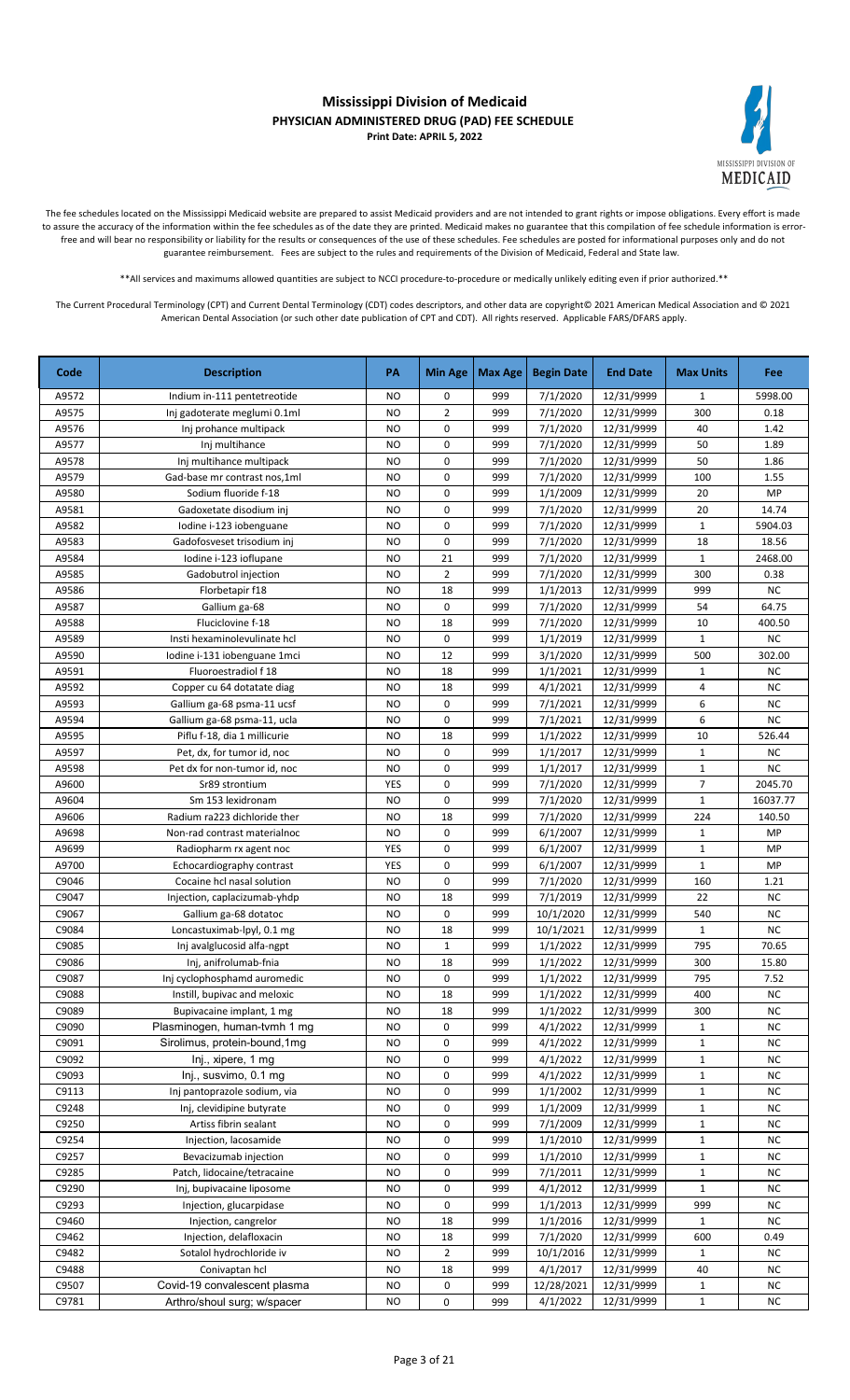

The fee schedules located on the Mississippi Medicaid website are prepared to assist Medicaid providers and are not intended to grant rights or impose obligations. Every effort is made to assure the accuracy of the information within the fee schedules as of the date they are printed. Medicaid makes no guarantee that this compilation of fee schedule information is errorfree and will bear no responsibility or liability for the results or consequences of the use of these schedules. Fee schedules are posted for informational purposes only and do not guarantee reimbursement. Fees are subject to the rules and requirements of the Division of Medicaid, Federal and State law.

\*\*All services and maximums allowed quantities are subject to NCCI procedure-to-procedure or medically unlikely editing even if prior authorized.\*\*

| Code  | <b>Description</b>           | PA        | <b>Min Age</b> | <b>Max Age</b> | <b>Begin Date</b> | <b>End Date</b> | <b>Max Units</b>        | Fee       |
|-------|------------------------------|-----------|----------------|----------------|-------------------|-----------------|-------------------------|-----------|
| C9782 | Blind myocar trpl bon marrow | NO.       | 0              | 999            | 4/1/2022          | 12/31/9999      | 1                       | <b>NC</b> |
| C9783 | Blind cor sinus reducer impl | <b>NO</b> | 0              | 999            | 4/1/2022          | 12/31/9999      | $\mathbf{1}$            | <b>NC</b> |
| J0120 | Tetracyclin injection        | <b>NO</b> | 8              | 999            | 7/1/2020          | 12/31/9999      | $\mathbf{1}$            | 7.98      |
| J0121 | Inj., omadacycline, 1 mg     | NO        | 18             | 999            | 10/1/2019         | 12/31/9999      | $\mathbf{1}$            | <b>NC</b> |
| J0122 | Inj., eravacycline, 1 mg     | <b>NO</b> | 18             | 999            | 7/1/2020          | 12/31/9999      | 300                     | 1.02      |
| J0129 | Abatacept injection          | YES       | 0              | 999            | 4/1/2020          | 12/31/9999      | 100                     | 55.08     |
| J0130 | Abciximab injection          | <b>NO</b> | 0              | 999            | 7/1/2020          | 12/31/9999      | $\overline{\mathbf{4}}$ | 1348.18   |
| J0131 | Acetaminophen injection      | <b>NO</b> | $\overline{2}$ | 999            | 7/1/2020          | 12/31/9999      | 400                     | 0.47      |
| J0132 | Acetylcysteine injection     | <b>NO</b> | 0              | 999            | 7/1/2020          | 12/31/9999      | 12                      | 1.11      |
| J0133 | Acyclovir injection          | <b>NO</b> | 0              | 999            | 7/1/2020          | 12/31/9999      | 1,200                   | 0.07      |
| J0135 | Adalimumab injection         | <b>NO</b> | 0              | 999            | 4/1/2020          | 12/31/9999      | 8                       | 1472.60   |
| J0153 | Adenosine inj 1mg            | <b>NO</b> | 0              | 999            | 7/1/2020          | 12/31/9999      | 180                     | 0.62      |
| J0171 | Adrenalin epinephrine inject | <b>NO</b> | 0              | 999            | 7/1/2020          | 12/31/9999      | 20                      | 0.84      |
| J0172 | Inj, aducanumab-avwa, 2 mg   | YES       | 18             | 999            | 1/1/2022          | 12/31/9999      | 795                     | 11.87     |
| J0178 | Aflibercept injection        | <b>NO</b> | 19             | 999            | 4/1/2020          | 12/31/9999      | 4                       | 938.44    |
| J0179 | Inj, brolucizumab-dbll, 1 mg | <b>NO</b> | 18             | 999            | 3/1/2020          | 12/31/9999      | 6                       | 317.58    |
| J0180 | Agalsidase beta injection    | <b>NO</b> | 0              | 999            | 7/1/2020          | 12/31/9999      | 140                     | 183.78    |
| J0185 | Inj., aprepitant, 1 mg       | <b>NO</b> | 18             | 999            | 1/1/2019          | 12/31/9999      | $\mathbf{1}$            | <b>NC</b> |
| J0190 | Inj biperiden lactate/5 mg   | NO        | 18             | 999            | 7/1/2014          | 12/31/9999      | 4                       | <b>NC</b> |
| J0200 | Alatrofloxacin mesylate      | <b>NO</b> | 0              | 999            | 1/1/2014          | 12/31/9999      | 3                       | <b>NC</b> |
| J0202 | Injection, alemtuzumab       | YES       | 18             | 999            | 7/1/2020          | 12/31/9999      | 12                      | 1949.60   |
| J0205 | Alglucerase injection        | <b>NO</b> | 0              | 999            | 7/1/2014          | 12/31/9999      | 954                     | <b>NC</b> |
| J0207 | Amifostine                   | <b>NO</b> | 0              | 999            | 4/1/2020          | 12/31/9999      | 4                       | 980.14    |
| J0210 | Methyldopate hcl injection   | <b>NO</b> | 0              | 999            | 7/1/2020          | 12/31/9999      | 4                       | 40.00     |
| J0215 | Alefacept                    | <b>NO</b> | 0              | 999            | 10/1/2015         | 12/31/9999      | 30                      | 41.64     |
| J0219 | Inj aval alfa-nqpt 4mg       | <b>NO</b> | $\mathbf 1$    | 999            | 4/1/2022          | 12/31/9999      | $\mathbf{1}$            | NC        |
| J0220 | Alglucosidase alfa injection | <b>NO</b> | 0              | 999            | 7/1/2020          | 12/31/9999      | 1                       | 73.81     |
| J0221 | Lumizyme injection           | YES       | 8              | 999            | 7/1/2020          | 12/31/9999      | 250                     | 171.21    |
| J0222 | Inj., patisiran, 0.1 mg      | <b>NO</b> | 18             | 999            | 4/1/2020          | 12/31/9999      | 300                     | 98.21     |
| J0223 | Inj givosiran 0.5 mg         | <b>NO</b> | 0              | 999            | 7/1/2020          | 12/31/9999      | 1                       | NC        |
| J0224 | Inj. lumasiran, 0.5 mg       | <b>NO</b> | 0              | 999            | 7/1/2021          | 12/31/9999      | 954                     | 299.74    |
| J0248 | INJ, REMDESIVIR, 1MG         | <b>NO</b> | 0              | 999            | 1/1/2022          | 12/31/9999      | $\mathbf{1}$            | <b>NC</b> |
| J0256 | Alpha 1 proteinase inhibitor | <b>NO</b> | 0              | 999            | 7/1/2020          | 12/31/9999      | 1,600                   | 4.43      |
| J0257 | Glassia injection            | <b>NO</b> | 21             | 999            | 7/1/2020          | 12/31/9999      | 1,400                   | 4.90      |
| J0270 | Alprostadil for injection    | <b>NO</b> | 0              | 999            | 1/1/1997          | 12/31/9999      | $\overline{2}$          | NC        |
| J0275 | Alprostadil urethral suppos  | NO        | 0              | 999            | 1/1/1999          | 12/31/9999      | $\overline{2}$          | <b>NC</b> |
| J0278 | Amikacin sulfate injection   | <b>NO</b> | 0              | 999            | 4/1/2020          | 12/31/9999      | 15                      | 1.08      |
| J0280 | Aminophyllin 250 mg inj      | NO.       | 0              | 999            | 7/1/2020          | 12/31/9999      | $\overline{7}$          | 7.11      |
| J0282 | Amiodarone hcl               | NO        | 0              | 999            | 1/1/2001          | 12/31/9999      | 34                      | NC        |
| J0285 | Amphotericin b               | <b>NO</b> | 0              | 999            | 7/1/2020          | 12/31/9999      | 5                       | 38.56     |
| J0287 | Amphotericin b lipid complex | NO        | 0              | 999            | 7/1/2020          | 12/31/9999      | 50                      | 9.20      |
| J0288 | Ampho b cholesteryl sulfate  | NO        | 0              | 999            | 1/1/2014          | 12/31/9999      | 96                      | 14.00     |
| J0289 | Amphotericin b liposome inj  | NO        | 0              | 999            | 7/1/2020          | 12/31/9999      | 50                      | 27.23     |
| J0290 | Ampicillin 500 mg inj        | NO        | 0              | 999            | 7/1/2020          | 12/31/9999      | 24                      | 1.05      |
| J0291 | Inj., plazomicin, 5 mg       | NO        | 18             | 999            | 4/1/2020          | 12/31/9999      | 500                     | 3.19      |
| J0295 | Ampicillin sulbactam 1.5 gm  | <b>NO</b> | 0              | 999            | 7/1/2020          | 12/31/9999      | 12                      | 3.58      |
| J0300 | Amobarbital 125 mg inj       | NO        | 6              | 999            | 1/1/2015          | 12/31/9999      | 4                       | <b>NC</b> |
| J0330 | Succinycholine chloride inj  | NO        | 0              | 999            | 7/1/2020          | 12/31/9999      | 10                      | 1.92      |
| J0348 | Anidulafungin injection      | NO        | 0              | 999            | 1/1/2020          | 12/31/9999      | 200                     | 0.52      |
| J0350 | Injection anistreplase 30 u  | NO.       | 0              | 999            | 1/1/2014          | 12/31/9999      | 4                       | 2268.46   |
| J0360 | Hydralazine hcl injection    | NO        | 0              | 999            | 7/1/2020          | 12/31/9999      | $\overline{2}$          | 3.77      |
| J0364 | Apomorphine hydrochloride    | NO        | 0              | 999            | 7/1/2020          | 12/31/9999      | 6                       | 36.67     |
| J0365 | Aprotonin, 10,000 kiu        | <b>NO</b> | 0              | 999            | 1/1/2006          | 12/31/9999      | $\mathbf{1}$            | <b>NC</b> |
| J0380 | Inj metaraminol bitartrate   | NO.       | 18             | 999            | 7/1/2014          | 12/31/9999      | 10                      | <b>NC</b> |
| J0390 | Chloroquine injection        | NO        | 0              | 999            | 1/1/2014          | 12/31/9999      | 3                       | 17.27     |
| J0395 | Arbutamine hcl injection     | NO        | 0              | 999            | 7/1/2014          | 12/31/9999      | $\mathbf{1}$            | NC        |
| J0400 | Aripiprazole injection       | NO.       | 18             | 999            | 7/1/2020          | 12/31/9999      | 39                      | 0.76      |
|       |                              |           |                |                |                   |                 |                         |           |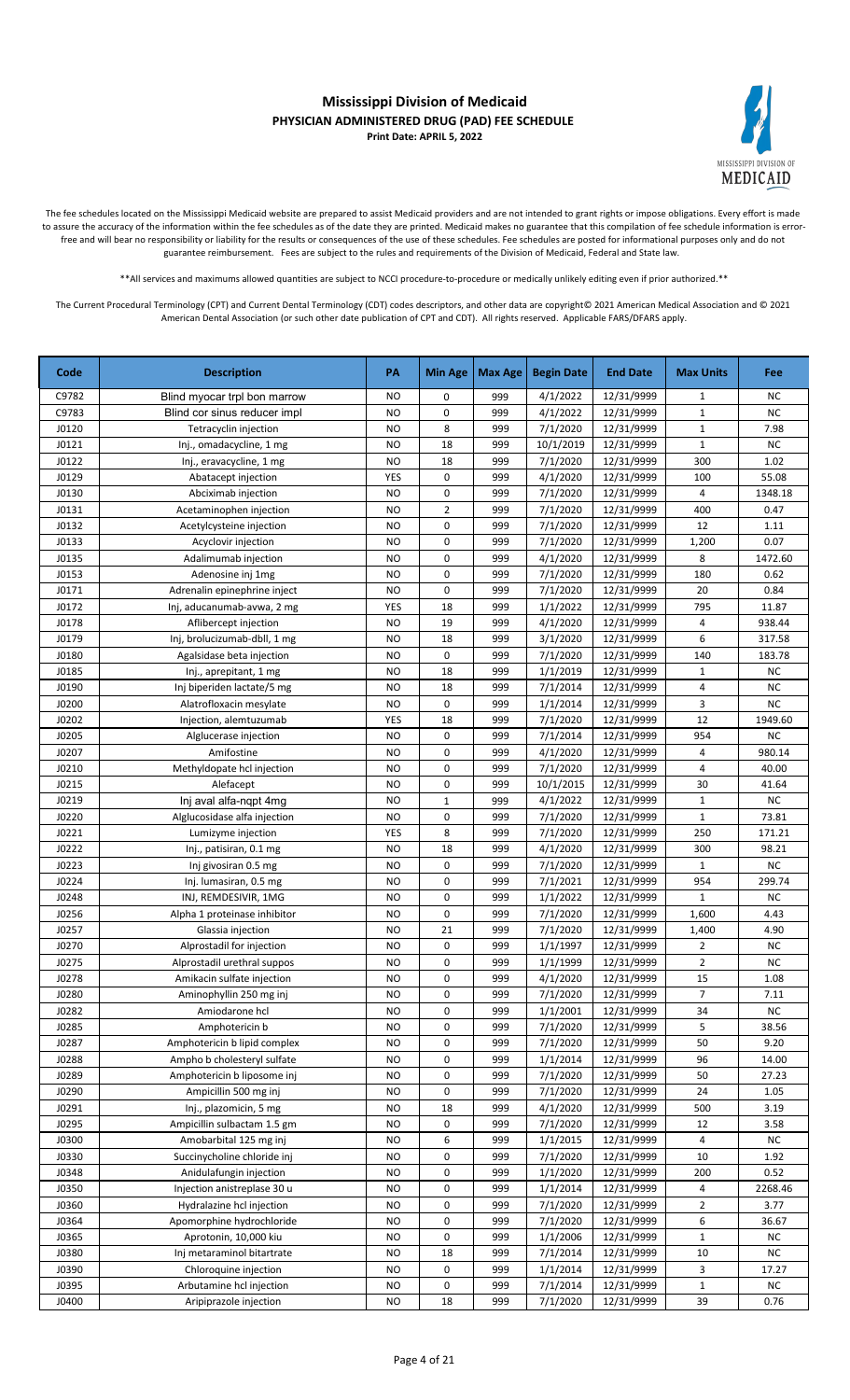

The fee schedules located on the Mississippi Medicaid website are prepared to assist Medicaid providers and are not intended to grant rights or impose obligations. Every effort is made to assure the accuracy of the information within the fee schedules as of the date they are printed. Medicaid makes no guarantee that this compilation of fee schedule information is errorfree and will bear no responsibility or liability for the results or consequences of the use of these schedules. Fee schedules are posted for informational purposes only and do not guarantee reimbursement. Fees are subject to the rules and requirements of the Division of Medicaid, Federal and State law.

\*\*All services and maximums allowed quantities are subject to NCCI procedure-to-procedure or medically unlikely editing even if prior authorized.\*\*

| Code         | <b>Description</b>                | PA        | <b>Min Age</b> | Max Age | <b>Begin Date</b> | <b>End Date</b> | <b>Max Units</b>        | Fee       |
|--------------|-----------------------------------|-----------|----------------|---------|-------------------|-----------------|-------------------------|-----------|
| J0401        | Inj aripiprazole ext rel 1mg      | <b>NO</b> | 6              | 999     | 4/1/2020          | 12/31/9999      | 400                     | 5.69      |
| J0456        | Azithromycin                      | NO        | 0              | 999     | 7/1/2020          | 12/31/9999      | 4                       | 3.11      |
| J0461        | Atropine sulfate injection        | NO        | 0              | 999     | 7/1/2020          | 12/31/9999      | 200                     | 0.06      |
| J0470        | Dimecaprol injection              | <b>NO</b> | 0              | 999     | 7/1/2020          | 12/31/9999      | $\overline{2}$          | 59.81     |
| J0475        | Baclofen 10 mg injection          | <b>NO</b> | 0              | 999     | 7/1/2020          | 12/31/9999      | 8                       | 177.65    |
| J0476        | Baclofen intrathecal trial        | NO        | 0              | 999     | 7/1/2020          | 12/31/9999      | $\overline{2}$          | 49.12     |
| J0480        | Basiliximab                       | <b>NO</b> | 0              | 999     | 4/1/2020          | 12/31/9999      | $\mathbf{1}$            | 3805.54   |
| J0485        | Belatacept injection              | <b>NO</b> | 18             | 999     | 7/1/2020          | 12/31/9999      | 1,500                   | 3.78      |
| J0490        | Belimumab injection               | <b>NO</b> | 0              | 999     | 7/1/2020          | 12/31/9999      | 160                     | 45.50     |
| J0491        | Inj anifrolumab-fnia 1mg          | <b>NO</b> | 18             | 999     | 4/1/2022          | 12/31/9999      | $\mathbf{1}$            | <b>NC</b> |
| <b>J0500</b> | Dicyclomine injection             | <b>NO</b> | 0              | 999     | 7/1/2020          | 12/31/9999      | 4                       | 45.43     |
| J0515        | Inj benztropine mesylate          | <b>NO</b> | 0              | 999     | 7/1/2020          | 12/31/9999      | 3                       | 17.26     |
| J0517        | Inj., benralizumab, 1 mg          | <b>NO</b> | 12             | 999     | 1/1/2019          | 12/31/9999      | $\mathbf{1}$            | <b>NC</b> |
| J0520        | Bethanechol chloride inject       | <b>NO</b> | 18             | 999     | 1/1/2015          | 12/31/9999      | $\overline{2}$          | 4.49      |
| J0558        | Peng benzathine/procaine inj      | <b>NO</b> | 0              | 999     | 4/1/2020          | 12/31/9999      | 24                      | 10.81     |
| J0561        | Penicillin g benzathine inj       | <b>NO</b> | 0              | 999     | 4/1/2020          | 12/31/9999      | 24                      | 13.83     |
| J0565        | Inj, bezlotoxumab, 10 mg          | <b>NO</b> | 18             | 999     | 7/1/2020          | 12/31/9999      | 200                     | 39.76     |
| J0567        | Inj., cerliponase alfa 1 mg       | <b>NO</b> | 3              | 999     | 1/1/2019          | 12/31/9999      | 1                       | <b>NC</b> |
| J0570        | Buprenorphine implant 74.2mg      | <b>NO</b> | 16             | 999     | 4/1/2020          | 12/31/9999      | $\overline{\mathbf{4}}$ | 1233.14   |
| J0571        | Buprenorphine oral 1mg            | NO        | 16             | 999     | 10/1/2020         | 12/31/9999      | 24                      | 0.45      |
| J0572        | Bupren/nal up to 3mg bupreno      | <b>NO</b> | 16             | 999     | 10/1/2020         | 12/31/9999      | 8                       | 4.70      |
| J0573        | Bupren/nal 3.1 to 6mg bupren      | NO        | 16             | 999     | 10/1/2020         | 12/31/9999      | 6                       | 5.36      |
| J0574        | Bupren/nal 6.1 to 10mg bupre      | NO        | 16             | 999     | 10/1/2020         | 12/31/9999      | 3                       | 5.23      |
| J0575        | Bupren/nal over 10mg bupreno      | <b>NO</b> | 16             | 999     | 10/1/2020         | 12/31/9999      | $\overline{2}$          | 10.32     |
| J0583        | Bivalirudin                       | <b>NO</b> | 0              | 999     | 1/1/2004          | 12/31/9999      | 5                       | NC        |
| J0584        | Injection, burosumab-twza 1m      | <b>NO</b> | 0              | 999     | 4/1/2020          | 12/31/9999      | 90                      | 353.38    |
| J0585        | Injection, on abotul in um toxina | YES       | $\overline{2}$ | 999     | 7/1/2020          | 12/31/9999      | 600                     | 6.11      |
| J0586        | Abobotulinumtoxina                | <b>NO</b> | 2              | 999     | 1/1/2020          | 12/31/9999      | 300                     | 8.40      |
| J0587        | Inj, rimabotulinumtoxinb          | <b>NO</b> | 18             | 999     | 7/1/2020          | 12/31/9999      | 300                     | 11.99     |
| J0588        | Incobotulinumtoxin a              | <b>NO</b> | 18             | 999     | 7/1/2020          | 12/31/9999      | 600                     | 5.03      |
| J0591        | Inj deoxycholic acid, 1 mg        | <b>NO</b> | 0              | 999     | 7/1/2020          | 12/31/9999      | $\mathbf{1}$            | <b>NC</b> |
| J0592        | Buprenorphine hydrochloride       | <b>NO</b> | 0              | 999     | 1/1/2020          | 12/31/9999      | 6                       | 4.75      |
| J0593        | Inj., lanadelumab-flyo, 1 mg      | <b>NO</b> | 12             | 999     | 4/1/2020          | 12/31/9999      | 300                     | 76.29     |
| J0594        | <b>Busulfan injection</b>         | <b>NO</b> | 0              | 999     | 7/1/2020          | 12/31/9999      | 320                     | 4.37      |
| J0595        | Butorphanol tartrate 1 mg         | <b>NO</b> | 0              | 999     | 7/1/2020          | 12/31/9999      | 8                       | 2.53      |
| J0596        | Injection, ruconest               | <b>NO</b> | 13             | 999     | 1/1/2016          | 12/31/9999      | $\mathbf 1$             | NC        |
| J0597        | C-1 esterase, berinert            | YES       | 0              | 999     | 7/1/2020          | 12/31/9999      | 250                     | 51.27     |
| J0598        | C-1 esterase, cinryze             | YES       | 0              | 999     | 4/1/2020          | 12/31/9999      | 100                     | 56.13     |
| J0599        | Inj., haegarda 10 units           | NO        | 13             | 999     | 1/1/2019          | 12/31/9999      | $\mathbf{1}$            | ΝC        |
| J0600        | Edetate calcium disodium inj      | NO        | 0              | 999     | 7/1/2020          | 12/31/9999      | 3                       | 5594.42   |
| J0604        | Cinacalcet, esrd on dialysis      | NO        | 18             | 999     | 7/1/2020          | 12/31/9999      | 360                     | 0.76      |
| J0606        | Inj, etelcalcetide, 0.1 mg        | NO        | 18             | 999     | 1/1/2018          | 12/31/9999      | $\overline{2}$          | NC        |
| J0610        | Calcium gluconate injection       | NO        | 0              | 999     | 7/1/2020          | 12/31/9999      | 15                      | 4.22      |
| J0620        | Calcium glycer & lact/10 ml       | NO        | 0              | 999     | 7/1/2020          | 12/31/9999      | $\mathbf{1}$            | 8.96      |
| J0630        | Calcitonin salmon injection       | NO        | 0              | 999     | 7/1/2020          | 12/31/9999      | $\mathbf{1}$            | 2653.46   |
| J0636        | Inj calcitriol per 0.1 mcg        | NO        | 0              | 999     | 7/1/2020          | 12/31/9999      | 100                     | 0.77      |
| J0637        | Caspofungin acetate               | <b>NO</b> | 0              | 999     | 7/1/2020          | 12/31/9999      | 20                      | 6.54      |
| J0638        | Canakinumab injection             | NO        | 4              | 999     | 1/1/2020          | 12/31/9999      | 150                     | 111.00    |
| J0640        | Leucovorin calcium injection      | <b>NO</b> | 0              | 999     | 7/1/2020          | 12/31/9999      | 24                      | 3.04      |
| J0641        | Inj levoleucovorin nos 0.5mg      | NO        | 6              | 999     | 7/1/2020          | 12/31/9999      | 1,200                   | 0.12      |
| J0642        | Injection, khapzory, 0.5 mg       | NO.       | 0              | 999     | 10/1/2019         | 12/31/9999      | $\mathbf{1}$            | <b>NC</b> |
| J0670        | Inj mepivacaine hcl/10 ml         | NO        | 0              | 999     | 7/1/2020          | 12/31/9999      | 10                      | 2.72      |
| J0690        | Cefazolin sodium injection        | NO        | 0              | 999     | 7/1/2020          | 12/31/9999      | 12                      | 0.82      |
| J0691        | Inj lefamulin 1 mg                | <b>NO</b> | 0              | 999     | 7/1/2020          | 12/31/9999      | $\mathbf{1}$            | NC        |
| J0692        | Cefepime hcl for injection        | NO        | 0              | 999     | 7/1/2020          | 12/31/9999      | 12                      | 1.82      |
| J0694        | Cefoxitin sodium injection        | NO        | 0              | 999     | 4/1/2020          | 12/31/9999      | 8                       | 7.34      |
| J0695        | Inj ceftolozane tazobactam        | NO        | 18             | 999     | 1/1/2016          | 12/31/9999      | 20                      | ΝC        |
|              |                                   |           |                |         |                   |                 |                         |           |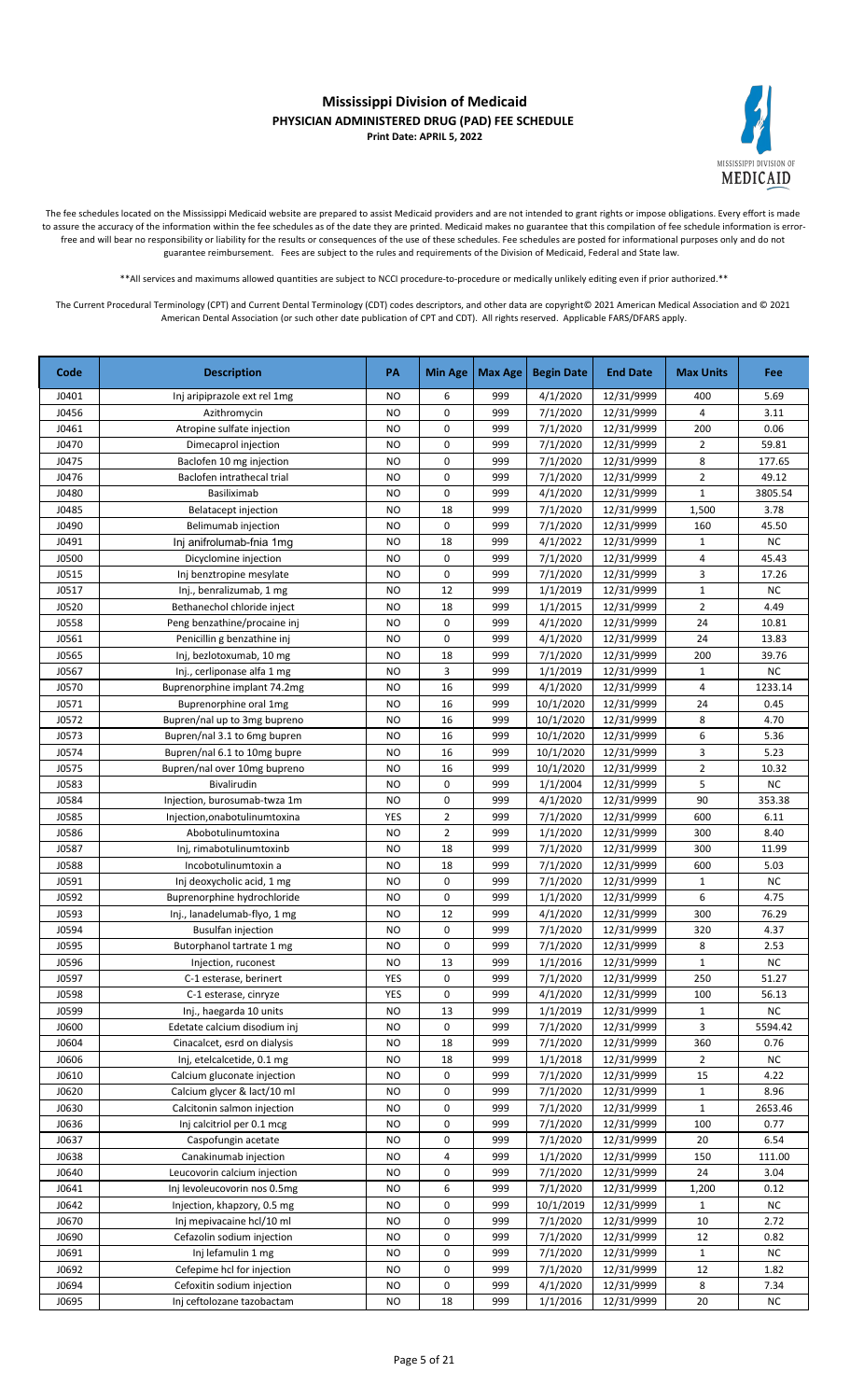

The fee schedules located on the Mississippi Medicaid website are prepared to assist Medicaid providers and are not intended to grant rights or impose obligations. Every effort is made to assure the accuracy of the information within the fee schedules as of the date they are printed. Medicaid makes no guarantee that this compilation of fee schedule information is errorfree and will bear no responsibility or liability for the results or consequences of the use of these schedules. Fee schedules are posted for informational purposes only and do not guarantee reimbursement. Fees are subject to the rules and requirements of the Division of Medicaid, Federal and State law.

\*\*All services and maximums allowed quantities are subject to NCCI procedure-to-procedure or medically unlikely editing even if prior authorized.\*\*

| Code  | <b>Description</b>            | PA        | <b>Min Age</b> | Max Age | <b>Begin Date</b> | <b>End Date</b> | <b>Max Units</b> | Fee       |
|-------|-------------------------------|-----------|----------------|---------|-------------------|-----------------|------------------|-----------|
| J0696 | Ceftriaxone sodium injection  | NO        | 0              | 999     | 4/1/2020          | 12/31/9999      | 16               | 0.53      |
| J0697 | Sterile cefuroxime injection  | <b>NO</b> | 0              | 999     | 7/1/2020          | 12/31/9999      | 4                | 2.13      |
| J0698 | Cefotaxime sodium injection   | NO.       | 0              | 999     | 7/1/2020          | 12/31/9999      | 10               | 2.33      |
| J0699 | Inj, cefiderocol, 10 mg       | <b>NO</b> | 18             | 999     | 10/1/2021         | 12/31/9999      | 800              | 2.01      |
| J0702 | Betamethasone acet&sod phosp  | <b>NO</b> | 0              | 999     | 7/1/2020          | 12/31/9999      | 18               | 7.32      |
| J0706 | Caffeine citrate injection    | <b>NO</b> | 0              | 999     | 1/1/2002          | 12/31/9999      | 32               | <b>NC</b> |
| J0710 | Cephapirin sodium injection   | <b>NO</b> | 0              | 999     | 1/1/2014          | 12/31/9999      | 12               | 3.07      |
| J0712 | Ceftaroline fosamil inj       | <b>NO</b> | 0              | 999     | 1/1/2020          | 12/31/9999      | 120              | 3.18      |
| J0713 | Inj ceftazidime per 500 mg    | <b>NO</b> | 0              | 999     | 4/1/2020          | 12/31/9999      | 12               | 1.98      |
| J0714 | Ceftazidime and avibactam     | <b>NO</b> | 18             | 999     | 7/1/2020          | 12/31/9999      | 4                | 92.05     |
| J0715 | Ceftizoxime sodium / 500 mg   | <b>NO</b> | 0              | 999     | 1/1/2014          | 12/31/9999      | 24               | 5.24      |
| J0716 | Centruroides immune f(ab)     | <b>NO</b> | 0              | 999     | 7/1/2020          | 12/31/9999      | 4                | 4822.43   |
| J0717 | Certolizumab pegol inj 1mg    | <b>NO</b> | 18             | 999     | 4/1/2020          | 12/31/9999      | 400              | 7.99      |
| J0720 | Chloramphenicol sodium injec  | <b>NO</b> | 0              | 999     | 7/1/2020          | 12/31/9999      | 15               | 31.89     |
| J0725 | Chorionic gonadotropin/1000u  | <b>NO</b> | 3              | 20      | 4/1/2020          | 12/31/9999      | 10               | 21.25     |
| J0735 | Clonidine hydrochloride       | <b>NO</b> | 0              | 999     | 7/1/2020          | 12/31/9999      | 50               | 13.03     |
| J0740 | Cidofovir injection           | NO        | 0              | 999     | 4/1/2020          | 12/31/9999      | 2                | 611.07    |
| J0741 | Inj, cabote rilpivir 2mg 3mg  | NO        | 18             | 999     | 10/1/2021         | 12/31/9999      | 300              | 20.56     |
| J0742 | Inj imip 4 cilas 4 releb 2mg  | <b>NO</b> | 0              | 999     | 7/1/2020          | 12/31/9999      | $\mathbf{1}$     | <b>NC</b> |
| J0743 | Cilastatin sodium injection   | <b>NO</b> | 0              | 999     | 4/1/2020          | 12/31/9999      | 16               | 6.04      |
| J0744 | Ciprofloxacin iv              | NO        | 0              | 999     | 1/1/2002          | 12/31/9999      | 6                | <b>NC</b> |
| J0745 | Inj codeine phosphate /30 mg  | <b>NO</b> | 0              | 999     | 7/1/2020          | 12/31/9999      | $\overline{2}$   | 1.36      |
| J0770 | Colistimethate sodium inj     | NO        | 0              | 999     | 7/1/2020          | 12/31/9999      | 5                | 18.16     |
| J0775 | Collagenase, clost hist inj   | NO        | 18             | 999     | 7/1/2020          | 12/31/9999      | 180              | 50.40     |
| J0780 | Prochlorperazine injection    | <b>NO</b> | 2              | 999     | 4/1/2020          | 12/31/9999      | 4                | 7.67      |
| J0791 | Inj crizanlizumab-tmca 5mg    | NO.       | 0              | 999     | 7/1/2020          | 12/31/9999      | 159              | 122.44    |
| J0795 | Corticorelin ovine triflutal  | <b>NO</b> | 0              | 999     | 7/1/2020          | 12/31/9999      | 100              | 9.36      |
| J0800 | Corticotropin injection       | <b>NO</b> | 0              | 999     | 7/1/2020          | 12/31/9999      | 3                | 3913.09   |
| J0834 | Inj., cosyntropin, 0.25 mg    | <b>NO</b> | 0              | 999     | 4/1/2020          | 12/31/9999      | 3                | 41.17     |
| J0840 | Crotalidae poly immune fab    | <b>NO</b> | 0              | 999     | 7/1/2020          | 12/31/9999      | 6                | 3174.64   |
| J0841 | Inj crotalidae im f(ab')2 eq  | NO        | 0              | 999     | 7/1/2020          | 12/31/9999      | 20               | 1260.96   |
| J0850 | Cytomegalovirus imm iv / vial | <b>NO</b> | 0              | 999     | 7/1/2020          | 12/31/9999      | 9                | 1334.81   |
| J0875 | Injection, dalbavancin        | <b>NO</b> | 0              | 999     | 4/1/2020          | 12/31/9999      | 300              | 15.02     |
| J0878 | Daptomycin injection          | <b>NO</b> | 0              | 999     | 7/1/2020          | 12/31/9999      | 1,500            | 0.20      |
| J0879 | Difelikefalin, esrd on dialy  | <b>NO</b> | 18             | 999     | 4/1/2022          | 12/31/9999      | 1                | <b>NC</b> |
| J0881 | Darbepoetin alfa, non-esrd    | NO        | 0              | 999     | 4/1/2020          | 12/31/9999      | 500              | 3.67      |
| J0882 | Darbepoetin alfa, esrd use    | <b>NO</b> | 0              | 999     | 7/1/2020          | 12/31/9999      | 300              | 3.67      |
| J0883 | Argatroban nonesrd use 1mg    | NO.       | 18             | 999     | 7/1/2020          | 12/31/9999      | 1,125            | 1.41      |
| J0884 | Argatroban esrd dialysis 1mg  | NO        | 18             | 999     | 7/1/2020          | 12/31/9999      | 1,125            | 1.41      |
| J0885 | Epoetin alfa, non-esrd        | NO        | 0              | 999     | 7/1/2020          | 12/31/9999      | 60               | 10.02     |
| J0887 | Epoetin beta esrd use         | <b>NO</b> | 0              | 999     | 7/1/2020          | 12/31/9999      | 360              | 1.85      |
| J0888 | Epoetin beta non esrd         | NO        | 0              | 999     | 7/1/2020          | 12/31/9999      | 360              | 1.85      |
| J0890 | Peginesatide injection        | NO        | 18             | 999     | 1/1/2014          | 12/31/9999      | 60               | NC        |
| J0894 | Decitabine injection          | NO        | 0              | 999     | 7/1/2020          | 12/31/9999      | 100              | 4.47      |
| J0895 | Deferoxamine mesylate inj     | NO        | 0              | 999     | 4/1/2020          | 12/31/9999      | 12               | 8.28      |
| J0896 | Inj luspatercept-aamt 0.25mg  | NO        | 0              | 999     | 7/1/2020          | 12/31/9999      | 1                | NC.       |
| J0897 | Denosumab injection           | YES       | 18             | 999     | 4/1/2020          | 12/31/9999      | 120              | 19.34     |
| J0945 | Brompheniramine maleate inj   | NO        | 2              | 999     | 4/1/2018          | 12/31/9999      | 4                | 0.19      |
| J1000 | Depo-estradiol cypionate inj  | NO        | 0              | 999     | 7/1/2020          | 12/31/9999      | $\mathbf{1}$     | 21.82     |
| J1020 | Methylprednisolone 20 mg inj  | NO        | 0              | 999     | 4/1/2020          | 12/31/9999      | 8                | 3.44      |
| J1030 | Methylprednisolone 40 mg inj  | NO        | 0              | 999     | 7/1/2020          | 12/31/9999      | 8                | 6.05      |
| J1040 | Methylprednisolone 80 mg inj  | NO.       | 0              | 999     | 7/1/2020          | 12/31/9999      | 4                | 11.63     |
| J1050 | Medroxyprogesterone acetate   | NO.       | 0              | 999     | 7/1/2020          | 12/31/9999      | 1,000            | 0.56      |
| J1071 | Inj testosterone cypionate    | NO        | 12             | 999     | 1/1/2020          | 12/31/9999      | 400              | 0.03      |
| J1094 | Inj dexamethasone acetate     | <b>NO</b> | 0              | 999     | 4/1/2018          | 12/31/9999      | 954              | 0.12      |
| J1096 | Dexametha opth insert 0.1 mg  | NO        | 18             | 999     | 7/1/2020          | 12/31/9999      | 4                | 139.16    |
| J1097 | Phenylep ketorolac opth soln  | ΝO        | 18             | 999     | 10/1/2019         | 12/31/9999      | $\mathbf{1}$     | NC        |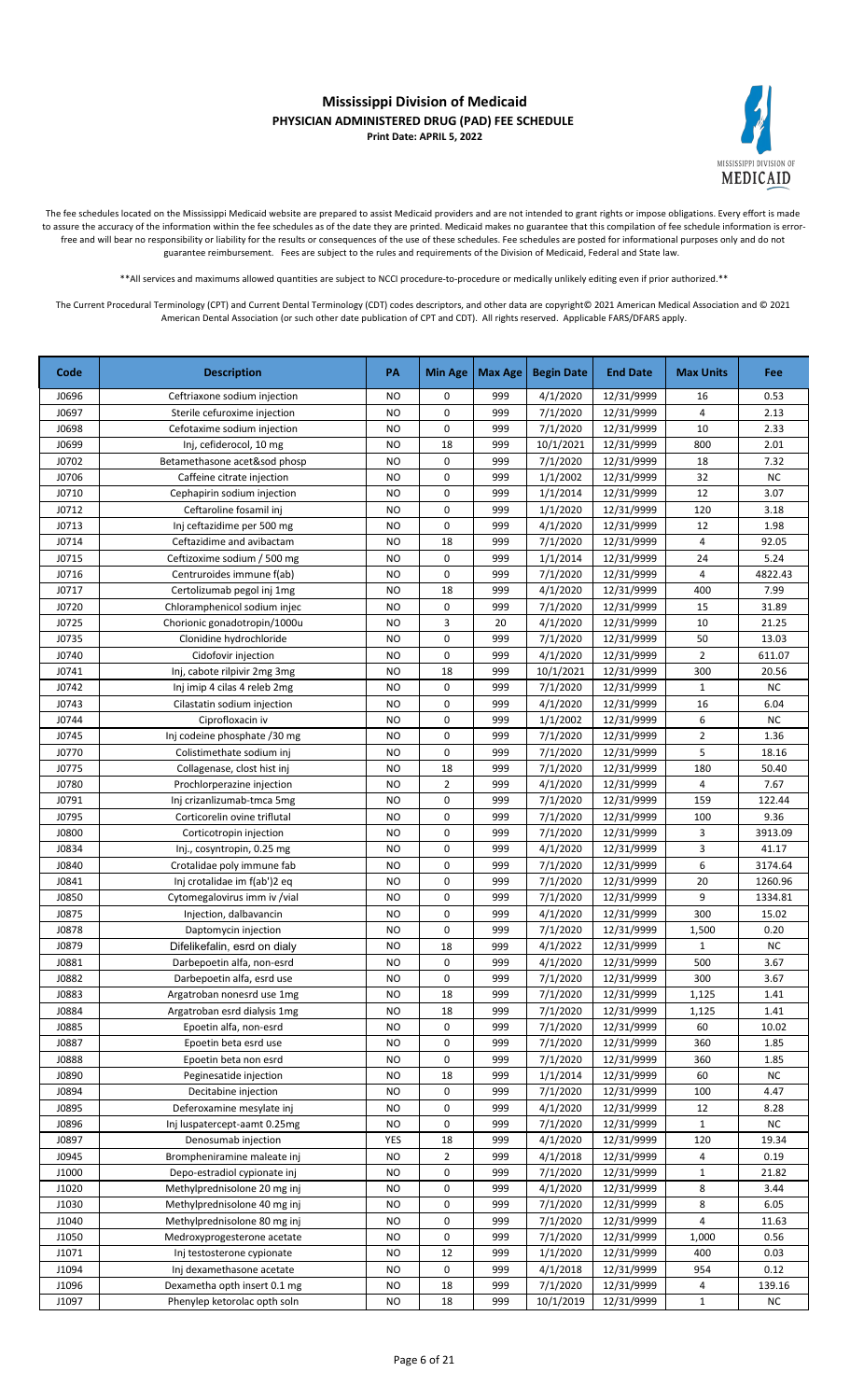

The fee schedules located on the Mississippi Medicaid website are prepared to assist Medicaid providers and are not intended to grant rights or impose obligations. Every effort is made to assure the accuracy of the information within the fee schedules as of the date they are printed. Medicaid makes no guarantee that this compilation of fee schedule information is errorfree and will bear no responsibility or liability for the results or consequences of the use of these schedules. Fee schedules are posted for informational purposes only and do not guarantee reimbursement. Fees are subject to the rules and requirements of the Division of Medicaid, Federal and State law.

\*\*All services and maximums allowed quantities are subject to NCCI procedure-to-procedure or medically unlikely editing even if prior authorized.\*\*

| Code           | <b>Description</b>                                 | PA              | <b>Min Age</b> | Max Age    | <b>Begin Date</b>    | <b>End Date</b>          | <b>Max Units</b>   | Fee        |
|----------------|----------------------------------------------------|-----------------|----------------|------------|----------------------|--------------------------|--------------------|------------|
| J1100          | Dexamethasone sodium phos                          | <b>NO</b>       | 0              | 999        | 7/1/2020             | 12/31/9999               | 120                | 0.14       |
| J1110          | Inj dihydroergotamine mesylt                       | <b>NO</b>       | 0              | 999        | 4/1/2020             | 12/31/9999               | 3                  | 63.93      |
| J1120          | Acetazolamid sodium injectio                       | <b>NO</b>       | 0              | 999        | 4/1/2020             | 12/31/9999               | $\overline{2}$     | 14.60      |
| J1130          | Inj diclofenac sodium 0.5mg                        | NO              | 18             | 999        | 7/1/2020             | 12/31/9999               | 300                | 0.21       |
| J1160          | Digoxin injection                                  | <b>NO</b>       | $\mathbf 0$    | 999        | 7/1/2020             | 12/31/9999               | $\overline{2}$     | 4.74       |
| J1162          | Digoxin immune fab (ovine)                         | <b>NO</b>       | 0              | 999        | 7/1/2020             | 12/31/9999               | $\mathbf{1}$       | 3969.58    |
| J1165          | Phenytoin sodium injection                         | <b>NO</b>       | 0              | 999        | 7/1/2020             | 12/31/9999               | 50                 | 0.83       |
| J1170          | Hydromorphone injection                            | NO              | 0              | 999        | 7/1/2020             | 12/31/9999               | 350                | 3.26       |
| J1180          | Dyphylline injection                               | <b>NO</b>       | 0              | 999        | 1/1/2014             | 12/31/9999               | $\mathbf 1$        | NC         |
| J1190          | Dexrazoxane hcl injection                          | <b>NO</b>       | 0              | 999        | 4/1/2020             | 12/31/9999               | 8                  | 194.32     |
| J1200          | Diphenhydramine hcl injectio                       | <b>NO</b>       | 0              | 999        | 4/1/2020             | 12/31/9999               | 8                  | 0.84       |
| J1201          | Inj. cetirizine hcl 0.5mg                          | NO              | 0              | 999        | 7/1/2020             | 12/31/9999               | $\mathbf{1}$       | <b>NC</b>  |
| J1205          | Chlorothiazide sodium inj                          | <b>NO</b>       | 0              | 999        | 4/1/2020             | 12/31/9999               | 4                  | 59.76      |
| J1212          | Dimethyl sulfoxide 50% 50 ml                       | NO              | 0              | 999        | 4/1/2020             | 12/31/9999               | $\mathbf{1}$       | 622.91     |
| J1230          | Methadone injection                                | NO              | 0              | 999        | 7/1/2020             | 12/31/9999               | 3                  | 17.42      |
| J1240          | Dimenhydrinate injection                           | NO              | 0              | 999        | 7/1/2020             | 12/31/9999               | 6                  | 6.52       |
| J1245          | Dipyridamole injection                             | <b>NO</b>       | 0              | 999        | 4/1/2020             | 12/31/9999               | 6                  | 2.36       |
| J1250          | Inj dobutamine hcl/250 mg                          | <b>NO</b>       | 0              | 999        | 7/1/2020             | 12/31/9999               | $\overline{2}$     | 5.72       |
| J1260          | Dolasetron mesylate                                | <b>NO</b>       | 0              | 999        | 4/1/2018             | 12/31/9999               | $\overline{2}$     | 7.04       |
| J1265          | Dopamine injection                                 | <b>NO</b>       | 0              | 999        | 1/1/2006             | 12/31/9999               | 115                | <b>NC</b>  |
| J1267          | Doripenem injection                                | <b>NO</b>       | 0              | 999        | 4/1/2020             | 12/31/9999               | 150                | 0.88       |
| J1270          | Injection, doxercalciferol                         | <b>NO</b>       | 0              | 999        | 7/1/2020             | 12/31/9999               | 8                  | 0.28       |
| J1290          | Ecallantide injection                              | <b>NO</b>       | 12             | 999        | 7/1/2020             | 12/31/9999               | 30                 | 496.26     |
| J1300          | Eculizumab injection                               | YES             | 0              | 999        | 4/1/2018             | 12/31/9999               | 120                | 230.48     |
| J1301          | Injection, edaravone, 1 mg                         | NO              | 18             | 999        | 1/1/2019             | 12/31/9999               | $\mathbf{1}$       | NC         |
| J1303          | Inj., ravulizumab-cwvz 10 mg                       | YES             | 0              | 999        | 7/1/2021             | 12/31/9999               | 360                | 226.28     |
| J1305          | Inj, evinacumab-dgnb, 5mg                          | <b>NO</b>       | 12             | 999        | 10/1/2021            | 12/31/9999               | 480                | 165.63     |
| J1320          | Amitriptyline injection                            | <b>NO</b>       | 12             | 999        | 1/1/2014             | 12/31/9999               | 15                 | 2.24       |
| J1322          | Elosulfase alfa, injection                         | NO              | 5              | 999        | 7/1/2020             | 12/31/9999               | 150                | 241.42     |
| J1324          | Enfuvirtide injection                              | <b>NO</b>       | 0              | 999        | 7/1/2020             | 12/31/9999               | 108                | 0.66       |
| J1325          | Epoprostenol injection                             | <b>NO</b>       | 0              | 999        | 7/1/2020             | 12/31/9999               | $\mathbf{1}$       | 16.18      |
| J1327          | Eptifibatide injection                             | NO              | 0              | 999        | 7/1/2020             | 12/31/9999               | $\mathbf{1}$       | 3.12       |
| J1330          | Ergonovine maleate injection                       | NO              | 0              | 999        | 7/1/2020             | 12/31/9999               | $\mathbf{1}$       | 91.15      |
| J1335          | Ertapenem injection                                | <b>NO</b>       | 0              | 999        | 4/1/2020             | 12/31/9999               | $\overline{2}$     | 38.45      |
| J1364          | Erythro lactobionate /500 mg                       | <b>NO</b>       | 0              | 999        | 7/1/2020             | 12/31/9999               | $\overline{2}$     | 73.40      |
| J1380          | Estradiol valerate 10 mg inj                       | <b>NO</b>       | 0              | 999        | 7/1/2020             | 12/31/9999               | $\overline{a}$     | 8.73       |
| J1410          | Inj estrogen conjugate 25 mg                       | <b>NO</b>       | 0              | 999        | 7/1/2020             | 12/31/9999               | $\overline{a}$     | 308.38     |
| J1426          | Injection, casimersen, 10 mg                       | <b>NO</b>       | 6              | 64         | 10/1/2021            | 12/31/9999               | 480                | 166.47     |
| J1427          | Inj. viltolarsen                                   | NO              | 4              | 999        | 4/1/2021             | 12/31/9999               | 1,272              | 59.78      |
| J1428          | Inj, eteplirsen, 10 mg                             | YES             | 0              | 999        | 4/1/2020             | 12/31/9999               | 450                | 167.44     |
| J1429          | Inj golodirsen 10 mg<br>Ethanolamine oleate 100 mg | YES             | 0<br>0         | 999        | 7/1/2020             | 12/31/9999               | 477                | 166.53     |
| J1430<br>J1435 | Injection estrone per 1 mg                         | NO<br><b>NO</b> | 0              | 999<br>999 | 1/1/2006<br>7/1/2014 | 12/31/9999<br>12/31/9999 | 10<br>$\mathbf{1}$ | NC<br>0.12 |
| J1436          | Etidronate disodium inj                            | NO              | 18             | 999        | 1/1/2014             | 12/31/9999               | 11                 | 71.41      |
| J1437          | Inj. fe derisomaltose 10 mg                        | NO              | 18             | 999        | 11/6/2020            | 12/31/9999               | 100                | 25.38      |
| J1438          | Etanercept injection                               | NO              | 0              | 999        | 4/1/2020             | 12/31/9999               | 2                  | 736.29     |
| J1439          | Inj ferric carboxymaltos 1mg                       | NO              | 18             | 999        | 4/1/2020             | 12/31/9999               | 750                | 1.10       |
| J1442          | Inj filgrastim excl biosimil                       | NO              | 0              | 999        | 7/1/2020             | 12/31/9999               | 1,500              | 0.94       |
| J1443          | Inj ferric pyrophosphate cit                       | NO              | 0              | 999        | 1/1/2016             | 12/31/9999               | $\mathbf{1}$       | <b>NC</b>  |
| J1444          | Fe pyro cit pow 0.1 mg iron                        | NO              | 18             | 999        | 7/1/2019             | 12/31/9999               | 2,720              | NC         |
| J1445          | Inj triferic avnu 0.1mg iron                       | NO              | 6              | 999        | 10/1/2021            | 12/31/9999               | $\mathbf{1}$       | <b>NC</b>  |
| J1447          | Inj tbo filgrastim 1 microg                        | <b>NO</b>       | 18             | 999        | 7/1/2020             | 12/31/9999               | 272                | 0.52       |
| J1448          | Injection, trilaciclib, 1mg                        | <b>NO</b>       | 18             | 999        | 10/1/2021            | 12/31/9999               | 680                | 4.97       |
| J1450          | Fluconazole                                        | NO              | 0              | 999        | 4/1/2020             | 12/31/9999               | 4                  | 12.87      |
| J1451          | Fomepizole, 15 mg                                  | <b>NO</b>       | 0              | 999        | 1/1/2006             | 12/31/9999               | 159                | NC         |
| J1452          | Intraocular fomivirsen na                          | <b>NO</b>       | 0              | 999        | 7/1/2005             | 12/31/9999               | $\mathbf{1}$       | 212.00     |
| J1453          | Fosaprepitant injection                            | NO              | 0              | 999        | 4/1/2020             | 12/31/9999               | 150                | 1.39       |
|                |                                                    |                 |                |            |                      |                          |                    |            |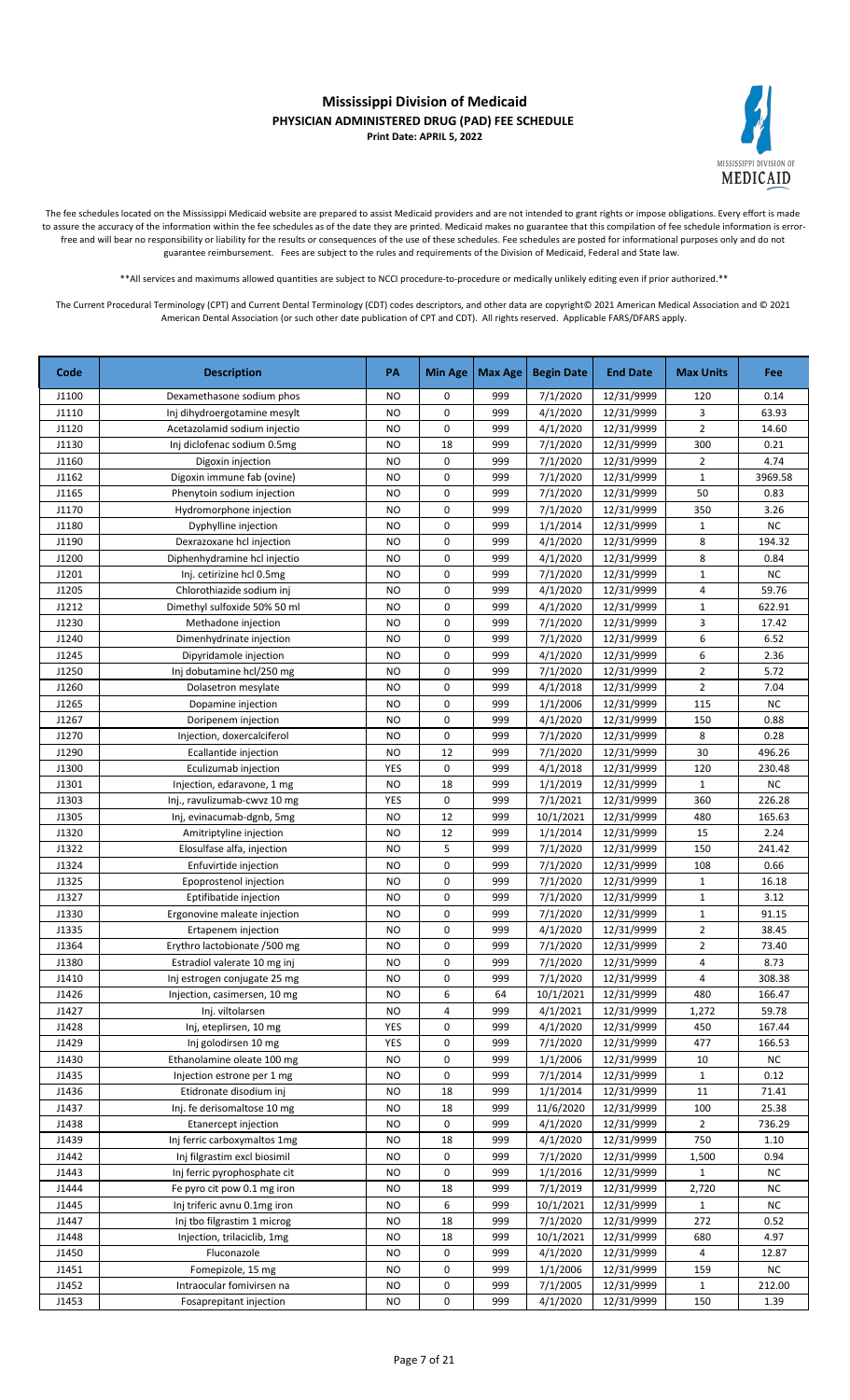

The fee schedules located on the Mississippi Medicaid website are prepared to assist Medicaid providers and are not intended to grant rights or impose obligations. Every effort is made to assure the accuracy of the information within the fee schedules as of the date they are printed. Medicaid makes no guarantee that this compilation of fee schedule information is errorfree and will bear no responsibility or liability for the results or consequences of the use of these schedules. Fee schedules are posted for informational purposes only and do not guarantee reimbursement. Fees are subject to the rules and requirements of the Division of Medicaid, Federal and State law.

\*\*All services and maximums allowed quantities are subject to NCCI procedure-to-procedure or medically unlikely editing even if prior authorized.\*\*

| Code  | <b>Description</b>           | PA        | <b>Min Age</b> | Max Age | <b>Begin Date</b> | <b>End Date</b> | <b>Max Units</b> | <b>Fee</b> |
|-------|------------------------------|-----------|----------------|---------|-------------------|-----------------|------------------|------------|
| J1454 | Inj fosnetupitant, palonoset | NO        | 18             | 999     | 4/1/2020          | 12/31/9999      | 1                | 259.75     |
| J1455 | Foscarnet sodium injection   | NO        | 18             | 999     | 7/1/2020          | 12/31/9999      | 18               | 82.27      |
| J1457 | Gallium nitrate injection    | <b>NO</b> | 0              | 999     | 1/1/2014          | 12/31/9999      | 400              | <b>NC</b>  |
| J1458 | Galsulfase injection         | NO        | 0              | 999     | 7/1/2020          | 12/31/9999      | 100              | 397.86     |
| J1459 | Inj ivig privigen 500 mg     | NO        | 0              | 999     | 7/1/2020          | 12/31/9999      | 300              | 41.22      |
| J1460 | Gamma globulin 1 cc inj      | NO        | 0              | 999     | 7/1/2020          | 12/31/9999      | 10               | 40.95      |
| J1554 | Inj. asceniv                 | <b>NO</b> | 12             | 999     | 4/1/2021          | 12/31/9999      | 254              | 481.77     |
| J1555 | Inj cuvitru, 100 mg          | <b>NO</b> | $\overline{2}$ | 999     | 7/1/2020          | 12/31/9999      | 480              | 13.89      |
| J1556 | Inj, imm glob bivigam, 500mg | <b>NO</b> | 6              | 999     | 7/1/2020          | 12/31/9999      | 300              | 70.49      |
| J1557 | Gammaplex injection          | NO        | 18             | 999     | 7/1/2020          | 12/31/9999      | 300              | 55.21      |
| J1558 | Inj. xembify, 100 mg         | <b>NO</b> | 0              | 999     | 7/1/2020          | 12/31/9999      | $\mathbf{1}$     | NC         |
| J1559 | Hizentra injection           | NO        | 0              | 999     | 7/1/2020          | 12/31/9999      | 300              | 10.50      |
| J1560 | Gamma globulin > 10 cc inj   | NO        | 0              | 999     | 7/1/2020          | 12/31/9999      | $\mathbf{1}$     | 9.47       |
| J1561 | Gamunex-c/gammaked           | NO        | 0              | 999     | 7/1/2020          | 12/31/9999      | 300              | 40.82      |
| J1562 | Vivaglobin, inj              | NO        | 0              | 999     | 1/1/2014          | 12/31/9999      | 227              | NC         |
| J1566 | Immune globulin, powder      | NO        | 0              | 999     | 7/1/2020          | 12/31/9999      | 300              | 64.09      |
| J1568 | Octagam injection            | NO        | 0              | 999     | 7/1/2020          | 12/31/9999      | 300              | 40.47      |
| J1569 | Gammagard liquid injection   | <b>NO</b> | 0              | 999     | 7/1/2020          | 12/31/9999      | 300              | 39.75      |
| J1570 | Ganciclovir sodium injection | NO        | 0              | 999     | 7/1/2020          | 12/31/9999      | 4                | 14.51      |
| J1571 | Hepagam b im injection       | <b>NO</b> | 0              | 999     | 7/1/2020          | 12/31/9999      | 20               | 58.45      |
| J1572 | Flebogamma injection         | NO        | 0              | 999     | 7/1/2020          | 12/31/9999      | 300              | 36.02      |
| J1573 | Hepagam b intravenous, inj   | NO        | 0              | 999     | 7/1/2020          | 12/31/9999      | 130              | 59.34      |
| J1575 | Hyqvia 100mg immuneglobulin  | NO        | 18             | 999     | 7/1/2020          | 12/31/9999      | 650              | 14.64      |
| J1580 | Garamycin gentamicin inj     | <b>NO</b> | 0              | 999     | 7/1/2020          | 12/31/9999      | 9                | 1.97       |
| J1595 | Injection glatiramer acetate | NO        | 0              | 999     | 4/1/2020          | 12/31/9999      | $\mathbf{1}$     | 151.70     |
| J1599 | Ivig non-lyophilized, nos    | NO        | 0              | 999     | 1/1/2014          | 12/31/9999      | 318              | MP         |
| J1600 | Gold sodium thiomaleate inj  | NO        | 0              | 999     | 7/1/2020          | 12/31/9999      | $\overline{2}$   | 4.27       |
| J1602 | Golimumab for iv use 1mg     | <b>NO</b> | 18             | 999     | 7/1/2020          | 12/31/9999      | 300              | 20.66      |
| J1610 | Glucagon hydrochloride/1 mg  | NO        | 0              | 999     | 4/1/2020          | 12/31/9999      | $\overline{2}$   | 199.88     |
| J1620 | Gonadorelin hydroch/100 mcg  | NO        | 0              | 999     | 7/1/2014          | 12/31/9999      | $\mathbf{1}$     | <b>NC</b>  |
| J1626 | Granisetron hcl injection    | NO        | 0              | 999     | 7/1/2020          | 12/31/9999      | 30               | 0.24       |
| J1627 | Inj, granisetron, xr, 0.1 mg | NO        | 18             | 999     | 4/1/2020          | 12/31/9999      | 100              | 1.63       |
| J1628 | Inj., guselkumab, 1 mg       | NO        | 18             | 999     | 1/1/2019          | 12/31/9999      | $\mathbf{1}$     | <b>NC</b>  |
| J1630 | Haloperidol injection        | NO        | 18             | 999     | 7/1/2020          | 12/31/9999      | 5                | 1.21       |
| J1631 | Haloperidol decanoate inj    | NO        | 18             | 999     | 7/1/2020          | 12/31/9999      | 9                | 16.28      |
| J1632 | Inj., brexanolone, 1 mg      | <b>NO</b> | 18             | 999     | 10/1/2020         | 12/31/9999      | 346              | 76.91      |
| J1640 | Hemin, 1 mg                  | <b>NO</b> | 0              | 999     | 1/1/2006          | 12/31/9999      | 954              | ${\sf NC}$ |
| J1642 | Inj heparin sodium per 10 u  | NO        | 0              | 999     | 4/1/2020          | 12/31/9999      | 100              | 0.02       |
| J1644 | Inj heparin sodium per 1000u | NO        | 0              | 999     | 4/1/2020          | 12/31/9999      | 40               | 0.25       |
| J1645 | Dalteparin sodium            | <b>NO</b> | 0              | 999     | 7/1/2020          | 12/31/9999      | 10               | 12.57      |
| J1650 | Inj enoxaparin sodium        | NO        | 0              | 999     | 7/1/2020          | 12/31/9999      | 30               | 0.67       |
| J1652 | Fondaparinux sodium          | NO        | 0              | 999     | 4/1/2020          | 12/31/9999      | 20               | 1.57       |
| J1655 | Tinzaparin sodium injection  | NO        | 0              | 999     | 1/1/2014          | 12/31/9999      | 28               | 3.49       |
| J1670 | Tetanus immune globulin inj  | NO        | 0              | 999     | 7/1/2020          | 12/31/9999      | $\mathbf{1}$     | 462.99     |
| J1675 | Histrelin acetate            | NO        | 0              | 999     | 7/1/2020          | 12/31/9999      | 5,000            | 0.93       |
| J1700 | Hydrocortisone acetate inj   | NO        | 0              | 999     | 7/1/2014          | 12/31/9999      | 2                | NC.        |
| J1710 | Hydrocortisone sodium ph inj | NO        | 0              | 999     | 7/1/2014          | 12/31/9999      | 40               | NC         |
| J1720 | Hydrocortisone sodium succ i | NO        | 0              | 999     | 7/1/2020          | 12/31/9999      | 10               | 13.05      |
| J1726 | Makena, 10 mg                | NO        | 16             | 999     | 7/1/2020          | 12/31/9999      | 28               | 22.40      |
| J1729 | Inj hydroxyprogst capoat nos | NO        | 16             | 60      | 7/1/2020          | 12/31/9999      | 25               | 10.81      |
| J1730 | Diazoxide injection          | NO        | 0              | 999     | 1/1/2017          | 12/31/9999      | 8                | 690.03     |
| J1738 | Inj. meloxicam 1 mg          | NO        | 18             | 999     | 10/1/2020         | 12/31/9999      | 30               | 3.26       |
| J1740 | Ibandronate sodium injection | <b>NO</b> | 0              | 999     | 4/1/2020          | 12/31/9999      | 3                | 43.73      |
| J1741 | Ibuprofen injection          | NO        | 18             | 999     | 7/1/2020          | 12/31/9999      | 8                | 2.17       |
| J1742 | Ibutilide fumarate injection | NO        | 0              | 999     | 4/1/2020          | 12/31/9999      | $\overline{2}$   | 242.01     |
| J1743 | Idursulfase injection        | YES       | 0              | 999     | 7/1/2020          | 12/31/9999      | 66               | 542.89     |
| J1744 | Icatibant injection          | NO        | 0              | 999     | 7/1/2020          | 12/31/9999      | 30               | 377.08     |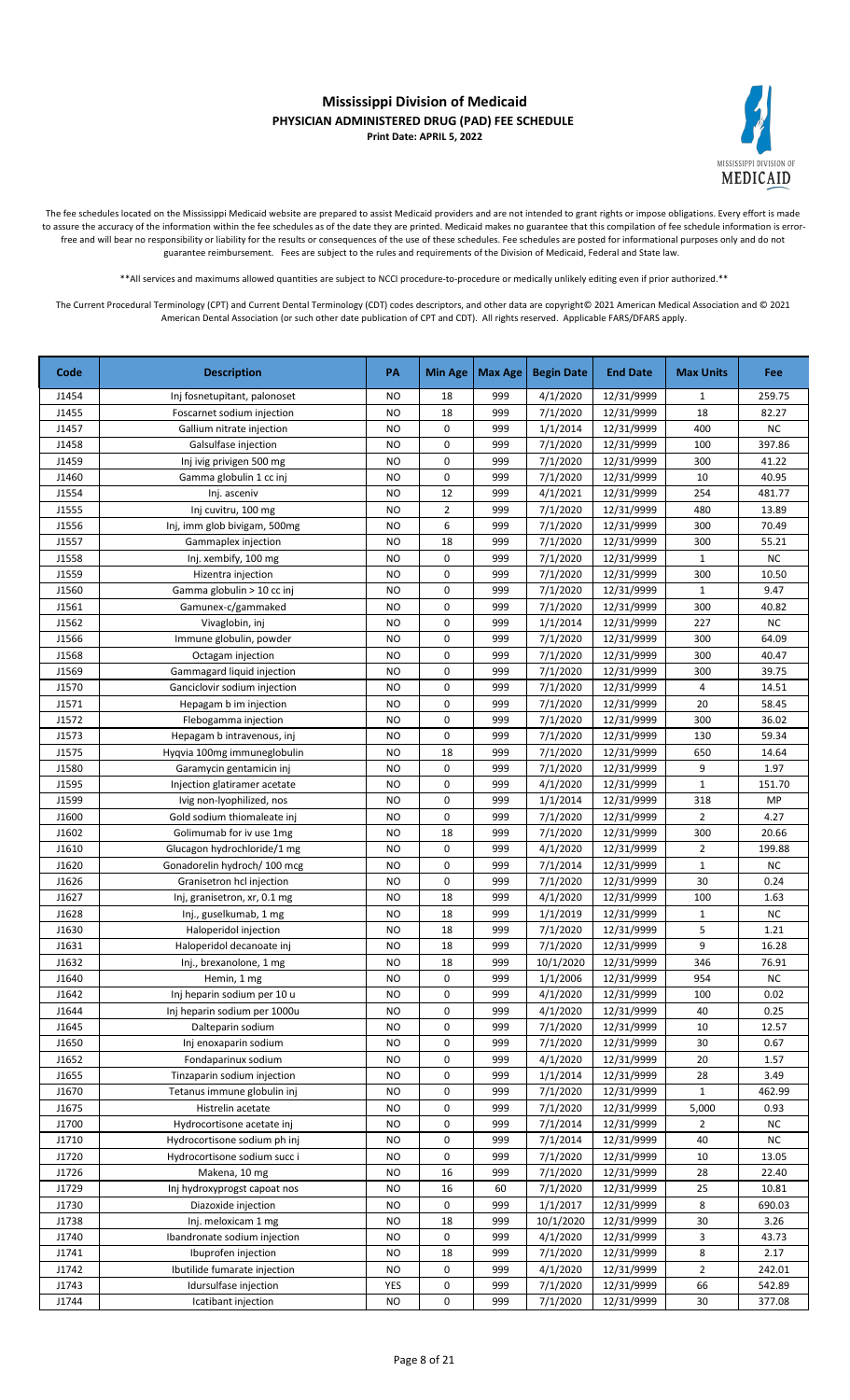

The fee schedules located on the Mississippi Medicaid website are prepared to assist Medicaid providers and are not intended to grant rights or impose obligations. Every effort is made to assure the accuracy of the information within the fee schedules as of the date they are printed. Medicaid makes no guarantee that this compilation of fee schedule information is errorfree and will bear no responsibility or liability for the results or consequences of the use of these schedules. Fee schedules are posted for informational purposes only and do not guarantee reimbursement. Fees are subject to the rules and requirements of the Division of Medicaid, Federal and State law.

\*\*All services and maximums allowed quantities are subject to NCCI procedure-to-procedure or medically unlikely editing even if prior authorized.\*\*

| Code  | <b>Description</b>           | PA        | <b>Min Age</b> | Max Age | <b>Begin Date</b> | <b>End Date</b> | <b>Max Units</b>        | Fee       |
|-------|------------------------------|-----------|----------------|---------|-------------------|-----------------|-------------------------|-----------|
| J1745 | Infliximab not biosimil 10mg | YES       | 0              | 999     | 7/1/2020          | 12/31/9999      | 150                     | 57.35     |
| J1746 | Inj., ibalizumab-uiyk, 10 mg | YES       | 18             | 999     | 1/1/2020          | 12/31/9999      | 200                     | 58.38     |
| J1750 | Inj iron dextran             | <b>NO</b> | 0              | 999     | 7/1/2020          | 12/31/9999      | 45                      | 14.38     |
| J1756 | Iron sucrose injection       | <b>NO</b> | 0              | 999     | 1/1/2020          | 12/31/9999      | 500                     | 0.21      |
| J1786 | Imuglucerase injection       | YES       | 0              | 999     | 7/1/2020          | 12/31/9999      | 680                     | 42.64     |
| J1790 | Droperidol injection         | <b>NO</b> | 0              | 999     | 7/1/2020          | 12/31/9999      | $\overline{2}$          | 4.95      |
| J1800 | Propranolol injection        | NO        | 0              | 999     | 7/1/2020          | 12/31/9999      | 6                       | 1.88      |
| J1810 | Droperidol/fentanyl inj      | <b>NO</b> | 0              | 999     | 7/1/2014          | 12/31/9999      | $\overline{2}$          | <b>NC</b> |
| J1815 | Insulin injection            | <b>NO</b> | 0              | 999     | 7/1/2020          | 12/31/9999      | 8                       | 0.90      |
| J1817 | Insulin for insulin pump use | <b>NO</b> | 0              | 999     | 4/1/2020          | 12/31/9999      | $\overline{2}$          | 10.66     |
| J1823 | Inj. inebilizumab-cdon, 1 mg | NO        | 18             | 999     | 1/1/2021          | 12/31/9999      | 300                     | 449.77    |
| J1826 | Interferon beta-1a inj       | <b>NO</b> | 0              | 999     | 7/1/2020          | 12/31/9999      | $\mathbf{1}$            | 2785.97   |
| J1830 | Interferon beta-1b / .25 mg  | <b>NO</b> | 18             | 999     | 4/1/2020          | 12/31/9999      | $\mathbf{1}$            | 371.31    |
| J1833 | Injection, isavuconazonium   | <b>NO</b> | 18             | 999     | 1/1/2016          | 12/31/9999      | $\mathbf{1}$            | <b>NC</b> |
| J1835 | Itraconazole injection       | <b>NO</b> | 0              | 999     | 1/1/2002          | 12/31/9999      | 8                       | <b>NC</b> |
| J1840 | Kanamycin sulfate 500 mg inj | <b>NO</b> | 0              | 999     | 7/1/2020          | 12/31/9999      | 3                       | 7.69      |
| J1850 | Kanamycin sulfate 75 mg inj  | <b>NO</b> | 0              | 999     | 7/1/2020          | 12/31/9999      | $\overline{\mathbf{4}}$ | 1.15      |
| J1885 | Ketorolac tromethamine inj   | <b>NO</b> | 0              | 999     | 7/1/2020          | 12/31/9999      | 8                       | 0.52      |
| J1890 | Cephalothin sodium injection | <b>NO</b> | 0              | 999     | 7/1/2014          | 12/31/9999      | $\mathbf{1}$            | <b>NC</b> |
| J1930 | Lanreotide injection         | YES       | 0              | 999     | 4/1/2020          | 12/31/9999      | 120                     | 65.85     |
| J1931 | Laronidase injection         | YES       | 0              | 999     | 7/1/2020          | 12/31/9999      | 377                     | 32.15     |
| J1940 | Furosemide injection         | <b>NO</b> | 0              | 999     | 7/1/2020          | 12/31/9999      | 6                       | 0.59      |
| J1943 | Inj., aristada initio, 1 mg  | <b>NO</b> | 18             | 65      | 4/1/2020          | 12/31/9999      | 675                     | 2.78      |
| J1944 | Aripirazole lauroxil 1 mg    | NO        | 18             | 65      | 4/1/2020          | 12/31/9999      | 1,064                   | 2.71      |
| J1945 | Lepirudin                    | <b>NO</b> | 0              | 999     | 7/1/2014          | 12/31/9999      | 9                       | NC        |
| J1950 | Leuprolide acetate /3.75 mg  | <b>NO</b> | 0              | 999     | 7/1/2020          | 12/31/9999      | 12                      | 1271.10   |
| J1951 | Inj fensolvi 0.25 mg         | <b>NO</b> | $\mathbf 1$    | 999     | 7/1/2021          | 12/31/9999      | 180                     | 127.75    |
| J1952 | Leuprolide inj, camcevi, 1mg | NO        | 18             | 999     | 1/1/2022          | 12/31/9999      | 21                      | <b>NC</b> |
| J1953 | Levetiracetam injection      | <b>NO</b> | 0              | 999     | 1/1/2020          | 12/31/9999      | 300                     | 0.10      |
| J1955 | Inj levocarnitine per 1 gm   | <b>NO</b> | 0              | 999     | 7/1/2020          | 12/31/9999      | 11                      | 19.82     |
| J1956 | Levofloxacin injection       | NO        | 0              | 999     | 7/1/2020          | 12/31/9999      | 4                       | 0.66      |
| J1960 | Levorphanol tartrate inj     | NO        | 18             | 999     | 7/1/2014          | 12/31/9999      | 4                       | 4.78      |
| J1980 | Hyoscyamine sulfate inj      | <b>NO</b> | 0              | 999     | 7/1/2020          | 12/31/9999      | $\overline{2}$          | 31.60     |
| J1990 | Chlordiazepoxide injection   | <b>NO</b> | 6              | 999     | 1/1/2014          | 12/31/9999      | 3                       | 21.05     |
| J2001 | Lidocaine injection          | <b>NO</b> | 0              | 999     | 7/1/2020          | 12/31/9999      | 60                      | 0.03      |
| J2010 | Lincomycin injection         | NO        | 0              | 999     | 7/1/2020          | 12/31/9999      | 10                      | 13.36     |
| J2020 | Linezolid injection          | <b>NO</b> | 0              | 999     | 4/1/2020          | 12/31/9999      | 6                       | 6.23      |
| J2060 | Lorazepam injection          | <b>NO</b> | 18             | 999     | 4/1/2020          | 12/31/9999      | 4                       | 0.75      |
| J2062 | Loxapine for inhalation 1 mg | NO        | 0              | 999     | 1/1/2019          | 12/31/9999      | $\mathbf{1}$            | <b>NC</b> |
| J2150 | Mannitol injection           | NO        | 0              | 999     | 7/1/2020          | 12/31/9999      | 8                       | 2.02      |
| J2170 | Mecasermin injection         | <b>NO</b> | 0              | 999     | 7/1/2020          | 12/31/9999      | 8                       | 122.65    |
| J2175 | Meperidine hydrochl /100 mg  | <b>NO</b> | 0              | 999     | 7/1/2020          | 12/31/9999      | 4                       | 4.72      |
| J2180 | Meperidine/promethazine inj  | <b>NO</b> | 0              | 999     | 1/1/2012          | 12/31/9999      | $\mathbf{1}$            | 5.55      |
| J2182 | Injection, mepolizumab, 1mg  | YES       | 6              | 999     | 7/1/2020          | 12/31/9999      | 300                     | 29.29     |
| J2185 | Meropenem                    | NO        | 0              | 999     | 7/1/2020          | 12/31/9999      | 30                      | 0.80      |
| J2210 | Methylergonovin maleate inj  | NO        | 0              | 999     | 7/1/2020          | 12/31/9999      | $\mathbf{1}$            | 18.04     |
| J2212 | Methylnaltrexone injection   | NO        | 0              | 999     | 7/1/2020          | 12/31/9999      | 240                     | 1.04      |
| J2248 | Micafungin sodium injection  | NO        | 0              | 999     | 4/1/2020          | 12/31/9999      | 150                     | 1.08      |
| J2250 | Inj midazolam hydrochloride  | NO        | 0              | 999     | 7/1/2020          | 12/31/9999      | 22                      | 0.12      |
| J2260 | Inj milrinone lactate / 5 mg | NO        | 0              | 999     | 7/1/2020          | 12/31/9999      | 4                       | 1.53      |
| J2265 | Minocycline hydrochloride    | <b>NO</b> | 8              | 999     | 7/1/2020          | 12/31/9999      | 400                     | 1.81      |
| J2270 | Morphine sulfate injection   | <b>NO</b> | 0              | 999     | 7/1/2020          | 12/31/9999      | 9                       | 2.03      |
| J2274 | Inj morphine pf epid ithc    | NO        | 0              | 999     | 7/1/2020          | 12/31/9999      | 250                     | 11.80     |
| J2278 | Ziconotide injection         | <b>NO</b> | 0              | 999     | 1/1/2006          | 12/31/9999      | 20                      | <b>NC</b> |
| J2280 | Inj, moxifloxacin 100 mg     | NO        | 0              | 999     | 4/1/2020          | 12/31/9999      | 4                       | 8.83      |
| J2300 | Inj nalbuphine hydrochloride | NO        | 0              | 999     | 7/1/2020          | 12/31/9999      | 4                       | 3.15      |
| J2310 | Inj naloxone hydrochloride   | NO        | 0              | 999     | 7/1/2020          | 12/31/9999      | 4                       | 13.28     |
|       |                              |           |                |         |                   |                 |                         |           |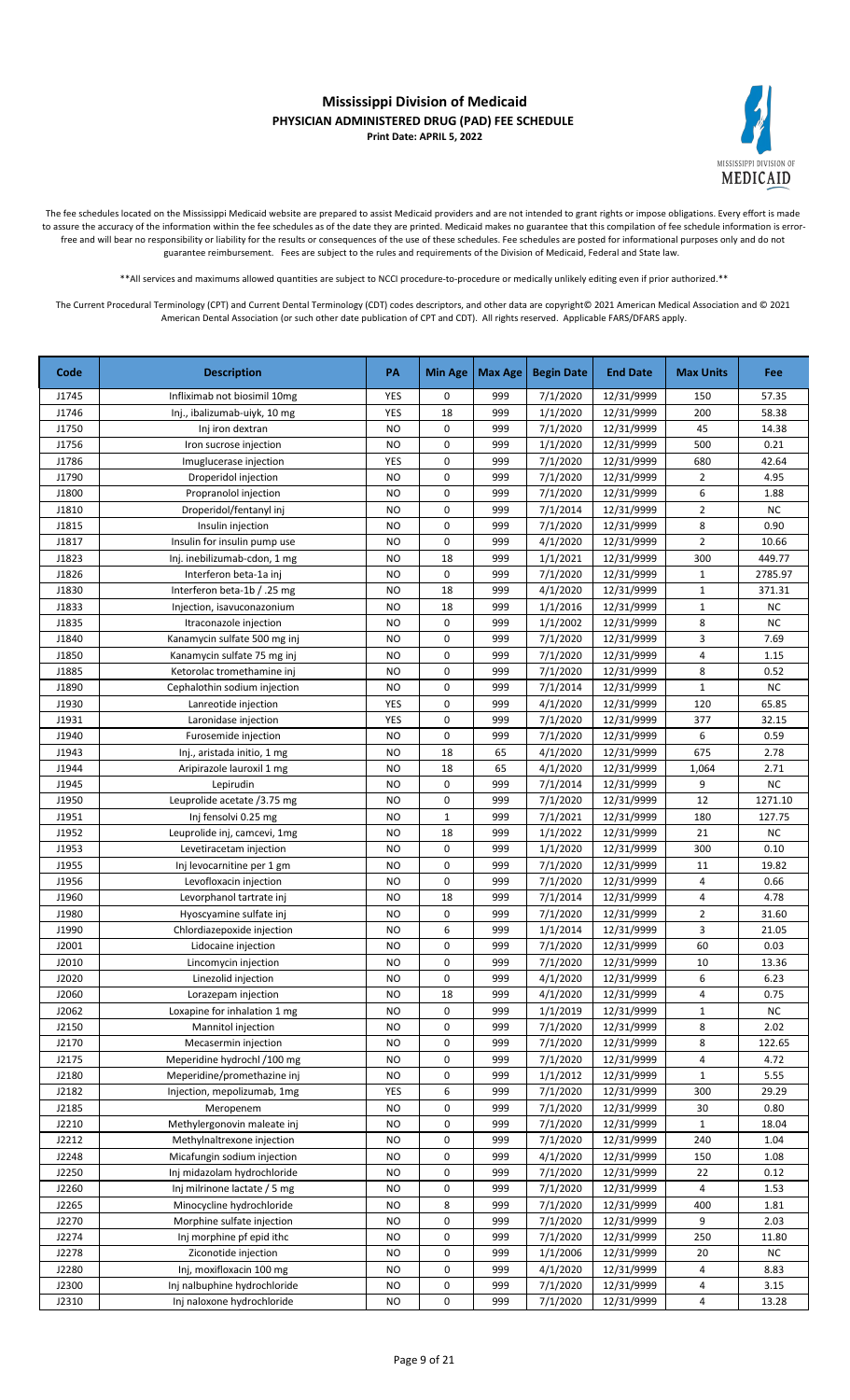

The fee schedules located on the Mississippi Medicaid website are prepared to assist Medicaid providers and are not intended to grant rights or impose obligations. Every effort is made to assure the accuracy of the information within the fee schedules as of the date they are printed. Medicaid makes no guarantee that this compilation of fee schedule information is errorfree and will bear no responsibility or liability for the results or consequences of the use of these schedules. Fee schedules are posted for informational purposes only and do not guarantee reimbursement. Fees are subject to the rules and requirements of the Division of Medicaid, Federal and State law.

\*\*All services and maximums allowed quantities are subject to NCCI procedure-to-procedure or medically unlikely editing even if prior authorized.\*\*

| <b>NO</b><br>999<br>4/1/2020<br>12/31/9999<br>3.23<br>J2315<br>Naltrexone, depot form<br>18<br>380<br><b>NC</b><br>J2320<br><b>NO</b><br>0<br>999<br>7/1/2014<br>12/31/9999<br>Nandrolone decanoate 50 mg<br>1<br>0<br>300<br>J2323<br>YES<br>999<br>4/1/2020<br>12/31/9999<br>20.88<br>Natalizumab injection<br>0<br>NC<br>J2325<br><b>NO</b><br>999<br>1/1/2006<br>12/31/9999<br>Nesiritide injection<br>1<br>$\mathbf 0$<br>999<br>$\mathbf{1}$<br><b>NC</b><br>J2326<br>YES<br>1/1/2018<br>12/31/9999<br>Inj, nusinersen, 0.1mg<br>$\mathbf{1}$<br>J2350<br>YES<br>18<br>999<br>1/1/2018<br>12/31/9999<br><b>NC</b><br>Injection, ocrelizumab, 1 mg<br>0<br>J2353<br>YES<br>999<br>1/1/2020<br>12/31/9999<br>60<br>206.09<br>Octreotide injection, depot<br>0<br>6<br>J2354<br><b>NO</b><br>999<br>1/1/2004<br>12/31/9999<br>NC<br>Octreotide inj, non-depot<br>7/1/2020<br>$\overline{2}$<br>163.98<br>J2355<br><b>NO</b><br>0<br>999<br>12/31/9999<br>Oprelvekin injection<br>6<br>90<br>J2357<br>YES<br>75<br>7/1/2020<br>12/31/9999<br>37.36<br>Omalizumab injection<br>18<br>999<br>2.92<br>J2358<br><b>NO</b><br>7/1/2014<br>12/31/9999<br>405<br>Olanzapine long-acting inj<br>J2360<br>0<br>999<br>7/1/2020<br>$\overline{2}$<br>7.35<br>Orphenadrine injection<br>NO<br>12/31/9999<br>3.67<br>J2370<br><b>NO</b><br>0<br>999<br>7/1/2020<br>12/31/9999<br>$\overline{2}$<br>Phenylephrine hcl injection<br>J2400<br>0<br>999<br>7/1/2020<br>12/31/9999<br>4<br>24.41<br>Chloroprocaine hcl injection<br><b>NO</b><br>0<br>7/1/2020<br>64<br>0.09<br>J2405<br>Ondansetron hcl injection<br><b>NO</b><br>999<br>12/31/9999<br>J2406<br>18<br>999<br>120<br>41.92<br>Injection, oritavancin 10 mg<br><b>NO</b><br>10/1/2021<br>12/31/9999<br>J2407<br>18<br>999<br>4/1/2020<br>12/31/9999<br>120<br>23.27<br>Injection, oritavancin<br><b>NO</b><br>J2410<br><b>NO</b><br>0<br>999<br>7/1/2020<br>12/31/9999<br>2<br>3.13<br>Oxymorphone hcl injection<br>0<br>J2425<br>Palifermin injection<br><b>NO</b><br>999<br>7/1/2020<br>12/31/9999<br>125<br>21.26<br>J2426<br>18<br>999<br><b>NO</b><br>4/1/2020<br>12/31/9999<br>819<br>11.62<br>Paliperidone palmitate inj<br>J2430<br>0<br>999<br>7/1/2020<br>3<br>11.06<br>Pamidronate disodium /30 mg<br><b>NO</b><br>12/31/9999<br>J2440<br><b>NO</b><br>18<br>999<br>7/1/2020<br>15<br>41.41<br>Papaverin hcl injection<br>12/31/9999<br>9<br>0<br>999<br>1/1/2014<br>0.94<br>J2460<br>Oxytetracycline injection<br><b>NO</b><br>12/31/9999<br>0<br>999<br>4/1/2020<br>10<br>3.39<br>J2469<br>Palonosetron hcl<br>NO<br>12/31/9999<br>0<br>J2501<br>999<br>7/1/2020<br>12/31/9999<br>$\overline{2}$<br>0.77<br>Paricalcitol<br><b>NO</b><br>NC<br>J2502<br>Inj, pasireotide long acting<br><b>NO</b><br>18<br>999<br>1/1/2016<br>12/31/9999<br>$\mathbf{1}$<br>J2503<br>Pegaptanib sodium injection<br><b>NO</b><br>0<br>999<br>4/1/2020<br>12/31/9999<br>2<br>721.96<br>J2504<br>0<br><b>NC</b><br>Pegademase bovine, 25 iu<br><b>NO</b><br>999<br>1/1/2006<br>12/31/9999<br>100<br>J2506<br>YES<br>0<br>999<br>1/1/2022<br>12<br>182.03<br>Inj pegfilgrast ex bio 0.5mg<br>12/31/9999<br>J2506<br>YES<br>0<br>999<br>1/1/2022<br>12/31/9999<br>12<br>182.03<br>Inj pegfilgrast ex bio 0.5mg<br>J2507<br>YES<br>8<br>999<br>4/1/2020<br>12/31/9999<br>8<br>2590.90<br>Pegloticase injection<br>0<br>7/1/2020<br>4<br>29.63<br>J2510<br>Penicillin g procaine inj<br>NO<br>999<br>12/31/9999<br>0<br>NC<br>J2513<br>999<br>1/1/2006<br>12/31/9999<br>20<br>Pentastarch 10% solution<br>NO<br>0<br>J2515<br><b>NO</b><br>999<br>7/1/2020<br>12/31/9999<br>$\mathbf{1}$<br>34.98<br>Pentobarbital sodium inj<br>75<br>J2540<br>0<br><b>NO</b><br>999<br>7/1/2020<br>12/31/9999<br>1.05<br>Penicillin g potassium inj<br>0<br>16<br>J2543<br><b>NO</b><br>999<br>7/1/2020<br>12/31/9999<br>1.85<br>Piperacillin/tazobactam<br>J2545<br>$\mathbf 1$<br>123.31<br><b>NO</b><br>0<br>999<br>7/1/2020<br>12/31/9999<br>Pentamidine non-comp unit<br>$\mathbf{1}$<br>J2547<br><b>NO</b><br>18<br>999<br>1/1/2016<br>12/31/9999<br>NC.<br>Injection, peramivir<br>J2550<br>0<br>999<br>7/1/2020<br>12/31/9999<br>3<br>1.97<br>Promethazine hcl injection<br>NO<br>0<br>$\mathbf 1$<br>J2560<br>999<br>7/1/2020<br>12/31/9999<br>41.93<br>Phenobarbital sodium inj<br>NO<br>0<br>7/1/2020<br>J2562<br>YES<br>999<br>12/31/9999<br>48<br>347.81<br>Plerixafor injection<br>7/1/2020<br>12/31/9999<br>J2590<br>9<br>999<br>3<br>0.87<br>Oxytocin injection<br>NO<br>0<br>7/1/2020<br>J2597<br>Inj desmopressin acetate<br><b>NO</b><br>999<br>12/31/9999<br>45<br>11.30<br>J2650<br>0<br>10/1/2010<br>12/31/9999<br>0.52<br>Prednisolone acetate inj<br>999<br>NO<br>1<br>J2670<br>Totazoline hcl injection<br><b>NO</b><br>0<br>999<br>1/1/2015<br>12/31/9999<br>1600.40<br>1<br>J2675<br>999<br>7/1/2020<br>12/31/9999<br>1.69<br>Inj progesterone per 50 mg<br>NO<br>0<br>$\mathbf{1}$<br>J2680<br>Fluphenazine decanoate 25 mg<br>12<br>999<br>4/1/2020<br>12/31/9999<br>4<br>11.21<br>NO<br>J2690<br>Procainamide hcl injection<br>999<br>7/1/2020<br>12/31/9999<br>4<br>97.32<br>NO<br>0<br>J2700<br>Oxacillin sodium injeciton<br>0<br>7/1/2020<br>12/31/9999<br>NO<br>999<br>48<br>1.11<br>J2704<br>0<br>999<br>1/1/2015<br>12/31/9999<br><b>NC</b><br>Inj, propofol, 10 mg<br>NO<br>$\mathbf{1}$<br>7/1/2020<br>J2710<br>Neostigmine methylslfte inj<br>0<br>999<br>12/31/9999<br>$\overline{2}$<br>1.73<br>NO<br>4/1/2020<br>5<br>0.92<br>J2720<br>Inj protamine sulfate/10 mg<br><b>NO</b><br>0<br>999<br>12/31/9999<br>J2724<br>0<br>7/1/2020<br>3,500<br>15.06<br>Protein c concentrate<br><b>NO</b><br>999<br>12/31/9999<br>6<br>J2725<br>999<br>7/1/2014<br>12/31/9999<br>0.03<br>Inj protirelin per 250 mcg<br>NO<br>2<br>$\overline{2}$<br>0<br>999<br>7/1/2020<br>12/31/9999<br>86.70<br>J2730<br>Pralidoxime chloride inj<br><b>NO</b><br>$\overline{2}$<br>0<br>J2760<br>Phentolaine mesylate inj<br><b>NO</b><br>999<br>7/1/2020<br>12/31/9999<br>378.75<br>0<br>J2765<br>Metoclopramide hcl injection<br>999<br>7/1/2020<br>12/31/9999<br>10<br>NO<br>1.24 | Code | <b>Description</b> | PA | <b>Min Age</b> | Max Age | <b>Begin Date</b> | <b>End Date</b> | <b>Max Units</b> | Fee |
|--------------------------------------------------------------------------------------------------------------------------------------------------------------------------------------------------------------------------------------------------------------------------------------------------------------------------------------------------------------------------------------------------------------------------------------------------------------------------------------------------------------------------------------------------------------------------------------------------------------------------------------------------------------------------------------------------------------------------------------------------------------------------------------------------------------------------------------------------------------------------------------------------------------------------------------------------------------------------------------------------------------------------------------------------------------------------------------------------------------------------------------------------------------------------------------------------------------------------------------------------------------------------------------------------------------------------------------------------------------------------------------------------------------------------------------------------------------------------------------------------------------------------------------------------------------------------------------------------------------------------------------------------------------------------------------------------------------------------------------------------------------------------------------------------------------------------------------------------------------------------------------------------------------------------------------------------------------------------------------------------------------------------------------------------------------------------------------------------------------------------------------------------------------------------------------------------------------------------------------------------------------------------------------------------------------------------------------------------------------------------------------------------------------------------------------------------------------------------------------------------------------------------------------------------------------------------------------------------------------------------------------------------------------------------------------------------------------------------------------------------------------------------------------------------------------------------------------------------------------------------------------------------------------------------------------------------------------------------------------------------------------------------------------------------------------------------------------------------------------------------------------------------------------------------------------------------------------------------------------------------------------------------------------------------------------------------------------------------------------------------------------------------------------------------------------------------------------------------------------------------------------------------------------------------------------------------------------------------------------------------------------------------------------------------------------------------------------------------------------------------------------------------------------------------------------------------------------------------------------------------------------------------------------------------------------------------------------------------------------------------------------------------------------------------------------------------------------------------------------------------------------------------------------------------------------------------------------------------------------------------------------------------------------------------------------------------------------------------------------------------------------------------------------------------------------------------------------------------------------------------------------------------------------------------------------------------------------------------------------------------------------------------------------------------------------------------------------------------------------------------------------------------------------------------------------------------------------------------------------------------------------------------------------------------------------------------------------------------------------------------------------------------------------------------------------------------------------------------------------------------------------------------------------------------------------------------------------------------------------------------------------------------------------------------------------------------------------------------------------------------------------------------------------------------------------------------------------------------------------------------------------------------------------------------------------------------------------------------------------------------------------------------------------------------------------------------------------------------------------------------------------------------------------------------------------------------------------------------------------------------------------------------------------------------------------------------------------------------------------------------------------------------------------------------------------------------------------------------------------------------------|------|--------------------|----|----------------|---------|-------------------|-----------------|------------------|-----|
|                                                                                                                                                                                                                                                                                                                                                                                                                                                                                                                                                                                                                                                                                                                                                                                                                                                                                                                                                                                                                                                                                                                                                                                                                                                                                                                                                                                                                                                                                                                                                                                                                                                                                                                                                                                                                                                                                                                                                                                                                                                                                                                                                                                                                                                                                                                                                                                                                                                                                                                                                                                                                                                                                                                                                                                                                                                                                                                                                                                                                                                                                                                                                                                                                                                                                                                                                                                                                                                                                                                                                                                                                                                                                                                                                                                                                                                                                                                                                                                                                                                                                                                                                                                                                                                                                                                                                                                                                                                                                                                                                                                                                                                                                                                                                                                                                                                                                                                                                                                                                                                                                                                                                                                                                                                                                                                                                                                                                                                                                                                                                                                                                                                                                                                                                                                                                                                                                                                                                                                                                                                                                                                                |      |                    |    |                |         |                   |                 |                  |     |
|                                                                                                                                                                                                                                                                                                                                                                                                                                                                                                                                                                                                                                                                                                                                                                                                                                                                                                                                                                                                                                                                                                                                                                                                                                                                                                                                                                                                                                                                                                                                                                                                                                                                                                                                                                                                                                                                                                                                                                                                                                                                                                                                                                                                                                                                                                                                                                                                                                                                                                                                                                                                                                                                                                                                                                                                                                                                                                                                                                                                                                                                                                                                                                                                                                                                                                                                                                                                                                                                                                                                                                                                                                                                                                                                                                                                                                                                                                                                                                                                                                                                                                                                                                                                                                                                                                                                                                                                                                                                                                                                                                                                                                                                                                                                                                                                                                                                                                                                                                                                                                                                                                                                                                                                                                                                                                                                                                                                                                                                                                                                                                                                                                                                                                                                                                                                                                                                                                                                                                                                                                                                                                                                |      |                    |    |                |         |                   |                 |                  |     |
|                                                                                                                                                                                                                                                                                                                                                                                                                                                                                                                                                                                                                                                                                                                                                                                                                                                                                                                                                                                                                                                                                                                                                                                                                                                                                                                                                                                                                                                                                                                                                                                                                                                                                                                                                                                                                                                                                                                                                                                                                                                                                                                                                                                                                                                                                                                                                                                                                                                                                                                                                                                                                                                                                                                                                                                                                                                                                                                                                                                                                                                                                                                                                                                                                                                                                                                                                                                                                                                                                                                                                                                                                                                                                                                                                                                                                                                                                                                                                                                                                                                                                                                                                                                                                                                                                                                                                                                                                                                                                                                                                                                                                                                                                                                                                                                                                                                                                                                                                                                                                                                                                                                                                                                                                                                                                                                                                                                                                                                                                                                                                                                                                                                                                                                                                                                                                                                                                                                                                                                                                                                                                                                                |      |                    |    |                |         |                   |                 |                  |     |
|                                                                                                                                                                                                                                                                                                                                                                                                                                                                                                                                                                                                                                                                                                                                                                                                                                                                                                                                                                                                                                                                                                                                                                                                                                                                                                                                                                                                                                                                                                                                                                                                                                                                                                                                                                                                                                                                                                                                                                                                                                                                                                                                                                                                                                                                                                                                                                                                                                                                                                                                                                                                                                                                                                                                                                                                                                                                                                                                                                                                                                                                                                                                                                                                                                                                                                                                                                                                                                                                                                                                                                                                                                                                                                                                                                                                                                                                                                                                                                                                                                                                                                                                                                                                                                                                                                                                                                                                                                                                                                                                                                                                                                                                                                                                                                                                                                                                                                                                                                                                                                                                                                                                                                                                                                                                                                                                                                                                                                                                                                                                                                                                                                                                                                                                                                                                                                                                                                                                                                                                                                                                                                                                |      |                    |    |                |         |                   |                 |                  |     |
|                                                                                                                                                                                                                                                                                                                                                                                                                                                                                                                                                                                                                                                                                                                                                                                                                                                                                                                                                                                                                                                                                                                                                                                                                                                                                                                                                                                                                                                                                                                                                                                                                                                                                                                                                                                                                                                                                                                                                                                                                                                                                                                                                                                                                                                                                                                                                                                                                                                                                                                                                                                                                                                                                                                                                                                                                                                                                                                                                                                                                                                                                                                                                                                                                                                                                                                                                                                                                                                                                                                                                                                                                                                                                                                                                                                                                                                                                                                                                                                                                                                                                                                                                                                                                                                                                                                                                                                                                                                                                                                                                                                                                                                                                                                                                                                                                                                                                                                                                                                                                                                                                                                                                                                                                                                                                                                                                                                                                                                                                                                                                                                                                                                                                                                                                                                                                                                                                                                                                                                                                                                                                                                                |      |                    |    |                |         |                   |                 |                  |     |
|                                                                                                                                                                                                                                                                                                                                                                                                                                                                                                                                                                                                                                                                                                                                                                                                                                                                                                                                                                                                                                                                                                                                                                                                                                                                                                                                                                                                                                                                                                                                                                                                                                                                                                                                                                                                                                                                                                                                                                                                                                                                                                                                                                                                                                                                                                                                                                                                                                                                                                                                                                                                                                                                                                                                                                                                                                                                                                                                                                                                                                                                                                                                                                                                                                                                                                                                                                                                                                                                                                                                                                                                                                                                                                                                                                                                                                                                                                                                                                                                                                                                                                                                                                                                                                                                                                                                                                                                                                                                                                                                                                                                                                                                                                                                                                                                                                                                                                                                                                                                                                                                                                                                                                                                                                                                                                                                                                                                                                                                                                                                                                                                                                                                                                                                                                                                                                                                                                                                                                                                                                                                                                                                |      |                    |    |                |         |                   |                 |                  |     |
|                                                                                                                                                                                                                                                                                                                                                                                                                                                                                                                                                                                                                                                                                                                                                                                                                                                                                                                                                                                                                                                                                                                                                                                                                                                                                                                                                                                                                                                                                                                                                                                                                                                                                                                                                                                                                                                                                                                                                                                                                                                                                                                                                                                                                                                                                                                                                                                                                                                                                                                                                                                                                                                                                                                                                                                                                                                                                                                                                                                                                                                                                                                                                                                                                                                                                                                                                                                                                                                                                                                                                                                                                                                                                                                                                                                                                                                                                                                                                                                                                                                                                                                                                                                                                                                                                                                                                                                                                                                                                                                                                                                                                                                                                                                                                                                                                                                                                                                                                                                                                                                                                                                                                                                                                                                                                                                                                                                                                                                                                                                                                                                                                                                                                                                                                                                                                                                                                                                                                                                                                                                                                                                                |      |                    |    |                |         |                   |                 |                  |     |
|                                                                                                                                                                                                                                                                                                                                                                                                                                                                                                                                                                                                                                                                                                                                                                                                                                                                                                                                                                                                                                                                                                                                                                                                                                                                                                                                                                                                                                                                                                                                                                                                                                                                                                                                                                                                                                                                                                                                                                                                                                                                                                                                                                                                                                                                                                                                                                                                                                                                                                                                                                                                                                                                                                                                                                                                                                                                                                                                                                                                                                                                                                                                                                                                                                                                                                                                                                                                                                                                                                                                                                                                                                                                                                                                                                                                                                                                                                                                                                                                                                                                                                                                                                                                                                                                                                                                                                                                                                                                                                                                                                                                                                                                                                                                                                                                                                                                                                                                                                                                                                                                                                                                                                                                                                                                                                                                                                                                                                                                                                                                                                                                                                                                                                                                                                                                                                                                                                                                                                                                                                                                                                                                |      |                    |    |                |         |                   |                 |                  |     |
|                                                                                                                                                                                                                                                                                                                                                                                                                                                                                                                                                                                                                                                                                                                                                                                                                                                                                                                                                                                                                                                                                                                                                                                                                                                                                                                                                                                                                                                                                                                                                                                                                                                                                                                                                                                                                                                                                                                                                                                                                                                                                                                                                                                                                                                                                                                                                                                                                                                                                                                                                                                                                                                                                                                                                                                                                                                                                                                                                                                                                                                                                                                                                                                                                                                                                                                                                                                                                                                                                                                                                                                                                                                                                                                                                                                                                                                                                                                                                                                                                                                                                                                                                                                                                                                                                                                                                                                                                                                                                                                                                                                                                                                                                                                                                                                                                                                                                                                                                                                                                                                                                                                                                                                                                                                                                                                                                                                                                                                                                                                                                                                                                                                                                                                                                                                                                                                                                                                                                                                                                                                                                                                                |      |                    |    |                |         |                   |                 |                  |     |
|                                                                                                                                                                                                                                                                                                                                                                                                                                                                                                                                                                                                                                                                                                                                                                                                                                                                                                                                                                                                                                                                                                                                                                                                                                                                                                                                                                                                                                                                                                                                                                                                                                                                                                                                                                                                                                                                                                                                                                                                                                                                                                                                                                                                                                                                                                                                                                                                                                                                                                                                                                                                                                                                                                                                                                                                                                                                                                                                                                                                                                                                                                                                                                                                                                                                                                                                                                                                                                                                                                                                                                                                                                                                                                                                                                                                                                                                                                                                                                                                                                                                                                                                                                                                                                                                                                                                                                                                                                                                                                                                                                                                                                                                                                                                                                                                                                                                                                                                                                                                                                                                                                                                                                                                                                                                                                                                                                                                                                                                                                                                                                                                                                                                                                                                                                                                                                                                                                                                                                                                                                                                                                                                |      |                    |    |                |         |                   |                 |                  |     |
|                                                                                                                                                                                                                                                                                                                                                                                                                                                                                                                                                                                                                                                                                                                                                                                                                                                                                                                                                                                                                                                                                                                                                                                                                                                                                                                                                                                                                                                                                                                                                                                                                                                                                                                                                                                                                                                                                                                                                                                                                                                                                                                                                                                                                                                                                                                                                                                                                                                                                                                                                                                                                                                                                                                                                                                                                                                                                                                                                                                                                                                                                                                                                                                                                                                                                                                                                                                                                                                                                                                                                                                                                                                                                                                                                                                                                                                                                                                                                                                                                                                                                                                                                                                                                                                                                                                                                                                                                                                                                                                                                                                                                                                                                                                                                                                                                                                                                                                                                                                                                                                                                                                                                                                                                                                                                                                                                                                                                                                                                                                                                                                                                                                                                                                                                                                                                                                                                                                                                                                                                                                                                                                                |      |                    |    |                |         |                   |                 |                  |     |
|                                                                                                                                                                                                                                                                                                                                                                                                                                                                                                                                                                                                                                                                                                                                                                                                                                                                                                                                                                                                                                                                                                                                                                                                                                                                                                                                                                                                                                                                                                                                                                                                                                                                                                                                                                                                                                                                                                                                                                                                                                                                                                                                                                                                                                                                                                                                                                                                                                                                                                                                                                                                                                                                                                                                                                                                                                                                                                                                                                                                                                                                                                                                                                                                                                                                                                                                                                                                                                                                                                                                                                                                                                                                                                                                                                                                                                                                                                                                                                                                                                                                                                                                                                                                                                                                                                                                                                                                                                                                                                                                                                                                                                                                                                                                                                                                                                                                                                                                                                                                                                                                                                                                                                                                                                                                                                                                                                                                                                                                                                                                                                                                                                                                                                                                                                                                                                                                                                                                                                                                                                                                                                                                |      |                    |    |                |         |                   |                 |                  |     |
|                                                                                                                                                                                                                                                                                                                                                                                                                                                                                                                                                                                                                                                                                                                                                                                                                                                                                                                                                                                                                                                                                                                                                                                                                                                                                                                                                                                                                                                                                                                                                                                                                                                                                                                                                                                                                                                                                                                                                                                                                                                                                                                                                                                                                                                                                                                                                                                                                                                                                                                                                                                                                                                                                                                                                                                                                                                                                                                                                                                                                                                                                                                                                                                                                                                                                                                                                                                                                                                                                                                                                                                                                                                                                                                                                                                                                                                                                                                                                                                                                                                                                                                                                                                                                                                                                                                                                                                                                                                                                                                                                                                                                                                                                                                                                                                                                                                                                                                                                                                                                                                                                                                                                                                                                                                                                                                                                                                                                                                                                                                                                                                                                                                                                                                                                                                                                                                                                                                                                                                                                                                                                                                                |      |                    |    |                |         |                   |                 |                  |     |
|                                                                                                                                                                                                                                                                                                                                                                                                                                                                                                                                                                                                                                                                                                                                                                                                                                                                                                                                                                                                                                                                                                                                                                                                                                                                                                                                                                                                                                                                                                                                                                                                                                                                                                                                                                                                                                                                                                                                                                                                                                                                                                                                                                                                                                                                                                                                                                                                                                                                                                                                                                                                                                                                                                                                                                                                                                                                                                                                                                                                                                                                                                                                                                                                                                                                                                                                                                                                                                                                                                                                                                                                                                                                                                                                                                                                                                                                                                                                                                                                                                                                                                                                                                                                                                                                                                                                                                                                                                                                                                                                                                                                                                                                                                                                                                                                                                                                                                                                                                                                                                                                                                                                                                                                                                                                                                                                                                                                                                                                                                                                                                                                                                                                                                                                                                                                                                                                                                                                                                                                                                                                                                                                |      |                    |    |                |         |                   |                 |                  |     |
|                                                                                                                                                                                                                                                                                                                                                                                                                                                                                                                                                                                                                                                                                                                                                                                                                                                                                                                                                                                                                                                                                                                                                                                                                                                                                                                                                                                                                                                                                                                                                                                                                                                                                                                                                                                                                                                                                                                                                                                                                                                                                                                                                                                                                                                                                                                                                                                                                                                                                                                                                                                                                                                                                                                                                                                                                                                                                                                                                                                                                                                                                                                                                                                                                                                                                                                                                                                                                                                                                                                                                                                                                                                                                                                                                                                                                                                                                                                                                                                                                                                                                                                                                                                                                                                                                                                                                                                                                                                                                                                                                                                                                                                                                                                                                                                                                                                                                                                                                                                                                                                                                                                                                                                                                                                                                                                                                                                                                                                                                                                                                                                                                                                                                                                                                                                                                                                                                                                                                                                                                                                                                                                                |      |                    |    |                |         |                   |                 |                  |     |
|                                                                                                                                                                                                                                                                                                                                                                                                                                                                                                                                                                                                                                                                                                                                                                                                                                                                                                                                                                                                                                                                                                                                                                                                                                                                                                                                                                                                                                                                                                                                                                                                                                                                                                                                                                                                                                                                                                                                                                                                                                                                                                                                                                                                                                                                                                                                                                                                                                                                                                                                                                                                                                                                                                                                                                                                                                                                                                                                                                                                                                                                                                                                                                                                                                                                                                                                                                                                                                                                                                                                                                                                                                                                                                                                                                                                                                                                                                                                                                                                                                                                                                                                                                                                                                                                                                                                                                                                                                                                                                                                                                                                                                                                                                                                                                                                                                                                                                                                                                                                                                                                                                                                                                                                                                                                                                                                                                                                                                                                                                                                                                                                                                                                                                                                                                                                                                                                                                                                                                                                                                                                                                                                |      |                    |    |                |         |                   |                 |                  |     |
|                                                                                                                                                                                                                                                                                                                                                                                                                                                                                                                                                                                                                                                                                                                                                                                                                                                                                                                                                                                                                                                                                                                                                                                                                                                                                                                                                                                                                                                                                                                                                                                                                                                                                                                                                                                                                                                                                                                                                                                                                                                                                                                                                                                                                                                                                                                                                                                                                                                                                                                                                                                                                                                                                                                                                                                                                                                                                                                                                                                                                                                                                                                                                                                                                                                                                                                                                                                                                                                                                                                                                                                                                                                                                                                                                                                                                                                                                                                                                                                                                                                                                                                                                                                                                                                                                                                                                                                                                                                                                                                                                                                                                                                                                                                                                                                                                                                                                                                                                                                                                                                                                                                                                                                                                                                                                                                                                                                                                                                                                                                                                                                                                                                                                                                                                                                                                                                                                                                                                                                                                                                                                                                                |      |                    |    |                |         |                   |                 |                  |     |
|                                                                                                                                                                                                                                                                                                                                                                                                                                                                                                                                                                                                                                                                                                                                                                                                                                                                                                                                                                                                                                                                                                                                                                                                                                                                                                                                                                                                                                                                                                                                                                                                                                                                                                                                                                                                                                                                                                                                                                                                                                                                                                                                                                                                                                                                                                                                                                                                                                                                                                                                                                                                                                                                                                                                                                                                                                                                                                                                                                                                                                                                                                                                                                                                                                                                                                                                                                                                                                                                                                                                                                                                                                                                                                                                                                                                                                                                                                                                                                                                                                                                                                                                                                                                                                                                                                                                                                                                                                                                                                                                                                                                                                                                                                                                                                                                                                                                                                                                                                                                                                                                                                                                                                                                                                                                                                                                                                                                                                                                                                                                                                                                                                                                                                                                                                                                                                                                                                                                                                                                                                                                                                                                |      |                    |    |                |         |                   |                 |                  |     |
|                                                                                                                                                                                                                                                                                                                                                                                                                                                                                                                                                                                                                                                                                                                                                                                                                                                                                                                                                                                                                                                                                                                                                                                                                                                                                                                                                                                                                                                                                                                                                                                                                                                                                                                                                                                                                                                                                                                                                                                                                                                                                                                                                                                                                                                                                                                                                                                                                                                                                                                                                                                                                                                                                                                                                                                                                                                                                                                                                                                                                                                                                                                                                                                                                                                                                                                                                                                                                                                                                                                                                                                                                                                                                                                                                                                                                                                                                                                                                                                                                                                                                                                                                                                                                                                                                                                                                                                                                                                                                                                                                                                                                                                                                                                                                                                                                                                                                                                                                                                                                                                                                                                                                                                                                                                                                                                                                                                                                                                                                                                                                                                                                                                                                                                                                                                                                                                                                                                                                                                                                                                                                                                                |      |                    |    |                |         |                   |                 |                  |     |
|                                                                                                                                                                                                                                                                                                                                                                                                                                                                                                                                                                                                                                                                                                                                                                                                                                                                                                                                                                                                                                                                                                                                                                                                                                                                                                                                                                                                                                                                                                                                                                                                                                                                                                                                                                                                                                                                                                                                                                                                                                                                                                                                                                                                                                                                                                                                                                                                                                                                                                                                                                                                                                                                                                                                                                                                                                                                                                                                                                                                                                                                                                                                                                                                                                                                                                                                                                                                                                                                                                                                                                                                                                                                                                                                                                                                                                                                                                                                                                                                                                                                                                                                                                                                                                                                                                                                                                                                                                                                                                                                                                                                                                                                                                                                                                                                                                                                                                                                                                                                                                                                                                                                                                                                                                                                                                                                                                                                                                                                                                                                                                                                                                                                                                                                                                                                                                                                                                                                                                                                                                                                                                                                |      |                    |    |                |         |                   |                 |                  |     |
|                                                                                                                                                                                                                                                                                                                                                                                                                                                                                                                                                                                                                                                                                                                                                                                                                                                                                                                                                                                                                                                                                                                                                                                                                                                                                                                                                                                                                                                                                                                                                                                                                                                                                                                                                                                                                                                                                                                                                                                                                                                                                                                                                                                                                                                                                                                                                                                                                                                                                                                                                                                                                                                                                                                                                                                                                                                                                                                                                                                                                                                                                                                                                                                                                                                                                                                                                                                                                                                                                                                                                                                                                                                                                                                                                                                                                                                                                                                                                                                                                                                                                                                                                                                                                                                                                                                                                                                                                                                                                                                                                                                                                                                                                                                                                                                                                                                                                                                                                                                                                                                                                                                                                                                                                                                                                                                                                                                                                                                                                                                                                                                                                                                                                                                                                                                                                                                                                                                                                                                                                                                                                                                                |      |                    |    |                |         |                   |                 |                  |     |
|                                                                                                                                                                                                                                                                                                                                                                                                                                                                                                                                                                                                                                                                                                                                                                                                                                                                                                                                                                                                                                                                                                                                                                                                                                                                                                                                                                                                                                                                                                                                                                                                                                                                                                                                                                                                                                                                                                                                                                                                                                                                                                                                                                                                                                                                                                                                                                                                                                                                                                                                                                                                                                                                                                                                                                                                                                                                                                                                                                                                                                                                                                                                                                                                                                                                                                                                                                                                                                                                                                                                                                                                                                                                                                                                                                                                                                                                                                                                                                                                                                                                                                                                                                                                                                                                                                                                                                                                                                                                                                                                                                                                                                                                                                                                                                                                                                                                                                                                                                                                                                                                                                                                                                                                                                                                                                                                                                                                                                                                                                                                                                                                                                                                                                                                                                                                                                                                                                                                                                                                                                                                                                                                |      |                    |    |                |         |                   |                 |                  |     |
|                                                                                                                                                                                                                                                                                                                                                                                                                                                                                                                                                                                                                                                                                                                                                                                                                                                                                                                                                                                                                                                                                                                                                                                                                                                                                                                                                                                                                                                                                                                                                                                                                                                                                                                                                                                                                                                                                                                                                                                                                                                                                                                                                                                                                                                                                                                                                                                                                                                                                                                                                                                                                                                                                                                                                                                                                                                                                                                                                                                                                                                                                                                                                                                                                                                                                                                                                                                                                                                                                                                                                                                                                                                                                                                                                                                                                                                                                                                                                                                                                                                                                                                                                                                                                                                                                                                                                                                                                                                                                                                                                                                                                                                                                                                                                                                                                                                                                                                                                                                                                                                                                                                                                                                                                                                                                                                                                                                                                                                                                                                                                                                                                                                                                                                                                                                                                                                                                                                                                                                                                                                                                                                                |      |                    |    |                |         |                   |                 |                  |     |
|                                                                                                                                                                                                                                                                                                                                                                                                                                                                                                                                                                                                                                                                                                                                                                                                                                                                                                                                                                                                                                                                                                                                                                                                                                                                                                                                                                                                                                                                                                                                                                                                                                                                                                                                                                                                                                                                                                                                                                                                                                                                                                                                                                                                                                                                                                                                                                                                                                                                                                                                                                                                                                                                                                                                                                                                                                                                                                                                                                                                                                                                                                                                                                                                                                                                                                                                                                                                                                                                                                                                                                                                                                                                                                                                                                                                                                                                                                                                                                                                                                                                                                                                                                                                                                                                                                                                                                                                                                                                                                                                                                                                                                                                                                                                                                                                                                                                                                                                                                                                                                                                                                                                                                                                                                                                                                                                                                                                                                                                                                                                                                                                                                                                                                                                                                                                                                                                                                                                                                                                                                                                                                                                |      |                    |    |                |         |                   |                 |                  |     |
|                                                                                                                                                                                                                                                                                                                                                                                                                                                                                                                                                                                                                                                                                                                                                                                                                                                                                                                                                                                                                                                                                                                                                                                                                                                                                                                                                                                                                                                                                                                                                                                                                                                                                                                                                                                                                                                                                                                                                                                                                                                                                                                                                                                                                                                                                                                                                                                                                                                                                                                                                                                                                                                                                                                                                                                                                                                                                                                                                                                                                                                                                                                                                                                                                                                                                                                                                                                                                                                                                                                                                                                                                                                                                                                                                                                                                                                                                                                                                                                                                                                                                                                                                                                                                                                                                                                                                                                                                                                                                                                                                                                                                                                                                                                                                                                                                                                                                                                                                                                                                                                                                                                                                                                                                                                                                                                                                                                                                                                                                                                                                                                                                                                                                                                                                                                                                                                                                                                                                                                                                                                                                                                                |      |                    |    |                |         |                   |                 |                  |     |
|                                                                                                                                                                                                                                                                                                                                                                                                                                                                                                                                                                                                                                                                                                                                                                                                                                                                                                                                                                                                                                                                                                                                                                                                                                                                                                                                                                                                                                                                                                                                                                                                                                                                                                                                                                                                                                                                                                                                                                                                                                                                                                                                                                                                                                                                                                                                                                                                                                                                                                                                                                                                                                                                                                                                                                                                                                                                                                                                                                                                                                                                                                                                                                                                                                                                                                                                                                                                                                                                                                                                                                                                                                                                                                                                                                                                                                                                                                                                                                                                                                                                                                                                                                                                                                                                                                                                                                                                                                                                                                                                                                                                                                                                                                                                                                                                                                                                                                                                                                                                                                                                                                                                                                                                                                                                                                                                                                                                                                                                                                                                                                                                                                                                                                                                                                                                                                                                                                                                                                                                                                                                                                                                |      |                    |    |                |         |                   |                 |                  |     |
|                                                                                                                                                                                                                                                                                                                                                                                                                                                                                                                                                                                                                                                                                                                                                                                                                                                                                                                                                                                                                                                                                                                                                                                                                                                                                                                                                                                                                                                                                                                                                                                                                                                                                                                                                                                                                                                                                                                                                                                                                                                                                                                                                                                                                                                                                                                                                                                                                                                                                                                                                                                                                                                                                                                                                                                                                                                                                                                                                                                                                                                                                                                                                                                                                                                                                                                                                                                                                                                                                                                                                                                                                                                                                                                                                                                                                                                                                                                                                                                                                                                                                                                                                                                                                                                                                                                                                                                                                                                                                                                                                                                                                                                                                                                                                                                                                                                                                                                                                                                                                                                                                                                                                                                                                                                                                                                                                                                                                                                                                                                                                                                                                                                                                                                                                                                                                                                                                                                                                                                                                                                                                                                                |      |                    |    |                |         |                   |                 |                  |     |
|                                                                                                                                                                                                                                                                                                                                                                                                                                                                                                                                                                                                                                                                                                                                                                                                                                                                                                                                                                                                                                                                                                                                                                                                                                                                                                                                                                                                                                                                                                                                                                                                                                                                                                                                                                                                                                                                                                                                                                                                                                                                                                                                                                                                                                                                                                                                                                                                                                                                                                                                                                                                                                                                                                                                                                                                                                                                                                                                                                                                                                                                                                                                                                                                                                                                                                                                                                                                                                                                                                                                                                                                                                                                                                                                                                                                                                                                                                                                                                                                                                                                                                                                                                                                                                                                                                                                                                                                                                                                                                                                                                                                                                                                                                                                                                                                                                                                                                                                                                                                                                                                                                                                                                                                                                                                                                                                                                                                                                                                                                                                                                                                                                                                                                                                                                                                                                                                                                                                                                                                                                                                                                                                |      |                    |    |                |         |                   |                 |                  |     |
|                                                                                                                                                                                                                                                                                                                                                                                                                                                                                                                                                                                                                                                                                                                                                                                                                                                                                                                                                                                                                                                                                                                                                                                                                                                                                                                                                                                                                                                                                                                                                                                                                                                                                                                                                                                                                                                                                                                                                                                                                                                                                                                                                                                                                                                                                                                                                                                                                                                                                                                                                                                                                                                                                                                                                                                                                                                                                                                                                                                                                                                                                                                                                                                                                                                                                                                                                                                                                                                                                                                                                                                                                                                                                                                                                                                                                                                                                                                                                                                                                                                                                                                                                                                                                                                                                                                                                                                                                                                                                                                                                                                                                                                                                                                                                                                                                                                                                                                                                                                                                                                                                                                                                                                                                                                                                                                                                                                                                                                                                                                                                                                                                                                                                                                                                                                                                                                                                                                                                                                                                                                                                                                                |      |                    |    |                |         |                   |                 |                  |     |
|                                                                                                                                                                                                                                                                                                                                                                                                                                                                                                                                                                                                                                                                                                                                                                                                                                                                                                                                                                                                                                                                                                                                                                                                                                                                                                                                                                                                                                                                                                                                                                                                                                                                                                                                                                                                                                                                                                                                                                                                                                                                                                                                                                                                                                                                                                                                                                                                                                                                                                                                                                                                                                                                                                                                                                                                                                                                                                                                                                                                                                                                                                                                                                                                                                                                                                                                                                                                                                                                                                                                                                                                                                                                                                                                                                                                                                                                                                                                                                                                                                                                                                                                                                                                                                                                                                                                                                                                                                                                                                                                                                                                                                                                                                                                                                                                                                                                                                                                                                                                                                                                                                                                                                                                                                                                                                                                                                                                                                                                                                                                                                                                                                                                                                                                                                                                                                                                                                                                                                                                                                                                                                                                |      |                    |    |                |         |                   |                 |                  |     |
|                                                                                                                                                                                                                                                                                                                                                                                                                                                                                                                                                                                                                                                                                                                                                                                                                                                                                                                                                                                                                                                                                                                                                                                                                                                                                                                                                                                                                                                                                                                                                                                                                                                                                                                                                                                                                                                                                                                                                                                                                                                                                                                                                                                                                                                                                                                                                                                                                                                                                                                                                                                                                                                                                                                                                                                                                                                                                                                                                                                                                                                                                                                                                                                                                                                                                                                                                                                                                                                                                                                                                                                                                                                                                                                                                                                                                                                                                                                                                                                                                                                                                                                                                                                                                                                                                                                                                                                                                                                                                                                                                                                                                                                                                                                                                                                                                                                                                                                                                                                                                                                                                                                                                                                                                                                                                                                                                                                                                                                                                                                                                                                                                                                                                                                                                                                                                                                                                                                                                                                                                                                                                                                                |      |                    |    |                |         |                   |                 |                  |     |
|                                                                                                                                                                                                                                                                                                                                                                                                                                                                                                                                                                                                                                                                                                                                                                                                                                                                                                                                                                                                                                                                                                                                                                                                                                                                                                                                                                                                                                                                                                                                                                                                                                                                                                                                                                                                                                                                                                                                                                                                                                                                                                                                                                                                                                                                                                                                                                                                                                                                                                                                                                                                                                                                                                                                                                                                                                                                                                                                                                                                                                                                                                                                                                                                                                                                                                                                                                                                                                                                                                                                                                                                                                                                                                                                                                                                                                                                                                                                                                                                                                                                                                                                                                                                                                                                                                                                                                                                                                                                                                                                                                                                                                                                                                                                                                                                                                                                                                                                                                                                                                                                                                                                                                                                                                                                                                                                                                                                                                                                                                                                                                                                                                                                                                                                                                                                                                                                                                                                                                                                                                                                                                                                |      |                    |    |                |         |                   |                 |                  |     |
|                                                                                                                                                                                                                                                                                                                                                                                                                                                                                                                                                                                                                                                                                                                                                                                                                                                                                                                                                                                                                                                                                                                                                                                                                                                                                                                                                                                                                                                                                                                                                                                                                                                                                                                                                                                                                                                                                                                                                                                                                                                                                                                                                                                                                                                                                                                                                                                                                                                                                                                                                                                                                                                                                                                                                                                                                                                                                                                                                                                                                                                                                                                                                                                                                                                                                                                                                                                                                                                                                                                                                                                                                                                                                                                                                                                                                                                                                                                                                                                                                                                                                                                                                                                                                                                                                                                                                                                                                                                                                                                                                                                                                                                                                                                                                                                                                                                                                                                                                                                                                                                                                                                                                                                                                                                                                                                                                                                                                                                                                                                                                                                                                                                                                                                                                                                                                                                                                                                                                                                                                                                                                                                                |      |                    |    |                |         |                   |                 |                  |     |
|                                                                                                                                                                                                                                                                                                                                                                                                                                                                                                                                                                                                                                                                                                                                                                                                                                                                                                                                                                                                                                                                                                                                                                                                                                                                                                                                                                                                                                                                                                                                                                                                                                                                                                                                                                                                                                                                                                                                                                                                                                                                                                                                                                                                                                                                                                                                                                                                                                                                                                                                                                                                                                                                                                                                                                                                                                                                                                                                                                                                                                                                                                                                                                                                                                                                                                                                                                                                                                                                                                                                                                                                                                                                                                                                                                                                                                                                                                                                                                                                                                                                                                                                                                                                                                                                                                                                                                                                                                                                                                                                                                                                                                                                                                                                                                                                                                                                                                                                                                                                                                                                                                                                                                                                                                                                                                                                                                                                                                                                                                                                                                                                                                                                                                                                                                                                                                                                                                                                                                                                                                                                                                                                |      |                    |    |                |         |                   |                 |                  |     |
|                                                                                                                                                                                                                                                                                                                                                                                                                                                                                                                                                                                                                                                                                                                                                                                                                                                                                                                                                                                                                                                                                                                                                                                                                                                                                                                                                                                                                                                                                                                                                                                                                                                                                                                                                                                                                                                                                                                                                                                                                                                                                                                                                                                                                                                                                                                                                                                                                                                                                                                                                                                                                                                                                                                                                                                                                                                                                                                                                                                                                                                                                                                                                                                                                                                                                                                                                                                                                                                                                                                                                                                                                                                                                                                                                                                                                                                                                                                                                                                                                                                                                                                                                                                                                                                                                                                                                                                                                                                                                                                                                                                                                                                                                                                                                                                                                                                                                                                                                                                                                                                                                                                                                                                                                                                                                                                                                                                                                                                                                                                                                                                                                                                                                                                                                                                                                                                                                                                                                                                                                                                                                                                                |      |                    |    |                |         |                   |                 |                  |     |
|                                                                                                                                                                                                                                                                                                                                                                                                                                                                                                                                                                                                                                                                                                                                                                                                                                                                                                                                                                                                                                                                                                                                                                                                                                                                                                                                                                                                                                                                                                                                                                                                                                                                                                                                                                                                                                                                                                                                                                                                                                                                                                                                                                                                                                                                                                                                                                                                                                                                                                                                                                                                                                                                                                                                                                                                                                                                                                                                                                                                                                                                                                                                                                                                                                                                                                                                                                                                                                                                                                                                                                                                                                                                                                                                                                                                                                                                                                                                                                                                                                                                                                                                                                                                                                                                                                                                                                                                                                                                                                                                                                                                                                                                                                                                                                                                                                                                                                                                                                                                                                                                                                                                                                                                                                                                                                                                                                                                                                                                                                                                                                                                                                                                                                                                                                                                                                                                                                                                                                                                                                                                                                                                |      |                    |    |                |         |                   |                 |                  |     |
|                                                                                                                                                                                                                                                                                                                                                                                                                                                                                                                                                                                                                                                                                                                                                                                                                                                                                                                                                                                                                                                                                                                                                                                                                                                                                                                                                                                                                                                                                                                                                                                                                                                                                                                                                                                                                                                                                                                                                                                                                                                                                                                                                                                                                                                                                                                                                                                                                                                                                                                                                                                                                                                                                                                                                                                                                                                                                                                                                                                                                                                                                                                                                                                                                                                                                                                                                                                                                                                                                                                                                                                                                                                                                                                                                                                                                                                                                                                                                                                                                                                                                                                                                                                                                                                                                                                                                                                                                                                                                                                                                                                                                                                                                                                                                                                                                                                                                                                                                                                                                                                                                                                                                                                                                                                                                                                                                                                                                                                                                                                                                                                                                                                                                                                                                                                                                                                                                                                                                                                                                                                                                                                                |      |                    |    |                |         |                   |                 |                  |     |
|                                                                                                                                                                                                                                                                                                                                                                                                                                                                                                                                                                                                                                                                                                                                                                                                                                                                                                                                                                                                                                                                                                                                                                                                                                                                                                                                                                                                                                                                                                                                                                                                                                                                                                                                                                                                                                                                                                                                                                                                                                                                                                                                                                                                                                                                                                                                                                                                                                                                                                                                                                                                                                                                                                                                                                                                                                                                                                                                                                                                                                                                                                                                                                                                                                                                                                                                                                                                                                                                                                                                                                                                                                                                                                                                                                                                                                                                                                                                                                                                                                                                                                                                                                                                                                                                                                                                                                                                                                                                                                                                                                                                                                                                                                                                                                                                                                                                                                                                                                                                                                                                                                                                                                                                                                                                                                                                                                                                                                                                                                                                                                                                                                                                                                                                                                                                                                                                                                                                                                                                                                                                                                                                |      |                    |    |                |         |                   |                 |                  |     |
|                                                                                                                                                                                                                                                                                                                                                                                                                                                                                                                                                                                                                                                                                                                                                                                                                                                                                                                                                                                                                                                                                                                                                                                                                                                                                                                                                                                                                                                                                                                                                                                                                                                                                                                                                                                                                                                                                                                                                                                                                                                                                                                                                                                                                                                                                                                                                                                                                                                                                                                                                                                                                                                                                                                                                                                                                                                                                                                                                                                                                                                                                                                                                                                                                                                                                                                                                                                                                                                                                                                                                                                                                                                                                                                                                                                                                                                                                                                                                                                                                                                                                                                                                                                                                                                                                                                                                                                                                                                                                                                                                                                                                                                                                                                                                                                                                                                                                                                                                                                                                                                                                                                                                                                                                                                                                                                                                                                                                                                                                                                                                                                                                                                                                                                                                                                                                                                                                                                                                                                                                                                                                                                                |      |                    |    |                |         |                   |                 |                  |     |
|                                                                                                                                                                                                                                                                                                                                                                                                                                                                                                                                                                                                                                                                                                                                                                                                                                                                                                                                                                                                                                                                                                                                                                                                                                                                                                                                                                                                                                                                                                                                                                                                                                                                                                                                                                                                                                                                                                                                                                                                                                                                                                                                                                                                                                                                                                                                                                                                                                                                                                                                                                                                                                                                                                                                                                                                                                                                                                                                                                                                                                                                                                                                                                                                                                                                                                                                                                                                                                                                                                                                                                                                                                                                                                                                                                                                                                                                                                                                                                                                                                                                                                                                                                                                                                                                                                                                                                                                                                                                                                                                                                                                                                                                                                                                                                                                                                                                                                                                                                                                                                                                                                                                                                                                                                                                                                                                                                                                                                                                                                                                                                                                                                                                                                                                                                                                                                                                                                                                                                                                                                                                                                                                |      |                    |    |                |         |                   |                 |                  |     |
|                                                                                                                                                                                                                                                                                                                                                                                                                                                                                                                                                                                                                                                                                                                                                                                                                                                                                                                                                                                                                                                                                                                                                                                                                                                                                                                                                                                                                                                                                                                                                                                                                                                                                                                                                                                                                                                                                                                                                                                                                                                                                                                                                                                                                                                                                                                                                                                                                                                                                                                                                                                                                                                                                                                                                                                                                                                                                                                                                                                                                                                                                                                                                                                                                                                                                                                                                                                                                                                                                                                                                                                                                                                                                                                                                                                                                                                                                                                                                                                                                                                                                                                                                                                                                                                                                                                                                                                                                                                                                                                                                                                                                                                                                                                                                                                                                                                                                                                                                                                                                                                                                                                                                                                                                                                                                                                                                                                                                                                                                                                                                                                                                                                                                                                                                                                                                                                                                                                                                                                                                                                                                                                                |      |                    |    |                |         |                   |                 |                  |     |
|                                                                                                                                                                                                                                                                                                                                                                                                                                                                                                                                                                                                                                                                                                                                                                                                                                                                                                                                                                                                                                                                                                                                                                                                                                                                                                                                                                                                                                                                                                                                                                                                                                                                                                                                                                                                                                                                                                                                                                                                                                                                                                                                                                                                                                                                                                                                                                                                                                                                                                                                                                                                                                                                                                                                                                                                                                                                                                                                                                                                                                                                                                                                                                                                                                                                                                                                                                                                                                                                                                                                                                                                                                                                                                                                                                                                                                                                                                                                                                                                                                                                                                                                                                                                                                                                                                                                                                                                                                                                                                                                                                                                                                                                                                                                                                                                                                                                                                                                                                                                                                                                                                                                                                                                                                                                                                                                                                                                                                                                                                                                                                                                                                                                                                                                                                                                                                                                                                                                                                                                                                                                                                                                |      |                    |    |                |         |                   |                 |                  |     |
|                                                                                                                                                                                                                                                                                                                                                                                                                                                                                                                                                                                                                                                                                                                                                                                                                                                                                                                                                                                                                                                                                                                                                                                                                                                                                                                                                                                                                                                                                                                                                                                                                                                                                                                                                                                                                                                                                                                                                                                                                                                                                                                                                                                                                                                                                                                                                                                                                                                                                                                                                                                                                                                                                                                                                                                                                                                                                                                                                                                                                                                                                                                                                                                                                                                                                                                                                                                                                                                                                                                                                                                                                                                                                                                                                                                                                                                                                                                                                                                                                                                                                                                                                                                                                                                                                                                                                                                                                                                                                                                                                                                                                                                                                                                                                                                                                                                                                                                                                                                                                                                                                                                                                                                                                                                                                                                                                                                                                                                                                                                                                                                                                                                                                                                                                                                                                                                                                                                                                                                                                                                                                                                                |      |                    |    |                |         |                   |                 |                  |     |
|                                                                                                                                                                                                                                                                                                                                                                                                                                                                                                                                                                                                                                                                                                                                                                                                                                                                                                                                                                                                                                                                                                                                                                                                                                                                                                                                                                                                                                                                                                                                                                                                                                                                                                                                                                                                                                                                                                                                                                                                                                                                                                                                                                                                                                                                                                                                                                                                                                                                                                                                                                                                                                                                                                                                                                                                                                                                                                                                                                                                                                                                                                                                                                                                                                                                                                                                                                                                                                                                                                                                                                                                                                                                                                                                                                                                                                                                                                                                                                                                                                                                                                                                                                                                                                                                                                                                                                                                                                                                                                                                                                                                                                                                                                                                                                                                                                                                                                                                                                                                                                                                                                                                                                                                                                                                                                                                                                                                                                                                                                                                                                                                                                                                                                                                                                                                                                                                                                                                                                                                                                                                                                                                |      |                    |    |                |         |                   |                 |                  |     |
|                                                                                                                                                                                                                                                                                                                                                                                                                                                                                                                                                                                                                                                                                                                                                                                                                                                                                                                                                                                                                                                                                                                                                                                                                                                                                                                                                                                                                                                                                                                                                                                                                                                                                                                                                                                                                                                                                                                                                                                                                                                                                                                                                                                                                                                                                                                                                                                                                                                                                                                                                                                                                                                                                                                                                                                                                                                                                                                                                                                                                                                                                                                                                                                                                                                                                                                                                                                                                                                                                                                                                                                                                                                                                                                                                                                                                                                                                                                                                                                                                                                                                                                                                                                                                                                                                                                                                                                                                                                                                                                                                                                                                                                                                                                                                                                                                                                                                                                                                                                                                                                                                                                                                                                                                                                                                                                                                                                                                                                                                                                                                                                                                                                                                                                                                                                                                                                                                                                                                                                                                                                                                                                                |      |                    |    |                |         |                   |                 |                  |     |
|                                                                                                                                                                                                                                                                                                                                                                                                                                                                                                                                                                                                                                                                                                                                                                                                                                                                                                                                                                                                                                                                                                                                                                                                                                                                                                                                                                                                                                                                                                                                                                                                                                                                                                                                                                                                                                                                                                                                                                                                                                                                                                                                                                                                                                                                                                                                                                                                                                                                                                                                                                                                                                                                                                                                                                                                                                                                                                                                                                                                                                                                                                                                                                                                                                                                                                                                                                                                                                                                                                                                                                                                                                                                                                                                                                                                                                                                                                                                                                                                                                                                                                                                                                                                                                                                                                                                                                                                                                                                                                                                                                                                                                                                                                                                                                                                                                                                                                                                                                                                                                                                                                                                                                                                                                                                                                                                                                                                                                                                                                                                                                                                                                                                                                                                                                                                                                                                                                                                                                                                                                                                                                                                |      |                    |    |                |         |                   |                 |                  |     |
|                                                                                                                                                                                                                                                                                                                                                                                                                                                                                                                                                                                                                                                                                                                                                                                                                                                                                                                                                                                                                                                                                                                                                                                                                                                                                                                                                                                                                                                                                                                                                                                                                                                                                                                                                                                                                                                                                                                                                                                                                                                                                                                                                                                                                                                                                                                                                                                                                                                                                                                                                                                                                                                                                                                                                                                                                                                                                                                                                                                                                                                                                                                                                                                                                                                                                                                                                                                                                                                                                                                                                                                                                                                                                                                                                                                                                                                                                                                                                                                                                                                                                                                                                                                                                                                                                                                                                                                                                                                                                                                                                                                                                                                                                                                                                                                                                                                                                                                                                                                                                                                                                                                                                                                                                                                                                                                                                                                                                                                                                                                                                                                                                                                                                                                                                                                                                                                                                                                                                                                                                                                                                                                                |      |                    |    |                |         |                   |                 |                  |     |
|                                                                                                                                                                                                                                                                                                                                                                                                                                                                                                                                                                                                                                                                                                                                                                                                                                                                                                                                                                                                                                                                                                                                                                                                                                                                                                                                                                                                                                                                                                                                                                                                                                                                                                                                                                                                                                                                                                                                                                                                                                                                                                                                                                                                                                                                                                                                                                                                                                                                                                                                                                                                                                                                                                                                                                                                                                                                                                                                                                                                                                                                                                                                                                                                                                                                                                                                                                                                                                                                                                                                                                                                                                                                                                                                                                                                                                                                                                                                                                                                                                                                                                                                                                                                                                                                                                                                                                                                                                                                                                                                                                                                                                                                                                                                                                                                                                                                                                                                                                                                                                                                                                                                                                                                                                                                                                                                                                                                                                                                                                                                                                                                                                                                                                                                                                                                                                                                                                                                                                                                                                                                                                                                |      |                    |    |                |         |                   |                 |                  |     |
|                                                                                                                                                                                                                                                                                                                                                                                                                                                                                                                                                                                                                                                                                                                                                                                                                                                                                                                                                                                                                                                                                                                                                                                                                                                                                                                                                                                                                                                                                                                                                                                                                                                                                                                                                                                                                                                                                                                                                                                                                                                                                                                                                                                                                                                                                                                                                                                                                                                                                                                                                                                                                                                                                                                                                                                                                                                                                                                                                                                                                                                                                                                                                                                                                                                                                                                                                                                                                                                                                                                                                                                                                                                                                                                                                                                                                                                                                                                                                                                                                                                                                                                                                                                                                                                                                                                                                                                                                                                                                                                                                                                                                                                                                                                                                                                                                                                                                                                                                                                                                                                                                                                                                                                                                                                                                                                                                                                                                                                                                                                                                                                                                                                                                                                                                                                                                                                                                                                                                                                                                                                                                                                                |      |                    |    |                |         |                   |                 |                  |     |
|                                                                                                                                                                                                                                                                                                                                                                                                                                                                                                                                                                                                                                                                                                                                                                                                                                                                                                                                                                                                                                                                                                                                                                                                                                                                                                                                                                                                                                                                                                                                                                                                                                                                                                                                                                                                                                                                                                                                                                                                                                                                                                                                                                                                                                                                                                                                                                                                                                                                                                                                                                                                                                                                                                                                                                                                                                                                                                                                                                                                                                                                                                                                                                                                                                                                                                                                                                                                                                                                                                                                                                                                                                                                                                                                                                                                                                                                                                                                                                                                                                                                                                                                                                                                                                                                                                                                                                                                                                                                                                                                                                                                                                                                                                                                                                                                                                                                                                                                                                                                                                                                                                                                                                                                                                                                                                                                                                                                                                                                                                                                                                                                                                                                                                                                                                                                                                                                                                                                                                                                                                                                                                                                |      |                    |    |                |         |                   |                 |                  |     |
|                                                                                                                                                                                                                                                                                                                                                                                                                                                                                                                                                                                                                                                                                                                                                                                                                                                                                                                                                                                                                                                                                                                                                                                                                                                                                                                                                                                                                                                                                                                                                                                                                                                                                                                                                                                                                                                                                                                                                                                                                                                                                                                                                                                                                                                                                                                                                                                                                                                                                                                                                                                                                                                                                                                                                                                                                                                                                                                                                                                                                                                                                                                                                                                                                                                                                                                                                                                                                                                                                                                                                                                                                                                                                                                                                                                                                                                                                                                                                                                                                                                                                                                                                                                                                                                                                                                                                                                                                                                                                                                                                                                                                                                                                                                                                                                                                                                                                                                                                                                                                                                                                                                                                                                                                                                                                                                                                                                                                                                                                                                                                                                                                                                                                                                                                                                                                                                                                                                                                                                                                                                                                                                                |      |                    |    |                |         |                   |                 |                  |     |
|                                                                                                                                                                                                                                                                                                                                                                                                                                                                                                                                                                                                                                                                                                                                                                                                                                                                                                                                                                                                                                                                                                                                                                                                                                                                                                                                                                                                                                                                                                                                                                                                                                                                                                                                                                                                                                                                                                                                                                                                                                                                                                                                                                                                                                                                                                                                                                                                                                                                                                                                                                                                                                                                                                                                                                                                                                                                                                                                                                                                                                                                                                                                                                                                                                                                                                                                                                                                                                                                                                                                                                                                                                                                                                                                                                                                                                                                                                                                                                                                                                                                                                                                                                                                                                                                                                                                                                                                                                                                                                                                                                                                                                                                                                                                                                                                                                                                                                                                                                                                                                                                                                                                                                                                                                                                                                                                                                                                                                                                                                                                                                                                                                                                                                                                                                                                                                                                                                                                                                                                                                                                                                                                |      |                    |    |                |         |                   |                 |                  |     |
|                                                                                                                                                                                                                                                                                                                                                                                                                                                                                                                                                                                                                                                                                                                                                                                                                                                                                                                                                                                                                                                                                                                                                                                                                                                                                                                                                                                                                                                                                                                                                                                                                                                                                                                                                                                                                                                                                                                                                                                                                                                                                                                                                                                                                                                                                                                                                                                                                                                                                                                                                                                                                                                                                                                                                                                                                                                                                                                                                                                                                                                                                                                                                                                                                                                                                                                                                                                                                                                                                                                                                                                                                                                                                                                                                                                                                                                                                                                                                                                                                                                                                                                                                                                                                                                                                                                                                                                                                                                                                                                                                                                                                                                                                                                                                                                                                                                                                                                                                                                                                                                                                                                                                                                                                                                                                                                                                                                                                                                                                                                                                                                                                                                                                                                                                                                                                                                                                                                                                                                                                                                                                                                                |      |                    |    |                |         |                   |                 |                  |     |
|                                                                                                                                                                                                                                                                                                                                                                                                                                                                                                                                                                                                                                                                                                                                                                                                                                                                                                                                                                                                                                                                                                                                                                                                                                                                                                                                                                                                                                                                                                                                                                                                                                                                                                                                                                                                                                                                                                                                                                                                                                                                                                                                                                                                                                                                                                                                                                                                                                                                                                                                                                                                                                                                                                                                                                                                                                                                                                                                                                                                                                                                                                                                                                                                                                                                                                                                                                                                                                                                                                                                                                                                                                                                                                                                                                                                                                                                                                                                                                                                                                                                                                                                                                                                                                                                                                                                                                                                                                                                                                                                                                                                                                                                                                                                                                                                                                                                                                                                                                                                                                                                                                                                                                                                                                                                                                                                                                                                                                                                                                                                                                                                                                                                                                                                                                                                                                                                                                                                                                                                                                                                                                                                |      |                    |    |                |         |                   |                 |                  |     |
|                                                                                                                                                                                                                                                                                                                                                                                                                                                                                                                                                                                                                                                                                                                                                                                                                                                                                                                                                                                                                                                                                                                                                                                                                                                                                                                                                                                                                                                                                                                                                                                                                                                                                                                                                                                                                                                                                                                                                                                                                                                                                                                                                                                                                                                                                                                                                                                                                                                                                                                                                                                                                                                                                                                                                                                                                                                                                                                                                                                                                                                                                                                                                                                                                                                                                                                                                                                                                                                                                                                                                                                                                                                                                                                                                                                                                                                                                                                                                                                                                                                                                                                                                                                                                                                                                                                                                                                                                                                                                                                                                                                                                                                                                                                                                                                                                                                                                                                                                                                                                                                                                                                                                                                                                                                                                                                                                                                                                                                                                                                                                                                                                                                                                                                                                                                                                                                                                                                                                                                                                                                                                                                                |      |                    |    |                |         |                   |                 |                  |     |
|                                                                                                                                                                                                                                                                                                                                                                                                                                                                                                                                                                                                                                                                                                                                                                                                                                                                                                                                                                                                                                                                                                                                                                                                                                                                                                                                                                                                                                                                                                                                                                                                                                                                                                                                                                                                                                                                                                                                                                                                                                                                                                                                                                                                                                                                                                                                                                                                                                                                                                                                                                                                                                                                                                                                                                                                                                                                                                                                                                                                                                                                                                                                                                                                                                                                                                                                                                                                                                                                                                                                                                                                                                                                                                                                                                                                                                                                                                                                                                                                                                                                                                                                                                                                                                                                                                                                                                                                                                                                                                                                                                                                                                                                                                                                                                                                                                                                                                                                                                                                                                                                                                                                                                                                                                                                                                                                                                                                                                                                                                                                                                                                                                                                                                                                                                                                                                                                                                                                                                                                                                                                                                                                |      |                    |    |                |         |                   |                 |                  |     |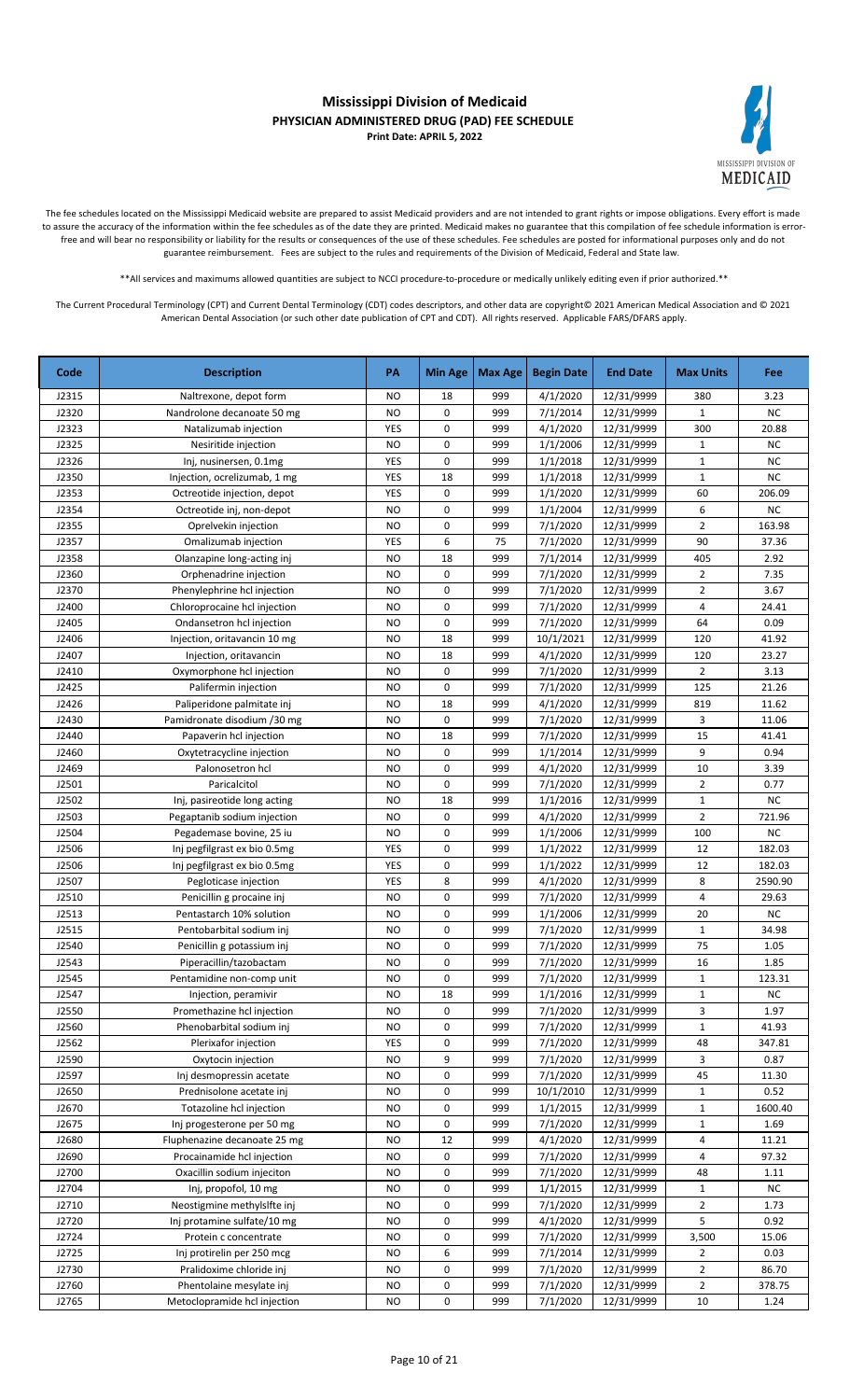

The fee schedules located on the Mississippi Medicaid website are prepared to assist Medicaid providers and are not intended to grant rights or impose obligations. Every effort is made to assure the accuracy of the information within the fee schedules as of the date they are printed. Medicaid makes no guarantee that this compilation of fee schedule information is errorfree and will bear no responsibility or liability for the results or consequences of the use of these schedules. Fee schedules are posted for informational purposes only and do not guarantee reimbursement. Fees are subject to the rules and requirements of the Division of Medicaid, Federal and State law.

\*\*All services and maximums allowed quantities are subject to NCCI procedure-to-procedure or medically unlikely editing even if prior authorized.\*\*

| Code  | <b>Description</b>           | PA        | Min Age        | Max Age | <b>Begin Date</b> | <b>End Date</b> | <b>Max Units</b> | <b>Fee</b> |
|-------|------------------------------|-----------|----------------|---------|-------------------|-----------------|------------------|------------|
| J2770 | Quinupristin/dalfopristin    | <b>NO</b> | 0              | 999     | 1/1/2001          | 12/31/9999      | 3                | NC.        |
| J2778 | Ranibizumab injection        | <b>NO</b> | 0              | 999     | 7/1/2020          | 12/31/9999      | 10               | 343.31     |
| J2780 | Ranitidine hydrochloride inj | <b>NO</b> | 0              | 999     | 4/1/2020          | 12/31/9999      | 16               | 3.84       |
| J2783 | Rasburicase                  | <b>NO</b> | 0              | 999     | 7/1/2020          | 12/31/9999      | 60               | 292.71     |
| J2785 | Regadenoson injection        | <b>NO</b> | 0              | 999     | 4/1/2020          | 12/31/9999      | 4                | 59.37      |
| J2786 | Injection, reslizumab, 1mg   | YES       | 18             | 999     | 7/1/2020          | 12/31/9999      | 500              | 9.79       |
| J2788 | Rho d immune globulin 50 mcg | <b>NO</b> | 0              | 999     | 4/1/2020          | 12/31/9999      | $\mathbf{1}$     | 26.13      |
| J2790 | Rho d immune globulin inj    | <b>NO</b> | 0              | 999     | 4/1/2020          | 12/31/9999      | $\mathbf{1}$     | 77.56      |
| J2791 | Rhophylac injection          | <b>NO</b> | 0              | 999     | 7/1/2020          | 12/31/9999      | 50               | 4.75       |
| J2792 | Rho(d) immune globulin h, sd | <b>NO</b> | 0              | 999     | 7/1/2020          | 12/31/9999      | 450              | 28.74      |
| J2793 | Rilonacept injection         | <b>NO</b> | 12             | 999     | 7/1/2020          | 12/31/9999      | 320              | 22.73      |
| J2794 | Inj risperdal consta, 0.5 mg | <b>NO</b> | 18             | 999     | 1/1/2020          | 12/31/9999      | 100              | 10.05      |
| J2795 | Ropivacaine hcl injection    | <b>NO</b> | 0              | 999     | 7/1/2020          | 12/31/9999      | 200              | 0.08       |
| J2796 | Romiplostim injection        | <b>NO</b> | 0              | 999     | 1/1/2010          | 12/31/9999      | 150              | <b>NC</b>  |
| J2797 | Inj., rolapitant, 0.5 mg     | <b>NO</b> | 18             | 999     | 1/1/2019          | 12/31/9999      | $\mathbf{1}$     | NC         |
| J2798 | Inj., perseris, 0.5 mg       | <b>NO</b> | 18             | 999     | 4/1/2020          | 12/31/9999      | 240              | 9.77       |
| J2800 | Methocarbamol injection      | <b>NO</b> | 0              | 999     | 7/1/2020          | 12/31/9999      | 3                | 7.23       |
| J2805 | Sincalide injection          | <b>NO</b> | 0              | 999     | 1/1/2006          | 12/31/9999      | 4                | <b>NC</b>  |
| J2810 | Inj theophylline per 40 mg   | NO        | 0              | 999     | 7/1/2020          | 12/31/9999      | 5                | 0.39       |
| J2820 | Sargramostim injection       | <b>NO</b> | 0              | 999     | 7/1/2020          | 12/31/9999      | 15               | 46.77      |
| J2840 | Inj sebelipase alfa 1 mg     | <b>NO</b> | 0              | 64      | 7/1/2020          | 12/31/9999      | 160              | 541.13     |
| J2850 | Inj secretin synthetic human | NO        | 0              | 999     | 1/1/2006          | 12/31/9999      | 64               | NC         |
| J2860 | Injection, siltuximab        | <b>NO</b> | 18             | 999     | 1/1/2016          | 12/31/9999      | 1                | NC         |
| J2910 | Aurothioglucose injeciton    | <b>NO</b> | 0              | 999     | 7/1/2014          | 12/31/9999      | $\mathbf{1}$     | NC         |
| J2916 | Na ferric gluconate complex  | <b>NO</b> | 0              | 999     | 7/1/2020          | 12/31/9999      | 20               | 1.97       |
| J2920 | Methylprednisolone injection | <b>NO</b> | 0              | 999     | 7/1/2020          | 12/31/9999      | 25               | 4.48       |
| J2930 | Methylprednisolone injection | <b>NO</b> | 0              | 999     | 7/1/2020          | 12/31/9999      | 25               | 6.39       |
| J2940 | Somatrem injection           | <b>NO</b> | 0              | 999     | 1/1/2002          | 12/31/9999      | $\mathbf{1}$     | NC.        |
| J2941 | Somatropin injection         | <b>NO</b> | 0              | 999     | 1/1/2002          | 12/31/9999      | $\mathbf{1}$     | <b>NC</b>  |
| J2950 | Promazine hcl injection      | <b>NO</b> | 0              | 999     | 7/1/2014          | 12/31/9999      | 40               | NC         |
| J2993 | Reteplase injection          | <b>NO</b> | 0              | 999     | 1/1/2001          | 12/31/9999      | $\overline{2}$   | <b>NC</b>  |
| J2995 | Inj streptokinase /250000 iu | <b>NO</b> | 0              | 999     | 7/1/2014          | 12/31/9999      | 6                | NC         |
| J2997 | Alteplase recombinant        | <b>NO</b> | 0              | 999     | 7/1/2020          | 12/31/9999      | 8                | 87.70      |
| J3000 | Streptomycin injection       | <b>NO</b> | 0              | 999     | 4/1/2020          | 12/31/9999      | $\overline{2}$   | 31.30      |
| J3010 | Fentanyl citrate injection   | <b>NO</b> | 0              | 999     | 7/1/2020          | 12/31/9999      | 100              | 0.79       |
| J3030 | Sumatriptan succinate / 6 mg | <b>NO</b> | 0              | 999     | 7/1/2020          | 12/31/9999      | $\mathbf{1}$     | 37.00      |
| J3031 | Inj., fremanezumab-vfrm 1 mg | <b>NO</b> | 18             | 999     | 4/1/2020          | 12/31/9999      | 675              | 2.34       |
| J3032 | Inj. eptinezumab-jjmr 1 mg   | <b>NO</b> | 18             | 999     | 10/1/2020         | 12/31/9999      | 300              | 15.40      |
| J3060 | Inj, taliglucerase alfa 10 u | NO        | 18             | 999     | 7/1/2020          | 12/31/9999      | 760              | 39.69      |
| J3070 | Pentazocine injection        | <b>NO</b> | 0              | 999     | 7/1/2020          | 12/31/9999      | 3                | 22.40      |
| J3090 | Inj tedizolid phosphate      | NO        | 18             | 999     | 4/1/2020          | 12/31/9999      | 200              | 1.56       |
| J3095 | Telavancin injection         | NO        | 18             | 999     | 4/1/2020          | 12/31/9999      | 150              | 5.27       |
| J3101 | Tenecteplase injection       | NO        | 0              | 999     | 4/1/2020          | 12/31/9999      | 50               | 125.55     |
| J3105 | Terbutaline sulfate inj      | NO        | 0              | 999     | 7/1/2020          | 12/31/9999      | 2                | 2.05       |
| J3110 | Teriparatide injection       | NO        | 18             | 999     | 7/1/2020          | 12/31/9999      | $\overline{2}$   | 59.96      |
| J3111 | Inj. romosozumab-aqqg 1 mg   | NO        | 18             | 999     | 4/1/2020          | 12/31/9999      | 210              | 9.04       |
| J3121 | Inj testostero enanthate 1mg | NO        | 12             | 999     | 1/1/2019          | 12/31/9999      | 400              | 0.05       |
| J3145 | Testosterone undecanoate 1mg | NO        | 12             | 999     | 4/1/2020          | 12/31/9999      | 750              | 1.50       |
| J3230 | Chlorpromazine hcl injection | <b>NO</b> | 0              | 999     | 7/1/2020          | 12/31/9999      | 2                | 31.16      |
| J3240 | Thyrotropin injection        | <b>NO</b> | 0              | 999     | 4/1/2020          | 12/31/9999      | $\mathbf{1}$     | 1700.91    |
| J3241 | Inj. teprotumumab-trbw 10 mg | YES       | 18             | 999     | 10/1/2020         | 12/31/9999      | 320              | 315.88     |
| J3243 | Tigecycline injection        | NO        | 0              | 999     | 7/1/2020          | 12/31/9999      | 150              | 1.62       |
| J3245 | Inj., tildrakizumab, 1 mg    | <b>NO</b> | 18             | 999     | 4/1/2020          | 12/31/9999      | 100              | 134.88     |
| J3246 | Tirofiban hcl                | NO        | 18             | 999     | 7/1/2020          | 12/31/9999      | $\mathbf{1}$     | 5.22       |
| J3250 | Trimethobenzamide hcl inj    | NO        | 0              | 999     | 7/1/2020          | 12/31/9999      | $\overline{2}$   | 36.62      |
| J3260 | Tobramycin sulfate injection | NO        | 0              | 999     | 7/1/2020          | 12/31/9999      | 8                | 3.97       |
| J3262 | Tocilizumab injection        | <b>NO</b> | $\overline{2}$ | 999     | 4/1/2020          | 12/31/9999      | 800              | 5.09       |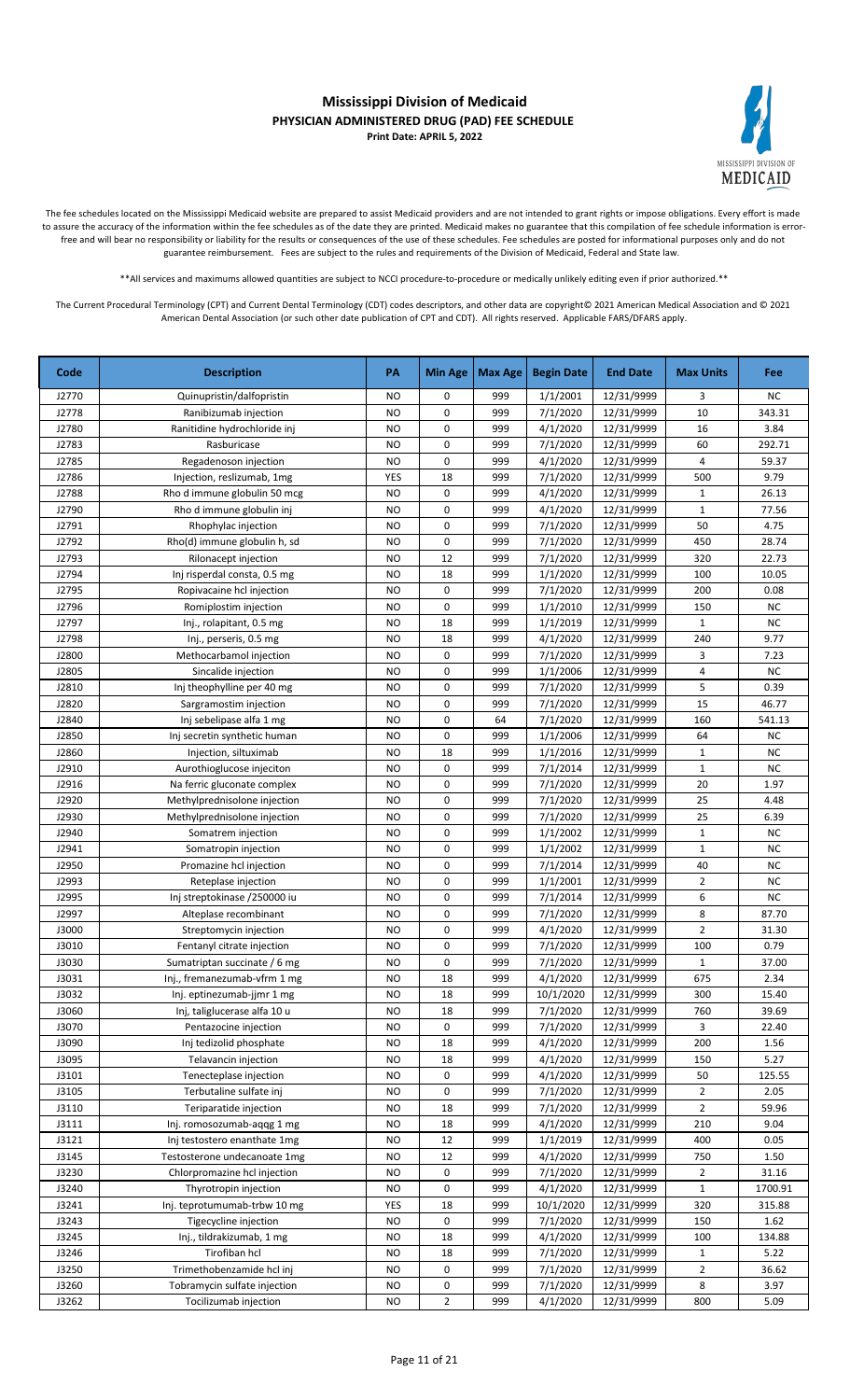

The fee schedules located on the Mississippi Medicaid website are prepared to assist Medicaid providers and are not intended to grant rights or impose obligations. Every effort is made to assure the accuracy of the information within the fee schedules as of the date they are printed. Medicaid makes no guarantee that this compilation of fee schedule information is errorfree and will bear no responsibility or liability for the results or consequences of the use of these schedules. Fee schedules are posted for informational purposes only and do not guarantee reimbursement. Fees are subject to the rules and requirements of the Division of Medicaid, Federal and State law.

\*\*All services and maximums allowed quantities are subject to NCCI procedure-to-procedure or medically unlikely editing even if prior authorized.\*\*

| Code  | <b>Description</b>            | PA        | <b>Min Age</b> | Max Age        | <b>Begin Date</b> | <b>End Date</b> | <b>Max Units</b> | Fee        |
|-------|-------------------------------|-----------|----------------|----------------|-------------------|-----------------|------------------|------------|
| J3265 | Injection torsemide 10 mg/ml  | NO        | 0              | 999            | 1/1/2014          | 12/31/9999      | 200              | 2.19       |
| J3280 | Thiethylperazine maleate inj  | <b>NO</b> | 18             | 999            | 7/1/2014          | 12/31/9999      | $\mathbf{1}$     | <b>NC</b>  |
| J3285 | <b>Treprostinil injection</b> | <b>NO</b> | 0              | 999            | 4/1/2020          | 12/31/9999      | $\overline{2}$   | 61.64      |
| J3300 | Triamcinolone a inj prs-free  | <b>NO</b> | 0              | 999            | 7/1/2020          | 12/31/9999      | 160              | 3.83       |
| J3301 | Triamcinolone acet inj nos    | <b>NO</b> | 0              | 999            | 7/1/2020          | 12/31/9999      | 16               | 1.50       |
| J3302 | Triamcinolone diacetate inj   | <b>NO</b> | 18             | 999            | 7/1/2014          | 12/31/9999      | 10               | 0.11       |
| J3303 | Triamcinolone hexacetonl inj  | <b>NO</b> | 0              | 999            | 7/1/2020          | 12/31/9999      | 24               | 3.41       |
| J3304 | Inj triamcinolone ace xr 1mg  | NO        | 18             | 999            | 7/1/2020          | 12/31/9999      | 64               | 18.63      |
| J3305 | Inj trimetrexate glucoronate  | NO        | 18             | 999            | 7/1/2014          | 12/31/9999      | 10               | <b>NC</b>  |
| J3310 | Perphenazine injeciton        | <b>NO</b> | 12             | 999            | 7/1/2014          | 12/31/9999      | $\overline{2}$   | 1.58       |
| J3315 | Triptorelin pamoate           | <b>NO</b> | 0              | 999            | 4/1/2020          | 12/31/9999      | 6                | 268.43     |
| J3316 | Inj., triptorelin xr 3.75 mg  | <b>NO</b> | $\overline{2}$ | 999            | 1/1/2019          | 12/31/9999      | $\mathbf{1}$     | <b>NC</b>  |
| J3320 | Spectinomycn di-hcl inj       | NO        | 0              | 999            | 1/1/2014          | 12/31/9999      | $\mathbf{1}$     | <b>NC</b>  |
| J3330 | INJECTION, ULACORT            | <b>NO</b> | 0              | 999            | 5/1/1992          | 12/31/9999      | $\mathbf{1}$     | <b>NC</b>  |
| J3350 | Urea injection                | NO        | 0              | 999            | 1/1/2015          | 12/31/9999      | 3                | 39.97      |
| J3355 | Urofollitropin, 75 iu         | NO        | 0              | 999            | 1/1/2006          | 12/31/9999      | $\mathbf{1}$     | <b>NC</b>  |
| J3357 | Ustekinumab sub cu inj, 1 mg  | YES       | 12             | 999            | 4/1/2020          | 12/31/9999      | 90               | 185.77     |
| J3358 | Ustekinumab, iv inject, 1 mg  | YES       | 18             | 999            | 4/1/2020          | 12/31/9999      | 520              | 11.87      |
| J3360 | Diazepam injection            | <b>NO</b> | 0              | 999            | 4/1/2020          | 12/31/9999      | 6                | 9.40       |
| J3364 | Urokinase 5000 iu injection   | <b>NO</b> | 18             | 999            | 7/1/2014          | 12/31/9999      | 140              | <b>NC</b>  |
| J3365 | Urokinase 250,000 iu inj      | <b>NO</b> | 18             | 999            | 7/1/2014          | 12/31/9999      | $\overline{2}$   | <b>NC</b>  |
| J3370 | Vancomycin hcl injection      | <b>NO</b> | 0              | 999            | 7/1/2020          | 12/31/9999      | 12               | 2.97       |
| J3380 | Injection, vedolizumab        | YES       | 18             | 999            | 4/1/2020          | 12/31/9999      | 300              | 20.17      |
| J3385 | Velaglucerase alfa            | <b>NO</b> | 0              | 999            | 7/1/2020          | 12/31/9999      | 80               | 345.73     |
| J3396 | Verteporfin injection         | NO        | 0              | 999            | 7/1/2020          | 12/31/9999      | 150              | 11.11      |
| J3397 | Inj., vestronidase alfa-vjbk  | NO        | 0              | 999            | 7/1/2020          | 12/31/9999      | 600              | 218.73     |
| J3398 | Inj luxturna 1 billion vec g  | YES       | $\mathbf 1$    | 65             | 1/1/2019          | 12/31/9999      | $\mathbf{1}$     | NC         |
| J3399 | Inj onase abepar-xioi treat   | YES       | 0              | $\overline{2}$ | 7/1/2020          | 12/31/9999      | $\mathbf{1}$     | 2222890.60 |
| J3400 | Triflupromazine hcl inj       | NO        | $\overline{2}$ | 999            | 7/1/2014          | 12/31/9999      | 8                | <b>NC</b>  |
| J3410 | Hydroxyzine hcl injection     | NO        | 0              | 999            | 7/1/2020          | 12/31/9999      | 8                | 6.33       |
| J3411 | Thiamine hcl 100 mg           | NO        | 0              | 999            | 1/1/2004          | 12/31/9999      | $\mathbf{1}$     | <b>NC</b>  |
| J3415 | Pyridoxine hcl 100 mg         | <b>NO</b> | 0              | 999            | 1/1/2004          | 12/31/9999      | $\mathbf{1}$     | <b>NC</b>  |
| J3420 | Vitamin b12 injection         | NO        | 0              | 999            | 7/1/2020          | 12/31/9999      | $\mathbf{1}$     | 2.26       |
| J3430 | Vitamin k phytonadione inj    | NO        | 0              | 999            | 7/1/2020          | 12/31/9999      | 25               | 4.11       |
| J3465 | Injection, voriconazole       | <b>NO</b> | 0              | 999            | 1/1/2004          | 12/31/9999      | 60               | NC         |
| J3470 | Hyaluronidase injection       | <b>NO</b> | 0              | 999            | 7/1/2020          | 12/31/9999      | 3                | 55.80      |
| J3471 | Ovine, up to 999 usp units    | <b>NO</b> | 0              | 999            | 1/1/2006          | 12/31/9999      | $\mathbf 1$      | <b>NC</b>  |
| J3472 | Ovine, 1000 usp units         | <b>NO</b> | 0              | 999            | 1/1/2006          | 12/31/9999      | $\mathbf{1}$     | NC.        |
| J3473 | Hyaluronidase recombinant     | <b>NO</b> | 0              | 999            | 7/1/2020          | 12/31/9999      | 450              | 0.36       |
| J3475 | Inj magnesium sulfate         | <b>NO</b> | 0              | 999            | 4/1/2020          | 12/31/9999      | 20               | 0.55       |
| J3480 | Inj potassium chloride        | NO        | 0              | 999            | 7/1/2020          | 12/31/9999      | 40               | 0.13       |
| J3485 | Zidovudine                    | NO        | 0              | 999            | 1/1/2001          | 12/31/9999      | 180              | NC         |
| J3486 | Ziprasidone mesylate          | NO        | 18             | 999            | 4/1/2020          | 12/31/9999      | 4                | 16.83      |
| J3489 | Zoledronic acid 1mg           | <b>NO</b> | 18             | 999            | 4/1/2020          | 12/31/9999      | 5                | 13.29      |
| J3490 | Drugs unclassified injection  | NO        | 0              | 999            | 7/1/1991          | 12/31/9999      | $\mathbf{1}$     | MP         |
| J3520 | Edetate disodium per 150 mg   | NO        | 0              | 999            | 12/10/1996        | 12/31/9999      | $\mathbf{1}$     | NC         |
| J3530 | Nasal vaccine inhalation      | NO        | 0              | 999            | 9/30/1995         | 12/31/9999      | $\mathbf{1}$     | <b>NC</b>  |
| J3535 | Metered dose inhaler drug     | NO        | 0              | 999            | 2/1/1996          | 12/31/9999      | $\mathbf{1}$     | <b>NC</b>  |
| J3570 | Laetrile amygdalin vit b17    | NO        | 0              | 999            | 5/1/1992          | 12/31/9999      | $\mathbf{1}$     | <b>NC</b>  |
| J3590 | Unclassified biologics        | NO        | 0              | 999            | 11/1/2004         | 12/31/9999      | $\mathbf{1}$     | MP         |
| J3591 | Esrd on dialysi drug/bio noc  | NO        | 0              | 999            | 1/1/2019          | 12/31/9999      | $\mathbf{1}$     | <b>NC</b>  |
| J7030 | Normal saline solution infus  | <b>NO</b> | 0              | 999            | 7/1/2020          | 12/31/9999      | 5                | 2.59       |
| J7040 | Normal saline solution infus  | <b>NO</b> | 0              | 999            | 7/1/2020          | 12/31/9999      | 6                | 1.30       |
| J7042 | 5% dextrose/normal saline     | <b>NO</b> | 0              | 999            | 7/1/2020          | 12/31/9999      | 6                | 1.02       |
| J7050 | Normal saline solution infus  | NO        | 0              | 999            | 7/1/2020          | 12/31/9999      | 10               | 0.65       |
| J7060 | 5% dextrose/water             | <b>NO</b> | 0              | 999            | 7/1/2020          | 12/31/9999      | 10               | 1.90       |
| J7070 | D5w infusion                  | <b>NO</b> | 0              | 999            | 7/1/2020          | 12/31/9999      | 4                | 3.77       |
|       |                               |           |                |                |                   |                 |                  |            |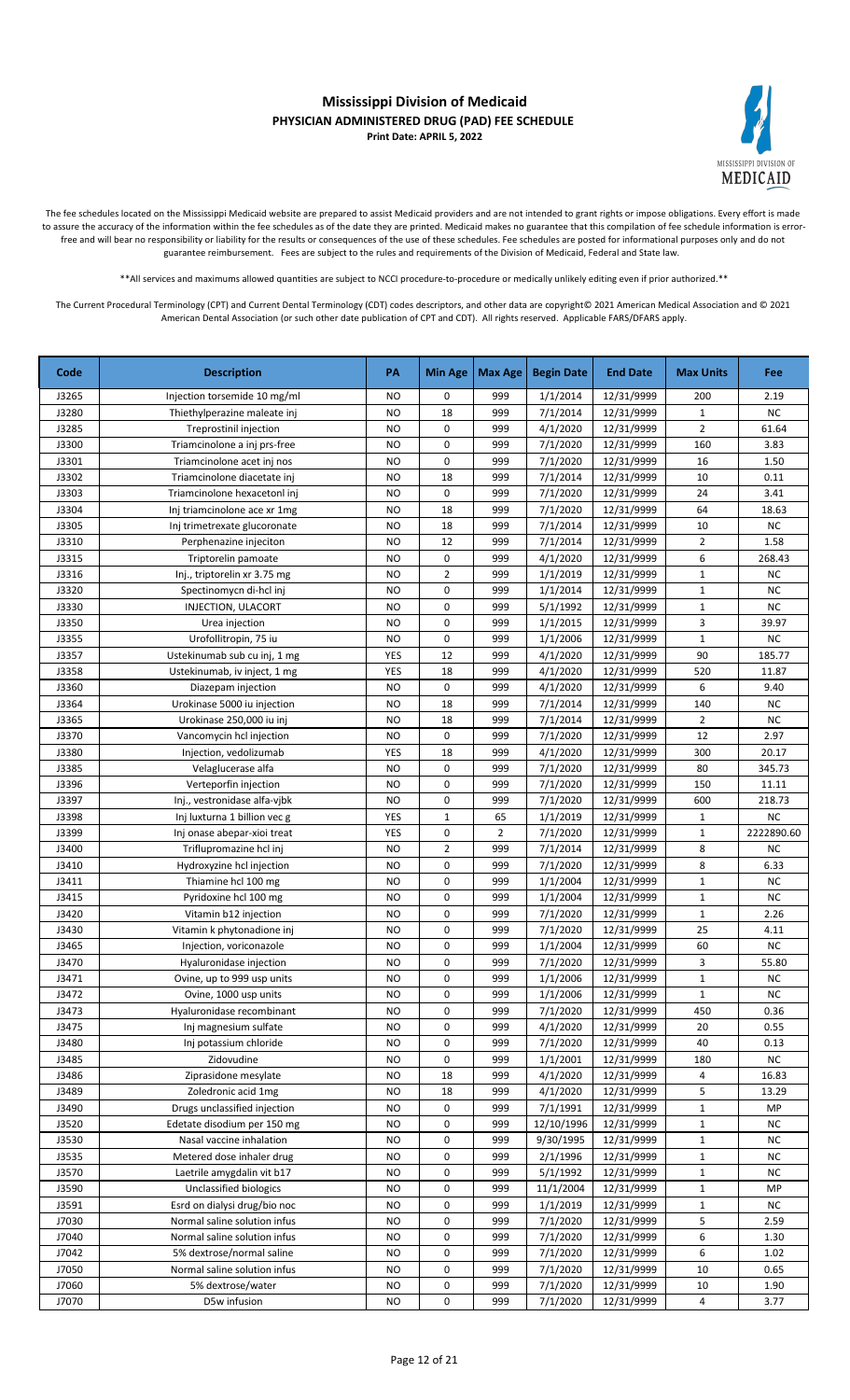

The fee schedules located on the Mississippi Medicaid website are prepared to assist Medicaid providers and are not intended to grant rights or impose obligations. Every effort is made to assure the accuracy of the information within the fee schedules as of the date they are printed. Medicaid makes no guarantee that this compilation of fee schedule information is errorfree and will bear no responsibility or liability for the results or consequences of the use of these schedules. Fee schedules are posted for informational purposes only and do not guarantee reimbursement. Fees are subject to the rules and requirements of the Division of Medicaid, Federal and State law.

\*\*All services and maximums allowed quantities are subject to NCCI procedure-to-procedure or medically unlikely editing even if prior authorized.\*\*

| J7100<br><b>NO</b><br>999<br>7/1/2020<br>12/31/9999<br>Dextran 40 infusion<br>0<br>2<br>999<br>7/1/2020<br>J7110<br>Dextran 75 infusion<br><b>NO</b><br>0<br>12/31/9999<br>2<br>0<br>999<br>7/1/2020<br>J7120<br><b>NO</b><br>12/31/9999<br>4<br>Ringers lactate infusion<br>0<br>999<br>J7121<br><b>NO</b><br>1/1/2016<br>12/31/9999<br>$\mathbf{1}$<br>5% dextrose in lac ringers<br>0<br>999<br>500<br>J7131<br><b>NO</b><br>7/1/2020<br>12/31/9999<br>Hypertonic saline sol<br>J7168<br><b>NO</b><br>18<br>999<br>7/1/2021<br>12/31/9999<br>5,000<br>Prothrombin complex kcentra<br>0<br>J7169<br><b>NO</b><br>999<br>7/1/2020<br>12/31/9999<br>$\mathbf{1}$<br>Inj andexxa, 10 mg<br>0<br>7/1/2020<br>J7170<br>999<br>12/31/9999<br>1,800<br>Inj., emicizumab-kxwh 0.5 mg<br>NO<br>7/1/2020<br>J7175<br>Inj, factor x, (human), 1iu<br><b>NO</b><br>12<br>999<br>12/31/9999<br>9,000<br>7/1/2020<br>J7177<br><b>NO</b><br>0<br>999<br>12/31/9999<br>10,500<br>Inj., fibryga, 1 mg<br>0<br>999<br>7/1/2020<br>7,700<br>J7178<br><b>NO</b><br>12/31/9999<br>Inj human fibrinogen con nos<br>J7179<br><b>NO</b><br>18<br>64<br>7/1/2020<br>12/31/9999<br>7,500<br>Vonvendi inj 1 iu vwf:rco<br>J7180<br>Factor xiii anti-hem factor<br><b>NO</b><br>0<br>999<br>7/1/2020<br>12/31/9999<br>6,000<br>J7181<br>Factor xiii recomb a-subunit<br><b>NO</b><br>0<br>999<br>7/1/2020<br>12/31/9999<br>3,850<br>0<br>J7182<br>Factor viii recomb novoeight<br>999<br>1/1/2015<br>NO<br>12/31/9999<br>9,999<br>0<br>J7183<br>999<br>7/1/2020<br>7,500<br>Wilate injection<br><b>NO</b><br>12/31/9999<br>J7185<br>0<br>999<br>1/1/2010<br>12/31/9999<br>5,000<br>Xyntha inj<br><b>NO</b><br>J7186<br>Antihemophilic viii/vwf comp<br><b>NO</b><br>0<br>999<br>7/1/2020<br>12/31/9999<br>7,500<br>0<br>J7187<br><b>NO</b><br>999<br>7/1/2020<br>12/31/9999<br>7,500<br>Humate-p, inj<br>J7188<br>18<br>999<br>7/1/2020<br>Factor viii recomb obizur<br><b>NO</b><br>12/31/9999<br>22,000 | Fee               |
|---------------------------------------------------------------------------------------------------------------------------------------------------------------------------------------------------------------------------------------------------------------------------------------------------------------------------------------------------------------------------------------------------------------------------------------------------------------------------------------------------------------------------------------------------------------------------------------------------------------------------------------------------------------------------------------------------------------------------------------------------------------------------------------------------------------------------------------------------------------------------------------------------------------------------------------------------------------------------------------------------------------------------------------------------------------------------------------------------------------------------------------------------------------------------------------------------------------------------------------------------------------------------------------------------------------------------------------------------------------------------------------------------------------------------------------------------------------------------------------------------------------------------------------------------------------------------------------------------------------------------------------------------------------------------------------------------------------------------------------------------------------------------------------------------------------------------------------------------------------------------------------------------------------------------------------------------------------------------------|-------------------|
|                                                                                                                                                                                                                                                                                                                                                                                                                                                                                                                                                                                                                                                                                                                                                                                                                                                                                                                                                                                                                                                                                                                                                                                                                                                                                                                                                                                                                                                                                                                                                                                                                                                                                                                                                                                                                                                                                                                                                                                 | 26.53             |
|                                                                                                                                                                                                                                                                                                                                                                                                                                                                                                                                                                                                                                                                                                                                                                                                                                                                                                                                                                                                                                                                                                                                                                                                                                                                                                                                                                                                                                                                                                                                                                                                                                                                                                                                                                                                                                                                                                                                                                                 | 14.52             |
|                                                                                                                                                                                                                                                                                                                                                                                                                                                                                                                                                                                                                                                                                                                                                                                                                                                                                                                                                                                                                                                                                                                                                                                                                                                                                                                                                                                                                                                                                                                                                                                                                                                                                                                                                                                                                                                                                                                                                                                 | 2.41              |
|                                                                                                                                                                                                                                                                                                                                                                                                                                                                                                                                                                                                                                                                                                                                                                                                                                                                                                                                                                                                                                                                                                                                                                                                                                                                                                                                                                                                                                                                                                                                                                                                                                                                                                                                                                                                                                                                                                                                                                                 | <b>NC</b>         |
|                                                                                                                                                                                                                                                                                                                                                                                                                                                                                                                                                                                                                                                                                                                                                                                                                                                                                                                                                                                                                                                                                                                                                                                                                                                                                                                                                                                                                                                                                                                                                                                                                                                                                                                                                                                                                                                                                                                                                                                 | 0.03              |
|                                                                                                                                                                                                                                                                                                                                                                                                                                                                                                                                                                                                                                                                                                                                                                                                                                                                                                                                                                                                                                                                                                                                                                                                                                                                                                                                                                                                                                                                                                                                                                                                                                                                                                                                                                                                                                                                                                                                                                                 | <b>NC</b>         |
|                                                                                                                                                                                                                                                                                                                                                                                                                                                                                                                                                                                                                                                                                                                                                                                                                                                                                                                                                                                                                                                                                                                                                                                                                                                                                                                                                                                                                                                                                                                                                                                                                                                                                                                                                                                                                                                                                                                                                                                 | NC                |
|                                                                                                                                                                                                                                                                                                                                                                                                                                                                                                                                                                                                                                                                                                                                                                                                                                                                                                                                                                                                                                                                                                                                                                                                                                                                                                                                                                                                                                                                                                                                                                                                                                                                                                                                                                                                                                                                                                                                                                                 | 47.31             |
|                                                                                                                                                                                                                                                                                                                                                                                                                                                                                                                                                                                                                                                                                                                                                                                                                                                                                                                                                                                                                                                                                                                                                                                                                                                                                                                                                                                                                                                                                                                                                                                                                                                                                                                                                                                                                                                                                                                                                                                 | 7.52              |
|                                                                                                                                                                                                                                                                                                                                                                                                                                                                                                                                                                                                                                                                                                                                                                                                                                                                                                                                                                                                                                                                                                                                                                                                                                                                                                                                                                                                                                                                                                                                                                                                                                                                                                                                                                                                                                                                                                                                                                                 | 1.09              |
|                                                                                                                                                                                                                                                                                                                                                                                                                                                                                                                                                                                                                                                                                                                                                                                                                                                                                                                                                                                                                                                                                                                                                                                                                                                                                                                                                                                                                                                                                                                                                                                                                                                                                                                                                                                                                                                                                                                                                                                 | 1.24              |
|                                                                                                                                                                                                                                                                                                                                                                                                                                                                                                                                                                                                                                                                                                                                                                                                                                                                                                                                                                                                                                                                                                                                                                                                                                                                                                                                                                                                                                                                                                                                                                                                                                                                                                                                                                                                                                                                                                                                                                                 | 1.85              |
|                                                                                                                                                                                                                                                                                                                                                                                                                                                                                                                                                                                                                                                                                                                                                                                                                                                                                                                                                                                                                                                                                                                                                                                                                                                                                                                                                                                                                                                                                                                                                                                                                                                                                                                                                                                                                                                                                                                                                                                 | 8.80              |
|                                                                                                                                                                                                                                                                                                                                                                                                                                                                                                                                                                                                                                                                                                                                                                                                                                                                                                                                                                                                                                                                                                                                                                                                                                                                                                                                                                                                                                                                                                                                                                                                                                                                                                                                                                                                                                                                                                                                                                                 | 15.32             |
|                                                                                                                                                                                                                                                                                                                                                                                                                                                                                                                                                                                                                                                                                                                                                                                                                                                                                                                                                                                                                                                                                                                                                                                                                                                                                                                                                                                                                                                                                                                                                                                                                                                                                                                                                                                                                                                                                                                                                                                 | <b>NC</b>         |
|                                                                                                                                                                                                                                                                                                                                                                                                                                                                                                                                                                                                                                                                                                                                                                                                                                                                                                                                                                                                                                                                                                                                                                                                                                                                                                                                                                                                                                                                                                                                                                                                                                                                                                                                                                                                                                                                                                                                                                                 | 1.06              |
|                                                                                                                                                                                                                                                                                                                                                                                                                                                                                                                                                                                                                                                                                                                                                                                                                                                                                                                                                                                                                                                                                                                                                                                                                                                                                                                                                                                                                                                                                                                                                                                                                                                                                                                                                                                                                                                                                                                                                                                 | <b>NC</b>         |
|                                                                                                                                                                                                                                                                                                                                                                                                                                                                                                                                                                                                                                                                                                                                                                                                                                                                                                                                                                                                                                                                                                                                                                                                                                                                                                                                                                                                                                                                                                                                                                                                                                                                                                                                                                                                                                                                                                                                                                                 | 1.08              |
|                                                                                                                                                                                                                                                                                                                                                                                                                                                                                                                                                                                                                                                                                                                                                                                                                                                                                                                                                                                                                                                                                                                                                                                                                                                                                                                                                                                                                                                                                                                                                                                                                                                                                                                                                                                                                                                                                                                                                                                 | 1.21              |
|                                                                                                                                                                                                                                                                                                                                                                                                                                                                                                                                                                                                                                                                                                                                                                                                                                                                                                                                                                                                                                                                                                                                                                                                                                                                                                                                                                                                                                                                                                                                                                                                                                                                                                                                                                                                                                                                                                                                                                                 | 3.19              |
| J7189<br><b>NO</b><br>0<br>999<br>7/1/2020<br>12/31/9999<br>13,000<br>Factor viia recomb novoseven                                                                                                                                                                                                                                                                                                                                                                                                                                                                                                                                                                                                                                                                                                                                                                                                                                                                                                                                                                                                                                                                                                                                                                                                                                                                                                                                                                                                                                                                                                                                                                                                                                                                                                                                                                                                                                                                              | 2.17              |
| 0<br>J7190<br>Factor viii<br><b>NO</b><br>999<br>7/1/2020<br>12/31/9999<br>22,000                                                                                                                                                                                                                                                                                                                                                                                                                                                                                                                                                                                                                                                                                                                                                                                                                                                                                                                                                                                                                                                                                                                                                                                                                                                                                                                                                                                                                                                                                                                                                                                                                                                                                                                                                                                                                                                                                               | 1.05              |
| J7191<br><b>NO</b><br>0<br>999<br>7/1/2014<br>12/31/9999<br>5,000<br>Factor viii (porcine)                                                                                                                                                                                                                                                                                                                                                                                                                                                                                                                                                                                                                                                                                                                                                                                                                                                                                                                                                                                                                                                                                                                                                                                                                                                                                                                                                                                                                                                                                                                                                                                                                                                                                                                                                                                                                                                                                      | <b>NC</b>         |
| 0<br>J7192<br><b>NO</b><br>999<br>7/1/2020<br>12/31/9999<br>Factor viii recombinant nos<br>22,000                                                                                                                                                                                                                                                                                                                                                                                                                                                                                                                                                                                                                                                                                                                                                                                                                                                                                                                                                                                                                                                                                                                                                                                                                                                                                                                                                                                                                                                                                                                                                                                                                                                                                                                                                                                                                                                                               | 1.27              |
| 0<br>J7193<br>999<br>1/1/2002<br>12/31/9999<br>5,000<br>Factor ix non-recombinant<br>NO                                                                                                                                                                                                                                                                                                                                                                                                                                                                                                                                                                                                                                                                                                                                                                                                                                                                                                                                                                                                                                                                                                                                                                                                                                                                                                                                                                                                                                                                                                                                                                                                                                                                                                                                                                                                                                                                                         | <b>NC</b>         |
| 7/1/2020<br>J7194<br><b>NO</b><br>0<br>999<br>12/31/9999<br>9,000<br>Factor ix complex                                                                                                                                                                                                                                                                                                                                                                                                                                                                                                                                                                                                                                                                                                                                                                                                                                                                                                                                                                                                                                                                                                                                                                                                                                                                                                                                                                                                                                                                                                                                                                                                                                                                                                                                                                                                                                                                                          | 1.51              |
| 1/1/2002<br>J7195<br>Factor ix recombinant nos<br><b>NO</b><br>0<br>999<br>12/31/9999<br>5,000                                                                                                                                                                                                                                                                                                                                                                                                                                                                                                                                                                                                                                                                                                                                                                                                                                                                                                                                                                                                                                                                                                                                                                                                                                                                                                                                                                                                                                                                                                                                                                                                                                                                                                                                                                                                                                                                                  | <b>NC</b>         |
| J7196<br>0<br>999<br>7/1/2020<br>Antithrombin recombinant<br><b>NO</b><br>12/31/9999<br>175                                                                                                                                                                                                                                                                                                                                                                                                                                                                                                                                                                                                                                                                                                                                                                                                                                                                                                                                                                                                                                                                                                                                                                                                                                                                                                                                                                                                                                                                                                                                                                                                                                                                                                                                                                                                                                                                                     | 103.35            |
| J7197<br>0<br>999<br>7/1/2020<br>12/31/9999<br>6,300<br>Antithrombin iii injection<br>NO                                                                                                                                                                                                                                                                                                                                                                                                                                                                                                                                                                                                                                                                                                                                                                                                                                                                                                                                                                                                                                                                                                                                                                                                                                                                                                                                                                                                                                                                                                                                                                                                                                                                                                                                                                                                                                                                                        | 3.61              |
| J7198<br>Anti-inhibitor<br><b>NO</b><br>0<br>999<br>7/1/2020<br>12/31/9999<br>6,000                                                                                                                                                                                                                                                                                                                                                                                                                                                                                                                                                                                                                                                                                                                                                                                                                                                                                                                                                                                                                                                                                                                                                                                                                                                                                                                                                                                                                                                                                                                                                                                                                                                                                                                                                                                                                                                                                             | 1.93              |
| J7199<br>Hemophilia clot factor noc<br>0<br>999<br>7/1/2015<br>12/31/9999<br>$\mathbf{1}$<br>NO                                                                                                                                                                                                                                                                                                                                                                                                                                                                                                                                                                                                                                                                                                                                                                                                                                                                                                                                                                                                                                                                                                                                                                                                                                                                                                                                                                                                                                                                                                                                                                                                                                                                                                                                                                                                                                                                                 | MP                |
| 0<br>J7200<br>7/1/2020<br>Factor ix recombinan rixubis<br>NO<br>999<br>12/31/9999<br>20,000                                                                                                                                                                                                                                                                                                                                                                                                                                                                                                                                                                                                                                                                                                                                                                                                                                                                                                                                                                                                                                                                                                                                                                                                                                                                                                                                                                                                                                                                                                                                                                                                                                                                                                                                                                                                                                                                                     | 1.37              |
| 0<br>J7201<br>999<br>7/1/2020<br>12/31/9999<br>9,000<br>Factor ix alprolix recomb<br><b>NO</b><br>12/31/9999                                                                                                                                                                                                                                                                                                                                                                                                                                                                                                                                                                                                                                                                                                                                                                                                                                                                                                                                                                                                                                                                                                                                                                                                                                                                                                                                                                                                                                                                                                                                                                                                                                                                                                                                                                                                                                                                    | 3.13              |
| J7202<br><b>NO</b><br>0<br>999<br>7/1/2020<br>Factor ix idelvion inj<br>11,550<br>J7203<br>0<br>999<br>1/1/2019<br><b>NO</b>                                                                                                                                                                                                                                                                                                                                                                                                                                                                                                                                                                                                                                                                                                                                                                                                                                                                                                                                                                                                                                                                                                                                                                                                                                                                                                                                                                                                                                                                                                                                                                                                                                                                                                                                                                                                                                                    | 4.45<br><b>NC</b> |
| 12/31/9999<br>Factor ix recomb gly rebinyn<br>$\mathbf{1}$<br>0<br>$\mathbf{1}$<br>J7204<br><b>NO</b><br>999<br>7/1/2020<br>12/31/9999                                                                                                                                                                                                                                                                                                                                                                                                                                                                                                                                                                                                                                                                                                                                                                                                                                                                                                                                                                                                                                                                                                                                                                                                                                                                                                                                                                                                                                                                                                                                                                                                                                                                                                                                                                                                                                          | <b>NC</b>         |
| Inj recombin esperoct per iu<br>J7205<br><b>NO</b><br>7/1/2020<br>9,750<br>0<br>999<br>12/31/9999<br>Factor viii fc fusion recomb                                                                                                                                                                                                                                                                                                                                                                                                                                                                                                                                                                                                                                                                                                                                                                                                                                                                                                                                                                                                                                                                                                                                                                                                                                                                                                                                                                                                                                                                                                                                                                                                                                                                                                                                                                                                                                               | 2.10              |
| J7207<br><b>NO</b><br>12<br>999<br>7/1/2020<br>12/31/9999<br>7,500<br>Factor viii pegylated recomb                                                                                                                                                                                                                                                                                                                                                                                                                                                                                                                                                                                                                                                                                                                                                                                                                                                                                                                                                                                                                                                                                                                                                                                                                                                                                                                                                                                                                                                                                                                                                                                                                                                                                                                                                                                                                                                                              | 1.72              |
| J7208<br>Inj. jivi 1 iu<br>0<br>999<br>7/1/2020<br>12/31/9999<br>NO<br>12,000                                                                                                                                                                                                                                                                                                                                                                                                                                                                                                                                                                                                                                                                                                                                                                                                                                                                                                                                                                                                                                                                                                                                                                                                                                                                                                                                                                                                                                                                                                                                                                                                                                                                                                                                                                                                                                                                                                   | 2.01              |
| J7209<br>2<br>999<br>7/1/2020<br>12/31/9999<br>Factor viii nuwig recomb 1iu<br>NO<br>7,500                                                                                                                                                                                                                                                                                                                                                                                                                                                                                                                                                                                                                                                                                                                                                                                                                                                                                                                                                                                                                                                                                                                                                                                                                                                                                                                                                                                                                                                                                                                                                                                                                                                                                                                                                                                                                                                                                      | 1.32              |
| 0<br>1/1/2018<br>J7210<br>999<br>12/31/9999<br>$\mathbf{1}$<br>Inj, afstyla, 1 i.u.<br>NO                                                                                                                                                                                                                                                                                                                                                                                                                                                                                                                                                                                                                                                                                                                                                                                                                                                                                                                                                                                                                                                                                                                                                                                                                                                                                                                                                                                                                                                                                                                                                                                                                                                                                                                                                                                                                                                                                       | <b>NC</b>         |
| $\overline{2}$<br>7/1/2020<br>12/31/9999<br>J7211<br>Inj, kovaltry, 1 i.u.<br>999<br>22,000<br>NO                                                                                                                                                                                                                                                                                                                                                                                                                                                                                                                                                                                                                                                                                                                                                                                                                                                                                                                                                                                                                                                                                                                                                                                                                                                                                                                                                                                                                                                                                                                                                                                                                                                                                                                                                                                                                                                                               | 1.23              |
| Factor viia recomb sevenfact<br>1/1/2021<br>J7212<br><b>NO</b><br>0<br>999<br>12/31/9999<br>35,775                                                                                                                                                                                                                                                                                                                                                                                                                                                                                                                                                                                                                                                                                                                                                                                                                                                                                                                                                                                                                                                                                                                                                                                                                                                                                                                                                                                                                                                                                                                                                                                                                                                                                                                                                                                                                                                                              | 2.59              |
| 10/1/2021<br>J7294<br>Seg acet and eth estr yearly<br>12<br>999<br>12/31/9999<br>NO<br>$\mathbf{1}$                                                                                                                                                                                                                                                                                                                                                                                                                                                                                                                                                                                                                                                                                                                                                                                                                                                                                                                                                                                                                                                                                                                                                                                                                                                                                                                                                                                                                                                                                                                                                                                                                                                                                                                                                                                                                                                                             | 2000.00           |
| J7295<br>Eth estr and eton monthly<br>12<br>999<br>10/1/2021<br>12/31/9999<br>3<br>NO                                                                                                                                                                                                                                                                                                                                                                                                                                                                                                                                                                                                                                                                                                                                                                                                                                                                                                                                                                                                                                                                                                                                                                                                                                                                                                                                                                                                                                                                                                                                                                                                                                                                                                                                                                                                                                                                                           | 142.36            |
| J7296<br>Kyleena, 19.5 mg<br>7/1/2020<br>12/31/9999<br>NO<br>9<br>65<br>$\mathbf{1}$                                                                                                                                                                                                                                                                                                                                                                                                                                                                                                                                                                                                                                                                                                                                                                                                                                                                                                                                                                                                                                                                                                                                                                                                                                                                                                                                                                                                                                                                                                                                                                                                                                                                                                                                                                                                                                                                                            | 953.51            |
| J7297<br>Liletta, 52 mg<br>9<br>60<br>7/1/2020<br>12/31/9999<br>NO<br>$\mathbf{1}$                                                                                                                                                                                                                                                                                                                                                                                                                                                                                                                                                                                                                                                                                                                                                                                                                                                                                                                                                                                                                                                                                                                                                                                                                                                                                                                                                                                                                                                                                                                                                                                                                                                                                                                                                                                                                                                                                              | 786.87            |
| J7298<br>Mirena, 52 mg<br>9<br>7/1/2020<br>12/31/9999<br>NO<br>60<br>$\mathbf{1}$                                                                                                                                                                                                                                                                                                                                                                                                                                                                                                                                                                                                                                                                                                                                                                                                                                                                                                                                                                                                                                                                                                                                                                                                                                                                                                                                                                                                                                                                                                                                                                                                                                                                                                                                                                                                                                                                                               | 953.51            |
| 9<br>60<br>7/1/2020<br>J7300<br>Intraut copper contraceptive<br>NO<br>12/31/9999<br>$\mathbf{1}$                                                                                                                                                                                                                                                                                                                                                                                                                                                                                                                                                                                                                                                                                                                                                                                                                                                                                                                                                                                                                                                                                                                                                                                                                                                                                                                                                                                                                                                                                                                                                                                                                                                                                                                                                                                                                                                                                | 884.50            |
| J7301<br>0<br>999<br>7/1/2020<br>Skyla, 13.5 mg<br>NO<br>12/31/9999<br>$\mathbf{1}$                                                                                                                                                                                                                                                                                                                                                                                                                                                                                                                                                                                                                                                                                                                                                                                                                                                                                                                                                                                                                                                                                                                                                                                                                                                                                                                                                                                                                                                                                                                                                                                                                                                                                                                                                                                                                                                                                             | 793.96            |
| J7304<br>Contraceptive hormone patch<br>0<br>999<br>1/1/2005<br>12/31/9999<br>$\mathbf{1}$<br><b>NO</b>                                                                                                                                                                                                                                                                                                                                                                                                                                                                                                                                                                                                                                                                                                                                                                                                                                                                                                                                                                                                                                                                                                                                                                                                                                                                                                                                                                                                                                                                                                                                                                                                                                                                                                                                                                                                                                                                         | <b>NC</b>         |
| J7306<br>7/1/2014<br>Levonorgestrel implant sys<br>0<br>999<br>12/31/9999<br><b>NO</b><br>$\mathbf{1}$                                                                                                                                                                                                                                                                                                                                                                                                                                                                                                                                                                                                                                                                                                                                                                                                                                                                                                                                                                                                                                                                                                                                                                                                                                                                                                                                                                                                                                                                                                                                                                                                                                                                                                                                                                                                                                                                          | <b>NC</b>         |
| J7307<br>9<br>60<br>7/1/2020<br>Etonogestrel implant system<br><b>NO</b><br>12/31/9999<br>$\mathbf{1}$                                                                                                                                                                                                                                                                                                                                                                                                                                                                                                                                                                                                                                                                                                                                                                                                                                                                                                                                                                                                                                                                                                                                                                                                                                                                                                                                                                                                                                                                                                                                                                                                                                                                                                                                                                                                                                                                          | 934.82            |
| J7308<br>Aminolevulinic acid hcl top<br>0<br>999<br>1/1/2002<br>12/31/9999<br>$\mathbf{1}$<br>NO                                                                                                                                                                                                                                                                                                                                                                                                                                                                                                                                                                                                                                                                                                                                                                                                                                                                                                                                                                                                                                                                                                                                                                                                                                                                                                                                                                                                                                                                                                                                                                                                                                                                                                                                                                                                                                                                                | <b>NC</b>         |
| J7309<br>999<br>1/1/2011<br>$\mathbf 1$<br>Methyl aminolevulinate, top<br><b>NO</b><br>0<br>12/31/9999                                                                                                                                                                                                                                                                                                                                                                                                                                                                                                                                                                                                                                                                                                                                                                                                                                                                                                                                                                                                                                                                                                                                                                                                                                                                                                                                                                                                                                                                                                                                                                                                                                                                                                                                                                                                                                                                          | <b>NC</b>         |
| 3<br>J7310<br>Ganciclovir long act implant<br><b>NO</b><br>0<br>999<br>1/1/1997<br>12/31/9999                                                                                                                                                                                                                                                                                                                                                                                                                                                                                                                                                                                                                                                                                                                                                                                                                                                                                                                                                                                                                                                                                                                                                                                                                                                                                                                                                                                                                                                                                                                                                                                                                                                                                                                                                                                                                                                                                   | <b>NC</b>         |
| 0<br>$\mathbf{1}$<br>J7311<br>999<br>1/1/2007<br>12/31/9999<br>Inj., retisert, 0.01 mg<br>NO.                                                                                                                                                                                                                                                                                                                                                                                                                                                                                                                                                                                                                                                                                                                                                                                                                                                                                                                                                                                                                                                                                                                                                                                                                                                                                                                                                                                                                                                                                                                                                                                                                                                                                                                                                                                                                                                                                   | <b>NC</b>         |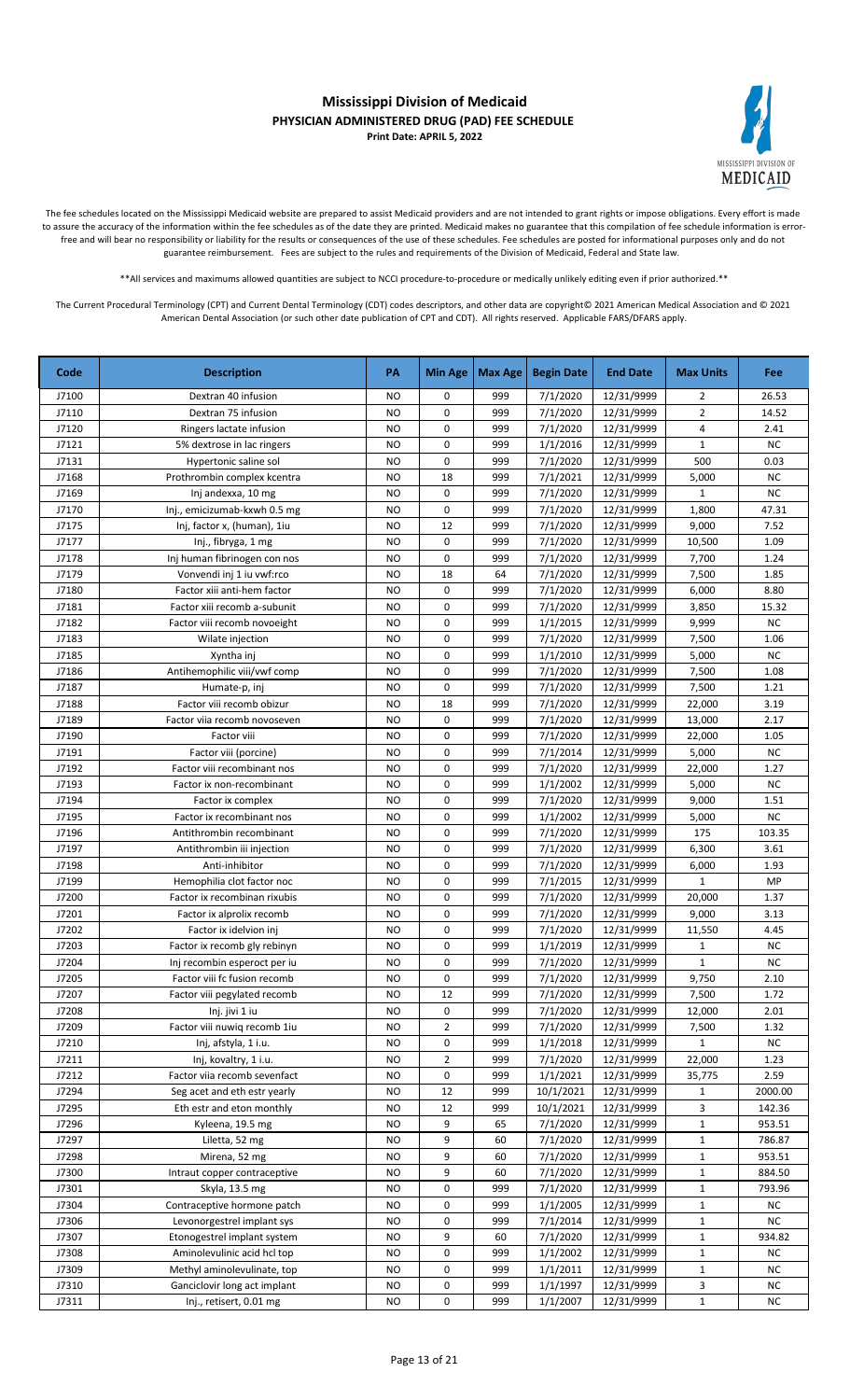

The fee schedules located on the Mississippi Medicaid website are prepared to assist Medicaid providers and are not intended to grant rights or impose obligations. Every effort is made to assure the accuracy of the information within the fee schedules as of the date they are printed. Medicaid makes no guarantee that this compilation of fee schedule information is errorfree and will bear no responsibility or liability for the results or consequences of the use of these schedules. Fee schedules are posted for informational purposes only and do not guarantee reimbursement. Fees are subject to the rules and requirements of the Division of Medicaid, Federal and State law.

\*\*All services and maximums allowed quantities are subject to NCCI procedure-to-procedure or medically unlikely editing even if prior authorized.\*\*

| J7312<br><b>NO</b><br>0<br>999<br>4/1/2020<br>12/31/9999<br>199.59<br>Dexamethasone intra implant<br>14<br>12<br>999<br>7/1/2020<br>38<br>J7313<br><b>NO</b><br>12/31/9999<br>490.81<br>Inj., iluvien, 0.01 mg<br>0<br><b>NC</b><br>J7314<br><b>NO</b><br>999<br>10/1/2019<br>$\mathbf{1}$<br>Inj., yutiq, 0.01 mg<br>12/31/9999<br>18<br>999<br>$\overline{2}$<br>J7315<br><b>NO</b><br>7/1/2020<br>12/31/9999<br>430.80<br>Ophthalmic mitomycin<br>3<br>J7316<br><b>NO</b><br>18<br>999<br>7/1/2020<br>12/31/9999<br>1046.93<br>Inj, ocriplasmin, 0.125 mg<br>$\mathbf{1}$<br><b>NO</b><br>18<br>999<br>1/1/2019<br>12/31/9999<br>NC.<br>J7318<br>Inj, durolane 1 mg<br>16.92<br>J7320<br><b>NO</b><br>18<br>999<br>7/1/2020<br>12/31/9999<br>50<br>Genvisc 850, inj, 1mg<br>$\overline{2}$<br>J7321<br>NO<br>18<br>999<br>4/1/2020<br>12/31/9999<br>82.64<br>Hyalgan supartz visco-3 dose<br>J7322<br>NO<br>21<br>999<br>7/1/2020<br>12/31/9999<br>48<br>31.67<br>Hymovis injection 1 mg<br>0<br>$\overline{2}$<br>141.22<br>J7323<br>Euflexxa inj per dose<br>NO<br>999<br>4/1/2020<br>12/31/9999<br>J7324<br>0<br>999<br>4/1/2020<br>$\overline{2}$<br>135.03<br>Orthovisc inj per dose<br>NO<br>12/31/9999<br>J7325<br>NO<br>0<br>999<br>7/1/2020<br>12/31/9999<br>96<br>11.00<br>Synvisc or synvisc-one<br>J7326<br>Gel-one<br>0<br>999<br>7/1/2020<br>12/31/9999<br>$\overline{2}$<br>1166.00<br>NO<br>$\overline{2}$<br>18<br>J7327<br>Monovisc inj per dose<br><b>NO</b><br>999<br>4/1/2020<br>12/31/9999<br>739.86<br>J7328<br>18<br>336<br>2.18<br>Gelsyn-3 injection 0.1 mg<br><b>NO</b><br>999<br>7/1/2020<br>12/31/9999<br>21<br>J7329<br><b>NO</b><br>999<br>7/1/2020<br>12/31/9999<br>50<br>7.20<br>Inj, trivisc 1 mg<br>J7330<br>Cultured chondrocytes implnt<br><b>NO</b><br>0<br>999<br>1/1/2001<br>12/31/9999<br>$\mathbf{1}$<br><b>NC</b><br>0<br>60<br><b>NC</b><br>J7331<br><b>NO</b><br>999<br>10/1/2019<br>Synojoynt, inj., 1 mg<br>12/31/9999<br>NC<br>0<br>999<br>60<br>J7332<br><b>NO</b><br>10/1/2019<br>12/31/9999<br>Inj., triluron, 1 mg<br>J7336<br>18<br>999<br>1,120<br>3.25<br>Capsaicin 8% patch<br><b>NO</b><br>7/1/2020<br>12/31/9999<br>J7340<br><b>NO</b><br>18<br>999<br>4/1/2020<br>$\mathbf{1}$<br>222.05<br>Carbidopa levodopa ent 100ml<br>12/31/9999<br>0<br>7/1/2020<br>10<br>J7342<br>Ciprofloxacin otic susp 6 mg<br><b>NO</b><br>999<br>12/31/9999<br>29.97<br>J7345<br>18<br>999<br>4/1/2020<br>1.44<br>Aminolevulinic acid, 10% gel<br>NO<br>12/31/9999<br>200<br>200.85<br>J7351<br>18<br>999<br>10/1/2020<br>12/31/9999<br>20<br>Inj bimatoprost itc imp1mcg<br>NO<br>J7352<br><b>NO</b><br>18<br>999<br>1/1/2021<br>12/31/9999<br>16<br>3218.90<br>Afamelanotide implant, 1 mg<br>J7402<br><b>NO</b><br>18<br>999<br>4/1/2021<br>12/31/9999<br>$\mathbf{1}$<br>10.25<br>Mometasone sinus sinuva<br>NC<br>0<br>J7500<br><b>NO</b><br>999<br>5/1/1992<br>12/31/9999<br>16<br>Azathioprine oral 50mg<br>J7501<br>0<br>999<br>226.42<br>Azathioprine parenteral<br>NO<br>7/1/2020<br>12/31/9999<br>1<br>J7502<br><b>NO</b><br>0<br>999<br>10/1/2003<br>12/31/9999<br>15<br><b>NC</b><br>Cyclosporine oral 100 mg<br>J7503<br>18<br>999<br>1/1/2016<br><b>NC</b><br>Tacrol envarsus ex rel oral<br>NO<br>12/31/9999<br>$\mathbf{1}$<br>J7504<br>0<br>7/1/2020<br>15<br>2053.22<br>Lymphocyte immune globulin<br>NO<br>999<br>12/31/9999<br>J7505<br>0<br>999<br>1/1/2018<br>$\mathbf{1}$<br>6.80<br>Monoclonal antibodies<br>NO<br>12/31/9999<br>0<br>J7507<br><b>NO</b><br>999<br>1/1/1995<br>12/31/9999<br>13<br><b>NC</b><br>Tacrolimus imme rel oral 1mg<br>16<br>J7508<br>Tacrol astagraf ex rel oral<br><b>NO</b><br>999<br>7/1/2020<br>12/31/9999<br>300<br>0.48<br>J7509<br>0<br>999<br>1/1/1996<br>12<br><b>NC</b><br><b>NO</b><br>12/31/9999<br>Methylprednisolone oral<br>0<br>12<br><b>NC</b><br>999<br>1/1/1996<br>12/31/9999<br>J7510<br>NO<br>Prednisolone oral per 5 mg<br>9<br>J7511<br><b>NO</b><br>0<br>999<br>7/1/2020<br>12/31/9999<br>770.52<br>Antithymocyte globuln rabbit<br><b>NO</b><br>0<br>999<br>12/31/9999<br>$\mathbf{1}$<br><b>NC</b><br>J7512<br>Prednisone ir or dr oral 1mg<br>1/1/2016<br>$\overline{7}$<br>7/1/2014<br>J7513<br>0<br>999<br>12/31/9999<br><b>NC</b><br>Daclizumab, parenteral<br>NO<br>1/1/2000<br>J7515<br>Cyclosporine oral 25 mg<br>0<br>999<br>12/31/9999<br>58<br>NC.<br>NO<br>1/1/2000<br>12/31/9999<br><b>NC</b><br>J7516<br>Cyclosporin parenteral 250mg<br><b>NO</b><br>0<br>999<br>10<br>Mycophenolate mofetil oral<br>1/1/2000<br>8<br><b>NC</b><br>J7517<br><b>NO</b><br>0<br>999<br>12/31/9999<br>Mycophenolic acid<br>0<br>1/1/2005<br>12/31/9999<br><b>NC</b><br>J7518<br><b>NO</b><br>999<br>9<br>J7520<br>Sirolimus, oral<br>6<br><b>NC</b><br><b>NO</b><br>0<br>999<br>1/1/2001<br>12/31/9999<br>J7525<br>Tacrolimus injection<br>999<br>1/1/2001<br>12/31/9999<br>7<br>NC.<br>NO<br>0<br>J7527<br>Oral everolimus<br><b>NO</b><br>0<br>999<br>7/1/2020<br>12/31/9999<br>20<br>8.97<br>J7599<br>0<br>1/1/2014<br>12/31/9999<br>Immunosuppressive drug noc<br>NO<br>999<br>999<br>MP<br>J7604<br>Acetylcysteine comp unit<br>0<br>1/1/2008<br>12/31/9999<br><b>NC</b><br>NO<br>999<br>$\mathbf{1}$<br>J7605<br>Arformoterol non-comp unit<br>0<br>999<br>1/1/2008<br>12/31/9999<br>$\overline{2}$<br><b>NC</b><br>NO<br>Formoterol fumarate, inh<br>J7606<br>0<br>999<br>1/1/2009<br>12/31/9999<br>$\overline{2}$<br><b>NC</b><br><b>NO</b><br>J7607<br>Levalbuterol comp con<br><b>NO</b><br>0<br>999<br>1/1/2007<br>12/31/9999<br>$\mathbf{1}$<br><b>NC</b><br>$\overline{2}$<br>J7608<br>0<br>999<br>1/1/2000<br><b>NC</b><br>Acetylcysteine non-comp unit<br><b>NO</b><br>12/31/9999<br>J7609<br>NC<br><b>NO</b><br>0<br>999<br>1/1/2007<br>12/31/9999<br>185<br>Albuterol comp unit<br>999<br>J7610<br>Albuterol comp con<br><b>NO</b><br>0<br>1/1/2007<br>12/31/9999<br>185<br>NC.<br>J7611<br><b>NO</b><br>0<br>999<br>4/1/2008<br>12/31/9999<br>185<br><b>NC</b><br>Albuterol non-comp con<br>0<br>5<br>J7612<br>999<br>4/1/2008<br>12/31/9999<br>NC<br>Levalbuterol non-comp con<br>NO<br>0<br>4/1/2008<br>J7613<br>999<br>12/31/9999<br>185<br>NC<br>Albuterol non-comp unit<br>NO | Code | <b>Description</b> | PA | <b>Min Age</b> | Max Age | <b>Begin Date</b> | <b>End Date</b> | <b>Max Units</b> | Fee |
|-------------------------------------------------------------------------------------------------------------------------------------------------------------------------------------------------------------------------------------------------------------------------------------------------------------------------------------------------------------------------------------------------------------------------------------------------------------------------------------------------------------------------------------------------------------------------------------------------------------------------------------------------------------------------------------------------------------------------------------------------------------------------------------------------------------------------------------------------------------------------------------------------------------------------------------------------------------------------------------------------------------------------------------------------------------------------------------------------------------------------------------------------------------------------------------------------------------------------------------------------------------------------------------------------------------------------------------------------------------------------------------------------------------------------------------------------------------------------------------------------------------------------------------------------------------------------------------------------------------------------------------------------------------------------------------------------------------------------------------------------------------------------------------------------------------------------------------------------------------------------------------------------------------------------------------------------------------------------------------------------------------------------------------------------------------------------------------------------------------------------------------------------------------------------------------------------------------------------------------------------------------------------------------------------------------------------------------------------------------------------------------------------------------------------------------------------------------------------------------------------------------------------------------------------------------------------------------------------------------------------------------------------------------------------------------------------------------------------------------------------------------------------------------------------------------------------------------------------------------------------------------------------------------------------------------------------------------------------------------------------------------------------------------------------------------------------------------------------------------------------------------------------------------------------------------------------------------------------------------------------------------------------------------------------------------------------------------------------------------------------------------------------------------------------------------------------------------------------------------------------------------------------------------------------------------------------------------------------------------------------------------------------------------------------------------------------------------------------------------------------------------------------------------------------------------------------------------------------------------------------------------------------------------------------------------------------------------------------------------------------------------------------------------------------------------------------------------------------------------------------------------------------------------------------------------------------------------------------------------------------------------------------------------------------------------------------------------------------------------------------------------------------------------------------------------------------------------------------------------------------------------------------------------------------------------------------------------------------------------------------------------------------------------------------------------------------------------------------------------------------------------------------------------------------------------------------------------------------------------------------------------------------------------------------------------------------------------------------------------------------------------------------------------------------------------------------------------------------------------------------------------------------------------------------------------------------------------------------------------------------------------------------------------------------------------------------------------------------------------------------------------------------------------------------------------------------------------------------------------------------------------------------------------------------------------------------------------------------------------------------------------------------------------------------------------------------------------------------------------------------------------------------------------------------------------------------------------------------------------------------------------------------------------------------------------------------------------------------------------------------------------------------------------------------------------------------------------------------------------------------------------------------------------------------------------------------------------------------|------|--------------------|----|----------------|---------|-------------------|-----------------|------------------|-----|
|                                                                                                                                                                                                                                                                                                                                                                                                                                                                                                                                                                                                                                                                                                                                                                                                                                                                                                                                                                                                                                                                                                                                                                                                                                                                                                                                                                                                                                                                                                                                                                                                                                                                                                                                                                                                                                                                                                                                                                                                                                                                                                                                                                                                                                                                                                                                                                                                                                                                                                                                                                                                                                                                                                                                                                                                                                                                                                                                                                                                                                                                                                                                                                                                                                                                                                                                                                                                                                                                                                                                                                                                                                                                                                                                                                                                                                                                                                                                                                                                                                                                                                                                                                                                                                                                                                                                                                                                                                                                                                                                                                                                                                                                                                                                                                                                                                                                                                                                                                                                                                                                                                                                                                                                                                                                                                                                                                                                                                                                                                                                                                                                                                                                                                                                                                                                                                                                                                                                                                                                                                                                                                                                                                                                                         |      |                    |    |                |         |                   |                 |                  |     |
|                                                                                                                                                                                                                                                                                                                                                                                                                                                                                                                                                                                                                                                                                                                                                                                                                                                                                                                                                                                                                                                                                                                                                                                                                                                                                                                                                                                                                                                                                                                                                                                                                                                                                                                                                                                                                                                                                                                                                                                                                                                                                                                                                                                                                                                                                                                                                                                                                                                                                                                                                                                                                                                                                                                                                                                                                                                                                                                                                                                                                                                                                                                                                                                                                                                                                                                                                                                                                                                                                                                                                                                                                                                                                                                                                                                                                                                                                                                                                                                                                                                                                                                                                                                                                                                                                                                                                                                                                                                                                                                                                                                                                                                                                                                                                                                                                                                                                                                                                                                                                                                                                                                                                                                                                                                                                                                                                                                                                                                                                                                                                                                                                                                                                                                                                                                                                                                                                                                                                                                                                                                                                                                                                                                                                         |      |                    |    |                |         |                   |                 |                  |     |
|                                                                                                                                                                                                                                                                                                                                                                                                                                                                                                                                                                                                                                                                                                                                                                                                                                                                                                                                                                                                                                                                                                                                                                                                                                                                                                                                                                                                                                                                                                                                                                                                                                                                                                                                                                                                                                                                                                                                                                                                                                                                                                                                                                                                                                                                                                                                                                                                                                                                                                                                                                                                                                                                                                                                                                                                                                                                                                                                                                                                                                                                                                                                                                                                                                                                                                                                                                                                                                                                                                                                                                                                                                                                                                                                                                                                                                                                                                                                                                                                                                                                                                                                                                                                                                                                                                                                                                                                                                                                                                                                                                                                                                                                                                                                                                                                                                                                                                                                                                                                                                                                                                                                                                                                                                                                                                                                                                                                                                                                                                                                                                                                                                                                                                                                                                                                                                                                                                                                                                                                                                                                                                                                                                                                                         |      |                    |    |                |         |                   |                 |                  |     |
|                                                                                                                                                                                                                                                                                                                                                                                                                                                                                                                                                                                                                                                                                                                                                                                                                                                                                                                                                                                                                                                                                                                                                                                                                                                                                                                                                                                                                                                                                                                                                                                                                                                                                                                                                                                                                                                                                                                                                                                                                                                                                                                                                                                                                                                                                                                                                                                                                                                                                                                                                                                                                                                                                                                                                                                                                                                                                                                                                                                                                                                                                                                                                                                                                                                                                                                                                                                                                                                                                                                                                                                                                                                                                                                                                                                                                                                                                                                                                                                                                                                                                                                                                                                                                                                                                                                                                                                                                                                                                                                                                                                                                                                                                                                                                                                                                                                                                                                                                                                                                                                                                                                                                                                                                                                                                                                                                                                                                                                                                                                                                                                                                                                                                                                                                                                                                                                                                                                                                                                                                                                                                                                                                                                                                         |      |                    |    |                |         |                   |                 |                  |     |
|                                                                                                                                                                                                                                                                                                                                                                                                                                                                                                                                                                                                                                                                                                                                                                                                                                                                                                                                                                                                                                                                                                                                                                                                                                                                                                                                                                                                                                                                                                                                                                                                                                                                                                                                                                                                                                                                                                                                                                                                                                                                                                                                                                                                                                                                                                                                                                                                                                                                                                                                                                                                                                                                                                                                                                                                                                                                                                                                                                                                                                                                                                                                                                                                                                                                                                                                                                                                                                                                                                                                                                                                                                                                                                                                                                                                                                                                                                                                                                                                                                                                                                                                                                                                                                                                                                                                                                                                                                                                                                                                                                                                                                                                                                                                                                                                                                                                                                                                                                                                                                                                                                                                                                                                                                                                                                                                                                                                                                                                                                                                                                                                                                                                                                                                                                                                                                                                                                                                                                                                                                                                                                                                                                                                                         |      |                    |    |                |         |                   |                 |                  |     |
|                                                                                                                                                                                                                                                                                                                                                                                                                                                                                                                                                                                                                                                                                                                                                                                                                                                                                                                                                                                                                                                                                                                                                                                                                                                                                                                                                                                                                                                                                                                                                                                                                                                                                                                                                                                                                                                                                                                                                                                                                                                                                                                                                                                                                                                                                                                                                                                                                                                                                                                                                                                                                                                                                                                                                                                                                                                                                                                                                                                                                                                                                                                                                                                                                                                                                                                                                                                                                                                                                                                                                                                                                                                                                                                                                                                                                                                                                                                                                                                                                                                                                                                                                                                                                                                                                                                                                                                                                                                                                                                                                                                                                                                                                                                                                                                                                                                                                                                                                                                                                                                                                                                                                                                                                                                                                                                                                                                                                                                                                                                                                                                                                                                                                                                                                                                                                                                                                                                                                                                                                                                                                                                                                                                                                         |      |                    |    |                |         |                   |                 |                  |     |
|                                                                                                                                                                                                                                                                                                                                                                                                                                                                                                                                                                                                                                                                                                                                                                                                                                                                                                                                                                                                                                                                                                                                                                                                                                                                                                                                                                                                                                                                                                                                                                                                                                                                                                                                                                                                                                                                                                                                                                                                                                                                                                                                                                                                                                                                                                                                                                                                                                                                                                                                                                                                                                                                                                                                                                                                                                                                                                                                                                                                                                                                                                                                                                                                                                                                                                                                                                                                                                                                                                                                                                                                                                                                                                                                                                                                                                                                                                                                                                                                                                                                                                                                                                                                                                                                                                                                                                                                                                                                                                                                                                                                                                                                                                                                                                                                                                                                                                                                                                                                                                                                                                                                                                                                                                                                                                                                                                                                                                                                                                                                                                                                                                                                                                                                                                                                                                                                                                                                                                                                                                                                                                                                                                                                                         |      |                    |    |                |         |                   |                 |                  |     |
|                                                                                                                                                                                                                                                                                                                                                                                                                                                                                                                                                                                                                                                                                                                                                                                                                                                                                                                                                                                                                                                                                                                                                                                                                                                                                                                                                                                                                                                                                                                                                                                                                                                                                                                                                                                                                                                                                                                                                                                                                                                                                                                                                                                                                                                                                                                                                                                                                                                                                                                                                                                                                                                                                                                                                                                                                                                                                                                                                                                                                                                                                                                                                                                                                                                                                                                                                                                                                                                                                                                                                                                                                                                                                                                                                                                                                                                                                                                                                                                                                                                                                                                                                                                                                                                                                                                                                                                                                                                                                                                                                                                                                                                                                                                                                                                                                                                                                                                                                                                                                                                                                                                                                                                                                                                                                                                                                                                                                                                                                                                                                                                                                                                                                                                                                                                                                                                                                                                                                                                                                                                                                                                                                                                                                         |      |                    |    |                |         |                   |                 |                  |     |
|                                                                                                                                                                                                                                                                                                                                                                                                                                                                                                                                                                                                                                                                                                                                                                                                                                                                                                                                                                                                                                                                                                                                                                                                                                                                                                                                                                                                                                                                                                                                                                                                                                                                                                                                                                                                                                                                                                                                                                                                                                                                                                                                                                                                                                                                                                                                                                                                                                                                                                                                                                                                                                                                                                                                                                                                                                                                                                                                                                                                                                                                                                                                                                                                                                                                                                                                                                                                                                                                                                                                                                                                                                                                                                                                                                                                                                                                                                                                                                                                                                                                                                                                                                                                                                                                                                                                                                                                                                                                                                                                                                                                                                                                                                                                                                                                                                                                                                                                                                                                                                                                                                                                                                                                                                                                                                                                                                                                                                                                                                                                                                                                                                                                                                                                                                                                                                                                                                                                                                                                                                                                                                                                                                                                                         |      |                    |    |                |         |                   |                 |                  |     |
|                                                                                                                                                                                                                                                                                                                                                                                                                                                                                                                                                                                                                                                                                                                                                                                                                                                                                                                                                                                                                                                                                                                                                                                                                                                                                                                                                                                                                                                                                                                                                                                                                                                                                                                                                                                                                                                                                                                                                                                                                                                                                                                                                                                                                                                                                                                                                                                                                                                                                                                                                                                                                                                                                                                                                                                                                                                                                                                                                                                                                                                                                                                                                                                                                                                                                                                                                                                                                                                                                                                                                                                                                                                                                                                                                                                                                                                                                                                                                                                                                                                                                                                                                                                                                                                                                                                                                                                                                                                                                                                                                                                                                                                                                                                                                                                                                                                                                                                                                                                                                                                                                                                                                                                                                                                                                                                                                                                                                                                                                                                                                                                                                                                                                                                                                                                                                                                                                                                                                                                                                                                                                                                                                                                                                         |      |                    |    |                |         |                   |                 |                  |     |
|                                                                                                                                                                                                                                                                                                                                                                                                                                                                                                                                                                                                                                                                                                                                                                                                                                                                                                                                                                                                                                                                                                                                                                                                                                                                                                                                                                                                                                                                                                                                                                                                                                                                                                                                                                                                                                                                                                                                                                                                                                                                                                                                                                                                                                                                                                                                                                                                                                                                                                                                                                                                                                                                                                                                                                                                                                                                                                                                                                                                                                                                                                                                                                                                                                                                                                                                                                                                                                                                                                                                                                                                                                                                                                                                                                                                                                                                                                                                                                                                                                                                                                                                                                                                                                                                                                                                                                                                                                                                                                                                                                                                                                                                                                                                                                                                                                                                                                                                                                                                                                                                                                                                                                                                                                                                                                                                                                                                                                                                                                                                                                                                                                                                                                                                                                                                                                                                                                                                                                                                                                                                                                                                                                                                                         |      |                    |    |                |         |                   |                 |                  |     |
|                                                                                                                                                                                                                                                                                                                                                                                                                                                                                                                                                                                                                                                                                                                                                                                                                                                                                                                                                                                                                                                                                                                                                                                                                                                                                                                                                                                                                                                                                                                                                                                                                                                                                                                                                                                                                                                                                                                                                                                                                                                                                                                                                                                                                                                                                                                                                                                                                                                                                                                                                                                                                                                                                                                                                                                                                                                                                                                                                                                                                                                                                                                                                                                                                                                                                                                                                                                                                                                                                                                                                                                                                                                                                                                                                                                                                                                                                                                                                                                                                                                                                                                                                                                                                                                                                                                                                                                                                                                                                                                                                                                                                                                                                                                                                                                                                                                                                                                                                                                                                                                                                                                                                                                                                                                                                                                                                                                                                                                                                                                                                                                                                                                                                                                                                                                                                                                                                                                                                                                                                                                                                                                                                                                                                         |      |                    |    |                |         |                   |                 |                  |     |
|                                                                                                                                                                                                                                                                                                                                                                                                                                                                                                                                                                                                                                                                                                                                                                                                                                                                                                                                                                                                                                                                                                                                                                                                                                                                                                                                                                                                                                                                                                                                                                                                                                                                                                                                                                                                                                                                                                                                                                                                                                                                                                                                                                                                                                                                                                                                                                                                                                                                                                                                                                                                                                                                                                                                                                                                                                                                                                                                                                                                                                                                                                                                                                                                                                                                                                                                                                                                                                                                                                                                                                                                                                                                                                                                                                                                                                                                                                                                                                                                                                                                                                                                                                                                                                                                                                                                                                                                                                                                                                                                                                                                                                                                                                                                                                                                                                                                                                                                                                                                                                                                                                                                                                                                                                                                                                                                                                                                                                                                                                                                                                                                                                                                                                                                                                                                                                                                                                                                                                                                                                                                                                                                                                                                                         |      |                    |    |                |         |                   |                 |                  |     |
|                                                                                                                                                                                                                                                                                                                                                                                                                                                                                                                                                                                                                                                                                                                                                                                                                                                                                                                                                                                                                                                                                                                                                                                                                                                                                                                                                                                                                                                                                                                                                                                                                                                                                                                                                                                                                                                                                                                                                                                                                                                                                                                                                                                                                                                                                                                                                                                                                                                                                                                                                                                                                                                                                                                                                                                                                                                                                                                                                                                                                                                                                                                                                                                                                                                                                                                                                                                                                                                                                                                                                                                                                                                                                                                                                                                                                                                                                                                                                                                                                                                                                                                                                                                                                                                                                                                                                                                                                                                                                                                                                                                                                                                                                                                                                                                                                                                                                                                                                                                                                                                                                                                                                                                                                                                                                                                                                                                                                                                                                                                                                                                                                                                                                                                                                                                                                                                                                                                                                                                                                                                                                                                                                                                                                         |      |                    |    |                |         |                   |                 |                  |     |
|                                                                                                                                                                                                                                                                                                                                                                                                                                                                                                                                                                                                                                                                                                                                                                                                                                                                                                                                                                                                                                                                                                                                                                                                                                                                                                                                                                                                                                                                                                                                                                                                                                                                                                                                                                                                                                                                                                                                                                                                                                                                                                                                                                                                                                                                                                                                                                                                                                                                                                                                                                                                                                                                                                                                                                                                                                                                                                                                                                                                                                                                                                                                                                                                                                                                                                                                                                                                                                                                                                                                                                                                                                                                                                                                                                                                                                                                                                                                                                                                                                                                                                                                                                                                                                                                                                                                                                                                                                                                                                                                                                                                                                                                                                                                                                                                                                                                                                                                                                                                                                                                                                                                                                                                                                                                                                                                                                                                                                                                                                                                                                                                                                                                                                                                                                                                                                                                                                                                                                                                                                                                                                                                                                                                                         |      |                    |    |                |         |                   |                 |                  |     |
|                                                                                                                                                                                                                                                                                                                                                                                                                                                                                                                                                                                                                                                                                                                                                                                                                                                                                                                                                                                                                                                                                                                                                                                                                                                                                                                                                                                                                                                                                                                                                                                                                                                                                                                                                                                                                                                                                                                                                                                                                                                                                                                                                                                                                                                                                                                                                                                                                                                                                                                                                                                                                                                                                                                                                                                                                                                                                                                                                                                                                                                                                                                                                                                                                                                                                                                                                                                                                                                                                                                                                                                                                                                                                                                                                                                                                                                                                                                                                                                                                                                                                                                                                                                                                                                                                                                                                                                                                                                                                                                                                                                                                                                                                                                                                                                                                                                                                                                                                                                                                                                                                                                                                                                                                                                                                                                                                                                                                                                                                                                                                                                                                                                                                                                                                                                                                                                                                                                                                                                                                                                                                                                                                                                                                         |      |                    |    |                |         |                   |                 |                  |     |
|                                                                                                                                                                                                                                                                                                                                                                                                                                                                                                                                                                                                                                                                                                                                                                                                                                                                                                                                                                                                                                                                                                                                                                                                                                                                                                                                                                                                                                                                                                                                                                                                                                                                                                                                                                                                                                                                                                                                                                                                                                                                                                                                                                                                                                                                                                                                                                                                                                                                                                                                                                                                                                                                                                                                                                                                                                                                                                                                                                                                                                                                                                                                                                                                                                                                                                                                                                                                                                                                                                                                                                                                                                                                                                                                                                                                                                                                                                                                                                                                                                                                                                                                                                                                                                                                                                                                                                                                                                                                                                                                                                                                                                                                                                                                                                                                                                                                                                                                                                                                                                                                                                                                                                                                                                                                                                                                                                                                                                                                                                                                                                                                                                                                                                                                                                                                                                                                                                                                                                                                                                                                                                                                                                                                                         |      |                    |    |                |         |                   |                 |                  |     |
|                                                                                                                                                                                                                                                                                                                                                                                                                                                                                                                                                                                                                                                                                                                                                                                                                                                                                                                                                                                                                                                                                                                                                                                                                                                                                                                                                                                                                                                                                                                                                                                                                                                                                                                                                                                                                                                                                                                                                                                                                                                                                                                                                                                                                                                                                                                                                                                                                                                                                                                                                                                                                                                                                                                                                                                                                                                                                                                                                                                                                                                                                                                                                                                                                                                                                                                                                                                                                                                                                                                                                                                                                                                                                                                                                                                                                                                                                                                                                                                                                                                                                                                                                                                                                                                                                                                                                                                                                                                                                                                                                                                                                                                                                                                                                                                                                                                                                                                                                                                                                                                                                                                                                                                                                                                                                                                                                                                                                                                                                                                                                                                                                                                                                                                                                                                                                                                                                                                                                                                                                                                                                                                                                                                                                         |      |                    |    |                |         |                   |                 |                  |     |
|                                                                                                                                                                                                                                                                                                                                                                                                                                                                                                                                                                                                                                                                                                                                                                                                                                                                                                                                                                                                                                                                                                                                                                                                                                                                                                                                                                                                                                                                                                                                                                                                                                                                                                                                                                                                                                                                                                                                                                                                                                                                                                                                                                                                                                                                                                                                                                                                                                                                                                                                                                                                                                                                                                                                                                                                                                                                                                                                                                                                                                                                                                                                                                                                                                                                                                                                                                                                                                                                                                                                                                                                                                                                                                                                                                                                                                                                                                                                                                                                                                                                                                                                                                                                                                                                                                                                                                                                                                                                                                                                                                                                                                                                                                                                                                                                                                                                                                                                                                                                                                                                                                                                                                                                                                                                                                                                                                                                                                                                                                                                                                                                                                                                                                                                                                                                                                                                                                                                                                                                                                                                                                                                                                                                                         |      |                    |    |                |         |                   |                 |                  |     |
|                                                                                                                                                                                                                                                                                                                                                                                                                                                                                                                                                                                                                                                                                                                                                                                                                                                                                                                                                                                                                                                                                                                                                                                                                                                                                                                                                                                                                                                                                                                                                                                                                                                                                                                                                                                                                                                                                                                                                                                                                                                                                                                                                                                                                                                                                                                                                                                                                                                                                                                                                                                                                                                                                                                                                                                                                                                                                                                                                                                                                                                                                                                                                                                                                                                                                                                                                                                                                                                                                                                                                                                                                                                                                                                                                                                                                                                                                                                                                                                                                                                                                                                                                                                                                                                                                                                                                                                                                                                                                                                                                                                                                                                                                                                                                                                                                                                                                                                                                                                                                                                                                                                                                                                                                                                                                                                                                                                                                                                                                                                                                                                                                                                                                                                                                                                                                                                                                                                                                                                                                                                                                                                                                                                                                         |      |                    |    |                |         |                   |                 |                  |     |
|                                                                                                                                                                                                                                                                                                                                                                                                                                                                                                                                                                                                                                                                                                                                                                                                                                                                                                                                                                                                                                                                                                                                                                                                                                                                                                                                                                                                                                                                                                                                                                                                                                                                                                                                                                                                                                                                                                                                                                                                                                                                                                                                                                                                                                                                                                                                                                                                                                                                                                                                                                                                                                                                                                                                                                                                                                                                                                                                                                                                                                                                                                                                                                                                                                                                                                                                                                                                                                                                                                                                                                                                                                                                                                                                                                                                                                                                                                                                                                                                                                                                                                                                                                                                                                                                                                                                                                                                                                                                                                                                                                                                                                                                                                                                                                                                                                                                                                                                                                                                                                                                                                                                                                                                                                                                                                                                                                                                                                                                                                                                                                                                                                                                                                                                                                                                                                                                                                                                                                                                                                                                                                                                                                                                                         |      |                    |    |                |         |                   |                 |                  |     |
|                                                                                                                                                                                                                                                                                                                                                                                                                                                                                                                                                                                                                                                                                                                                                                                                                                                                                                                                                                                                                                                                                                                                                                                                                                                                                                                                                                                                                                                                                                                                                                                                                                                                                                                                                                                                                                                                                                                                                                                                                                                                                                                                                                                                                                                                                                                                                                                                                                                                                                                                                                                                                                                                                                                                                                                                                                                                                                                                                                                                                                                                                                                                                                                                                                                                                                                                                                                                                                                                                                                                                                                                                                                                                                                                                                                                                                                                                                                                                                                                                                                                                                                                                                                                                                                                                                                                                                                                                                                                                                                                                                                                                                                                                                                                                                                                                                                                                                                                                                                                                                                                                                                                                                                                                                                                                                                                                                                                                                                                                                                                                                                                                                                                                                                                                                                                                                                                                                                                                                                                                                                                                                                                                                                                                         |      |                    |    |                |         |                   |                 |                  |     |
|                                                                                                                                                                                                                                                                                                                                                                                                                                                                                                                                                                                                                                                                                                                                                                                                                                                                                                                                                                                                                                                                                                                                                                                                                                                                                                                                                                                                                                                                                                                                                                                                                                                                                                                                                                                                                                                                                                                                                                                                                                                                                                                                                                                                                                                                                                                                                                                                                                                                                                                                                                                                                                                                                                                                                                                                                                                                                                                                                                                                                                                                                                                                                                                                                                                                                                                                                                                                                                                                                                                                                                                                                                                                                                                                                                                                                                                                                                                                                                                                                                                                                                                                                                                                                                                                                                                                                                                                                                                                                                                                                                                                                                                                                                                                                                                                                                                                                                                                                                                                                                                                                                                                                                                                                                                                                                                                                                                                                                                                                                                                                                                                                                                                                                                                                                                                                                                                                                                                                                                                                                                                                                                                                                                                                         |      |                    |    |                |         |                   |                 |                  |     |
|                                                                                                                                                                                                                                                                                                                                                                                                                                                                                                                                                                                                                                                                                                                                                                                                                                                                                                                                                                                                                                                                                                                                                                                                                                                                                                                                                                                                                                                                                                                                                                                                                                                                                                                                                                                                                                                                                                                                                                                                                                                                                                                                                                                                                                                                                                                                                                                                                                                                                                                                                                                                                                                                                                                                                                                                                                                                                                                                                                                                                                                                                                                                                                                                                                                                                                                                                                                                                                                                                                                                                                                                                                                                                                                                                                                                                                                                                                                                                                                                                                                                                                                                                                                                                                                                                                                                                                                                                                                                                                                                                                                                                                                                                                                                                                                                                                                                                                                                                                                                                                                                                                                                                                                                                                                                                                                                                                                                                                                                                                                                                                                                                                                                                                                                                                                                                                                                                                                                                                                                                                                                                                                                                                                                                         |      |                    |    |                |         |                   |                 |                  |     |
|                                                                                                                                                                                                                                                                                                                                                                                                                                                                                                                                                                                                                                                                                                                                                                                                                                                                                                                                                                                                                                                                                                                                                                                                                                                                                                                                                                                                                                                                                                                                                                                                                                                                                                                                                                                                                                                                                                                                                                                                                                                                                                                                                                                                                                                                                                                                                                                                                                                                                                                                                                                                                                                                                                                                                                                                                                                                                                                                                                                                                                                                                                                                                                                                                                                                                                                                                                                                                                                                                                                                                                                                                                                                                                                                                                                                                                                                                                                                                                                                                                                                                                                                                                                                                                                                                                                                                                                                                                                                                                                                                                                                                                                                                                                                                                                                                                                                                                                                                                                                                                                                                                                                                                                                                                                                                                                                                                                                                                                                                                                                                                                                                                                                                                                                                                                                                                                                                                                                                                                                                                                                                                                                                                                                                         |      |                    |    |                |         |                   |                 |                  |     |
|                                                                                                                                                                                                                                                                                                                                                                                                                                                                                                                                                                                                                                                                                                                                                                                                                                                                                                                                                                                                                                                                                                                                                                                                                                                                                                                                                                                                                                                                                                                                                                                                                                                                                                                                                                                                                                                                                                                                                                                                                                                                                                                                                                                                                                                                                                                                                                                                                                                                                                                                                                                                                                                                                                                                                                                                                                                                                                                                                                                                                                                                                                                                                                                                                                                                                                                                                                                                                                                                                                                                                                                                                                                                                                                                                                                                                                                                                                                                                                                                                                                                                                                                                                                                                                                                                                                                                                                                                                                                                                                                                                                                                                                                                                                                                                                                                                                                                                                                                                                                                                                                                                                                                                                                                                                                                                                                                                                                                                                                                                                                                                                                                                                                                                                                                                                                                                                                                                                                                                                                                                                                                                                                                                                                                         |      |                    |    |                |         |                   |                 |                  |     |
|                                                                                                                                                                                                                                                                                                                                                                                                                                                                                                                                                                                                                                                                                                                                                                                                                                                                                                                                                                                                                                                                                                                                                                                                                                                                                                                                                                                                                                                                                                                                                                                                                                                                                                                                                                                                                                                                                                                                                                                                                                                                                                                                                                                                                                                                                                                                                                                                                                                                                                                                                                                                                                                                                                                                                                                                                                                                                                                                                                                                                                                                                                                                                                                                                                                                                                                                                                                                                                                                                                                                                                                                                                                                                                                                                                                                                                                                                                                                                                                                                                                                                                                                                                                                                                                                                                                                                                                                                                                                                                                                                                                                                                                                                                                                                                                                                                                                                                                                                                                                                                                                                                                                                                                                                                                                                                                                                                                                                                                                                                                                                                                                                                                                                                                                                                                                                                                                                                                                                                                                                                                                                                                                                                                                                         |      |                    |    |                |         |                   |                 |                  |     |
|                                                                                                                                                                                                                                                                                                                                                                                                                                                                                                                                                                                                                                                                                                                                                                                                                                                                                                                                                                                                                                                                                                                                                                                                                                                                                                                                                                                                                                                                                                                                                                                                                                                                                                                                                                                                                                                                                                                                                                                                                                                                                                                                                                                                                                                                                                                                                                                                                                                                                                                                                                                                                                                                                                                                                                                                                                                                                                                                                                                                                                                                                                                                                                                                                                                                                                                                                                                                                                                                                                                                                                                                                                                                                                                                                                                                                                                                                                                                                                                                                                                                                                                                                                                                                                                                                                                                                                                                                                                                                                                                                                                                                                                                                                                                                                                                                                                                                                                                                                                                                                                                                                                                                                                                                                                                                                                                                                                                                                                                                                                                                                                                                                                                                                                                                                                                                                                                                                                                                                                                                                                                                                                                                                                                                         |      |                    |    |                |         |                   |                 |                  |     |
|                                                                                                                                                                                                                                                                                                                                                                                                                                                                                                                                                                                                                                                                                                                                                                                                                                                                                                                                                                                                                                                                                                                                                                                                                                                                                                                                                                                                                                                                                                                                                                                                                                                                                                                                                                                                                                                                                                                                                                                                                                                                                                                                                                                                                                                                                                                                                                                                                                                                                                                                                                                                                                                                                                                                                                                                                                                                                                                                                                                                                                                                                                                                                                                                                                                                                                                                                                                                                                                                                                                                                                                                                                                                                                                                                                                                                                                                                                                                                                                                                                                                                                                                                                                                                                                                                                                                                                                                                                                                                                                                                                                                                                                                                                                                                                                                                                                                                                                                                                                                                                                                                                                                                                                                                                                                                                                                                                                                                                                                                                                                                                                                                                                                                                                                                                                                                                                                                                                                                                                                                                                                                                                                                                                                                         |      |                    |    |                |         |                   |                 |                  |     |
|                                                                                                                                                                                                                                                                                                                                                                                                                                                                                                                                                                                                                                                                                                                                                                                                                                                                                                                                                                                                                                                                                                                                                                                                                                                                                                                                                                                                                                                                                                                                                                                                                                                                                                                                                                                                                                                                                                                                                                                                                                                                                                                                                                                                                                                                                                                                                                                                                                                                                                                                                                                                                                                                                                                                                                                                                                                                                                                                                                                                                                                                                                                                                                                                                                                                                                                                                                                                                                                                                                                                                                                                                                                                                                                                                                                                                                                                                                                                                                                                                                                                                                                                                                                                                                                                                                                                                                                                                                                                                                                                                                                                                                                                                                                                                                                                                                                                                                                                                                                                                                                                                                                                                                                                                                                                                                                                                                                                                                                                                                                                                                                                                                                                                                                                                                                                                                                                                                                                                                                                                                                                                                                                                                                                                         |      |                    |    |                |         |                   |                 |                  |     |
|                                                                                                                                                                                                                                                                                                                                                                                                                                                                                                                                                                                                                                                                                                                                                                                                                                                                                                                                                                                                                                                                                                                                                                                                                                                                                                                                                                                                                                                                                                                                                                                                                                                                                                                                                                                                                                                                                                                                                                                                                                                                                                                                                                                                                                                                                                                                                                                                                                                                                                                                                                                                                                                                                                                                                                                                                                                                                                                                                                                                                                                                                                                                                                                                                                                                                                                                                                                                                                                                                                                                                                                                                                                                                                                                                                                                                                                                                                                                                                                                                                                                                                                                                                                                                                                                                                                                                                                                                                                                                                                                                                                                                                                                                                                                                                                                                                                                                                                                                                                                                                                                                                                                                                                                                                                                                                                                                                                                                                                                                                                                                                                                                                                                                                                                                                                                                                                                                                                                                                                                                                                                                                                                                                                                                         |      |                    |    |                |         |                   |                 |                  |     |
|                                                                                                                                                                                                                                                                                                                                                                                                                                                                                                                                                                                                                                                                                                                                                                                                                                                                                                                                                                                                                                                                                                                                                                                                                                                                                                                                                                                                                                                                                                                                                                                                                                                                                                                                                                                                                                                                                                                                                                                                                                                                                                                                                                                                                                                                                                                                                                                                                                                                                                                                                                                                                                                                                                                                                                                                                                                                                                                                                                                                                                                                                                                                                                                                                                                                                                                                                                                                                                                                                                                                                                                                                                                                                                                                                                                                                                                                                                                                                                                                                                                                                                                                                                                                                                                                                                                                                                                                                                                                                                                                                                                                                                                                                                                                                                                                                                                                                                                                                                                                                                                                                                                                                                                                                                                                                                                                                                                                                                                                                                                                                                                                                                                                                                                                                                                                                                                                                                                                                                                                                                                                                                                                                                                                                         |      |                    |    |                |         |                   |                 |                  |     |
|                                                                                                                                                                                                                                                                                                                                                                                                                                                                                                                                                                                                                                                                                                                                                                                                                                                                                                                                                                                                                                                                                                                                                                                                                                                                                                                                                                                                                                                                                                                                                                                                                                                                                                                                                                                                                                                                                                                                                                                                                                                                                                                                                                                                                                                                                                                                                                                                                                                                                                                                                                                                                                                                                                                                                                                                                                                                                                                                                                                                                                                                                                                                                                                                                                                                                                                                                                                                                                                                                                                                                                                                                                                                                                                                                                                                                                                                                                                                                                                                                                                                                                                                                                                                                                                                                                                                                                                                                                                                                                                                                                                                                                                                                                                                                                                                                                                                                                                                                                                                                                                                                                                                                                                                                                                                                                                                                                                                                                                                                                                                                                                                                                                                                                                                                                                                                                                                                                                                                                                                                                                                                                                                                                                                                         |      |                    |    |                |         |                   |                 |                  |     |
|                                                                                                                                                                                                                                                                                                                                                                                                                                                                                                                                                                                                                                                                                                                                                                                                                                                                                                                                                                                                                                                                                                                                                                                                                                                                                                                                                                                                                                                                                                                                                                                                                                                                                                                                                                                                                                                                                                                                                                                                                                                                                                                                                                                                                                                                                                                                                                                                                                                                                                                                                                                                                                                                                                                                                                                                                                                                                                                                                                                                                                                                                                                                                                                                                                                                                                                                                                                                                                                                                                                                                                                                                                                                                                                                                                                                                                                                                                                                                                                                                                                                                                                                                                                                                                                                                                                                                                                                                                                                                                                                                                                                                                                                                                                                                                                                                                                                                                                                                                                                                                                                                                                                                                                                                                                                                                                                                                                                                                                                                                                                                                                                                                                                                                                                                                                                                                                                                                                                                                                                                                                                                                                                                                                                                         |      |                    |    |                |         |                   |                 |                  |     |
|                                                                                                                                                                                                                                                                                                                                                                                                                                                                                                                                                                                                                                                                                                                                                                                                                                                                                                                                                                                                                                                                                                                                                                                                                                                                                                                                                                                                                                                                                                                                                                                                                                                                                                                                                                                                                                                                                                                                                                                                                                                                                                                                                                                                                                                                                                                                                                                                                                                                                                                                                                                                                                                                                                                                                                                                                                                                                                                                                                                                                                                                                                                                                                                                                                                                                                                                                                                                                                                                                                                                                                                                                                                                                                                                                                                                                                                                                                                                                                                                                                                                                                                                                                                                                                                                                                                                                                                                                                                                                                                                                                                                                                                                                                                                                                                                                                                                                                                                                                                                                                                                                                                                                                                                                                                                                                                                                                                                                                                                                                                                                                                                                                                                                                                                                                                                                                                                                                                                                                                                                                                                                                                                                                                                                         |      |                    |    |                |         |                   |                 |                  |     |
|                                                                                                                                                                                                                                                                                                                                                                                                                                                                                                                                                                                                                                                                                                                                                                                                                                                                                                                                                                                                                                                                                                                                                                                                                                                                                                                                                                                                                                                                                                                                                                                                                                                                                                                                                                                                                                                                                                                                                                                                                                                                                                                                                                                                                                                                                                                                                                                                                                                                                                                                                                                                                                                                                                                                                                                                                                                                                                                                                                                                                                                                                                                                                                                                                                                                                                                                                                                                                                                                                                                                                                                                                                                                                                                                                                                                                                                                                                                                                                                                                                                                                                                                                                                                                                                                                                                                                                                                                                                                                                                                                                                                                                                                                                                                                                                                                                                                                                                                                                                                                                                                                                                                                                                                                                                                                                                                                                                                                                                                                                                                                                                                                                                                                                                                                                                                                                                                                                                                                                                                                                                                                                                                                                                                                         |      |                    |    |                |         |                   |                 |                  |     |
|                                                                                                                                                                                                                                                                                                                                                                                                                                                                                                                                                                                                                                                                                                                                                                                                                                                                                                                                                                                                                                                                                                                                                                                                                                                                                                                                                                                                                                                                                                                                                                                                                                                                                                                                                                                                                                                                                                                                                                                                                                                                                                                                                                                                                                                                                                                                                                                                                                                                                                                                                                                                                                                                                                                                                                                                                                                                                                                                                                                                                                                                                                                                                                                                                                                                                                                                                                                                                                                                                                                                                                                                                                                                                                                                                                                                                                                                                                                                                                                                                                                                                                                                                                                                                                                                                                                                                                                                                                                                                                                                                                                                                                                                                                                                                                                                                                                                                                                                                                                                                                                                                                                                                                                                                                                                                                                                                                                                                                                                                                                                                                                                                                                                                                                                                                                                                                                                                                                                                                                                                                                                                                                                                                                                                         |      |                    |    |                |         |                   |                 |                  |     |
|                                                                                                                                                                                                                                                                                                                                                                                                                                                                                                                                                                                                                                                                                                                                                                                                                                                                                                                                                                                                                                                                                                                                                                                                                                                                                                                                                                                                                                                                                                                                                                                                                                                                                                                                                                                                                                                                                                                                                                                                                                                                                                                                                                                                                                                                                                                                                                                                                                                                                                                                                                                                                                                                                                                                                                                                                                                                                                                                                                                                                                                                                                                                                                                                                                                                                                                                                                                                                                                                                                                                                                                                                                                                                                                                                                                                                                                                                                                                                                                                                                                                                                                                                                                                                                                                                                                                                                                                                                                                                                                                                                                                                                                                                                                                                                                                                                                                                                                                                                                                                                                                                                                                                                                                                                                                                                                                                                                                                                                                                                                                                                                                                                                                                                                                                                                                                                                                                                                                                                                                                                                                                                                                                                                                                         |      |                    |    |                |         |                   |                 |                  |     |
|                                                                                                                                                                                                                                                                                                                                                                                                                                                                                                                                                                                                                                                                                                                                                                                                                                                                                                                                                                                                                                                                                                                                                                                                                                                                                                                                                                                                                                                                                                                                                                                                                                                                                                                                                                                                                                                                                                                                                                                                                                                                                                                                                                                                                                                                                                                                                                                                                                                                                                                                                                                                                                                                                                                                                                                                                                                                                                                                                                                                                                                                                                                                                                                                                                                                                                                                                                                                                                                                                                                                                                                                                                                                                                                                                                                                                                                                                                                                                                                                                                                                                                                                                                                                                                                                                                                                                                                                                                                                                                                                                                                                                                                                                                                                                                                                                                                                                                                                                                                                                                                                                                                                                                                                                                                                                                                                                                                                                                                                                                                                                                                                                                                                                                                                                                                                                                                                                                                                                                                                                                                                                                                                                                                                                         |      |                    |    |                |         |                   |                 |                  |     |
|                                                                                                                                                                                                                                                                                                                                                                                                                                                                                                                                                                                                                                                                                                                                                                                                                                                                                                                                                                                                                                                                                                                                                                                                                                                                                                                                                                                                                                                                                                                                                                                                                                                                                                                                                                                                                                                                                                                                                                                                                                                                                                                                                                                                                                                                                                                                                                                                                                                                                                                                                                                                                                                                                                                                                                                                                                                                                                                                                                                                                                                                                                                                                                                                                                                                                                                                                                                                                                                                                                                                                                                                                                                                                                                                                                                                                                                                                                                                                                                                                                                                                                                                                                                                                                                                                                                                                                                                                                                                                                                                                                                                                                                                                                                                                                                                                                                                                                                                                                                                                                                                                                                                                                                                                                                                                                                                                                                                                                                                                                                                                                                                                                                                                                                                                                                                                                                                                                                                                                                                                                                                                                                                                                                                                         |      |                    |    |                |         |                   |                 |                  |     |
|                                                                                                                                                                                                                                                                                                                                                                                                                                                                                                                                                                                                                                                                                                                                                                                                                                                                                                                                                                                                                                                                                                                                                                                                                                                                                                                                                                                                                                                                                                                                                                                                                                                                                                                                                                                                                                                                                                                                                                                                                                                                                                                                                                                                                                                                                                                                                                                                                                                                                                                                                                                                                                                                                                                                                                                                                                                                                                                                                                                                                                                                                                                                                                                                                                                                                                                                                                                                                                                                                                                                                                                                                                                                                                                                                                                                                                                                                                                                                                                                                                                                                                                                                                                                                                                                                                                                                                                                                                                                                                                                                                                                                                                                                                                                                                                                                                                                                                                                                                                                                                                                                                                                                                                                                                                                                                                                                                                                                                                                                                                                                                                                                                                                                                                                                                                                                                                                                                                                                                                                                                                                                                                                                                                                                         |      |                    |    |                |         |                   |                 |                  |     |
|                                                                                                                                                                                                                                                                                                                                                                                                                                                                                                                                                                                                                                                                                                                                                                                                                                                                                                                                                                                                                                                                                                                                                                                                                                                                                                                                                                                                                                                                                                                                                                                                                                                                                                                                                                                                                                                                                                                                                                                                                                                                                                                                                                                                                                                                                                                                                                                                                                                                                                                                                                                                                                                                                                                                                                                                                                                                                                                                                                                                                                                                                                                                                                                                                                                                                                                                                                                                                                                                                                                                                                                                                                                                                                                                                                                                                                                                                                                                                                                                                                                                                                                                                                                                                                                                                                                                                                                                                                                                                                                                                                                                                                                                                                                                                                                                                                                                                                                                                                                                                                                                                                                                                                                                                                                                                                                                                                                                                                                                                                                                                                                                                                                                                                                                                                                                                                                                                                                                                                                                                                                                                                                                                                                                                         |      |                    |    |                |         |                   |                 |                  |     |
|                                                                                                                                                                                                                                                                                                                                                                                                                                                                                                                                                                                                                                                                                                                                                                                                                                                                                                                                                                                                                                                                                                                                                                                                                                                                                                                                                                                                                                                                                                                                                                                                                                                                                                                                                                                                                                                                                                                                                                                                                                                                                                                                                                                                                                                                                                                                                                                                                                                                                                                                                                                                                                                                                                                                                                                                                                                                                                                                                                                                                                                                                                                                                                                                                                                                                                                                                                                                                                                                                                                                                                                                                                                                                                                                                                                                                                                                                                                                                                                                                                                                                                                                                                                                                                                                                                                                                                                                                                                                                                                                                                                                                                                                                                                                                                                                                                                                                                                                                                                                                                                                                                                                                                                                                                                                                                                                                                                                                                                                                                                                                                                                                                                                                                                                                                                                                                                                                                                                                                                                                                                                                                                                                                                                                         |      |                    |    |                |         |                   |                 |                  |     |
|                                                                                                                                                                                                                                                                                                                                                                                                                                                                                                                                                                                                                                                                                                                                                                                                                                                                                                                                                                                                                                                                                                                                                                                                                                                                                                                                                                                                                                                                                                                                                                                                                                                                                                                                                                                                                                                                                                                                                                                                                                                                                                                                                                                                                                                                                                                                                                                                                                                                                                                                                                                                                                                                                                                                                                                                                                                                                                                                                                                                                                                                                                                                                                                                                                                                                                                                                                                                                                                                                                                                                                                                                                                                                                                                                                                                                                                                                                                                                                                                                                                                                                                                                                                                                                                                                                                                                                                                                                                                                                                                                                                                                                                                                                                                                                                                                                                                                                                                                                                                                                                                                                                                                                                                                                                                                                                                                                                                                                                                                                                                                                                                                                                                                                                                                                                                                                                                                                                                                                                                                                                                                                                                                                                                                         |      |                    |    |                |         |                   |                 |                  |     |
|                                                                                                                                                                                                                                                                                                                                                                                                                                                                                                                                                                                                                                                                                                                                                                                                                                                                                                                                                                                                                                                                                                                                                                                                                                                                                                                                                                                                                                                                                                                                                                                                                                                                                                                                                                                                                                                                                                                                                                                                                                                                                                                                                                                                                                                                                                                                                                                                                                                                                                                                                                                                                                                                                                                                                                                                                                                                                                                                                                                                                                                                                                                                                                                                                                                                                                                                                                                                                                                                                                                                                                                                                                                                                                                                                                                                                                                                                                                                                                                                                                                                                                                                                                                                                                                                                                                                                                                                                                                                                                                                                                                                                                                                                                                                                                                                                                                                                                                                                                                                                                                                                                                                                                                                                                                                                                                                                                                                                                                                                                                                                                                                                                                                                                                                                                                                                                                                                                                                                                                                                                                                                                                                                                                                                         |      |                    |    |                |         |                   |                 |                  |     |
|                                                                                                                                                                                                                                                                                                                                                                                                                                                                                                                                                                                                                                                                                                                                                                                                                                                                                                                                                                                                                                                                                                                                                                                                                                                                                                                                                                                                                                                                                                                                                                                                                                                                                                                                                                                                                                                                                                                                                                                                                                                                                                                                                                                                                                                                                                                                                                                                                                                                                                                                                                                                                                                                                                                                                                                                                                                                                                                                                                                                                                                                                                                                                                                                                                                                                                                                                                                                                                                                                                                                                                                                                                                                                                                                                                                                                                                                                                                                                                                                                                                                                                                                                                                                                                                                                                                                                                                                                                                                                                                                                                                                                                                                                                                                                                                                                                                                                                                                                                                                                                                                                                                                                                                                                                                                                                                                                                                                                                                                                                                                                                                                                                                                                                                                                                                                                                                                                                                                                                                                                                                                                                                                                                                                                         |      |                    |    |                |         |                   |                 |                  |     |
|                                                                                                                                                                                                                                                                                                                                                                                                                                                                                                                                                                                                                                                                                                                                                                                                                                                                                                                                                                                                                                                                                                                                                                                                                                                                                                                                                                                                                                                                                                                                                                                                                                                                                                                                                                                                                                                                                                                                                                                                                                                                                                                                                                                                                                                                                                                                                                                                                                                                                                                                                                                                                                                                                                                                                                                                                                                                                                                                                                                                                                                                                                                                                                                                                                                                                                                                                                                                                                                                                                                                                                                                                                                                                                                                                                                                                                                                                                                                                                                                                                                                                                                                                                                                                                                                                                                                                                                                                                                                                                                                                                                                                                                                                                                                                                                                                                                                                                                                                                                                                                                                                                                                                                                                                                                                                                                                                                                                                                                                                                                                                                                                                                                                                                                                                                                                                                                                                                                                                                                                                                                                                                                                                                                                                         |      |                    |    |                |         |                   |                 |                  |     |
|                                                                                                                                                                                                                                                                                                                                                                                                                                                                                                                                                                                                                                                                                                                                                                                                                                                                                                                                                                                                                                                                                                                                                                                                                                                                                                                                                                                                                                                                                                                                                                                                                                                                                                                                                                                                                                                                                                                                                                                                                                                                                                                                                                                                                                                                                                                                                                                                                                                                                                                                                                                                                                                                                                                                                                                                                                                                                                                                                                                                                                                                                                                                                                                                                                                                                                                                                                                                                                                                                                                                                                                                                                                                                                                                                                                                                                                                                                                                                                                                                                                                                                                                                                                                                                                                                                                                                                                                                                                                                                                                                                                                                                                                                                                                                                                                                                                                                                                                                                                                                                                                                                                                                                                                                                                                                                                                                                                                                                                                                                                                                                                                                                                                                                                                                                                                                                                                                                                                                                                                                                                                                                                                                                                                                         |      |                    |    |                |         |                   |                 |                  |     |
|                                                                                                                                                                                                                                                                                                                                                                                                                                                                                                                                                                                                                                                                                                                                                                                                                                                                                                                                                                                                                                                                                                                                                                                                                                                                                                                                                                                                                                                                                                                                                                                                                                                                                                                                                                                                                                                                                                                                                                                                                                                                                                                                                                                                                                                                                                                                                                                                                                                                                                                                                                                                                                                                                                                                                                                                                                                                                                                                                                                                                                                                                                                                                                                                                                                                                                                                                                                                                                                                                                                                                                                                                                                                                                                                                                                                                                                                                                                                                                                                                                                                                                                                                                                                                                                                                                                                                                                                                                                                                                                                                                                                                                                                                                                                                                                                                                                                                                                                                                                                                                                                                                                                                                                                                                                                                                                                                                                                                                                                                                                                                                                                                                                                                                                                                                                                                                                                                                                                                                                                                                                                                                                                                                                                                         |      |                    |    |                |         |                   |                 |                  |     |
|                                                                                                                                                                                                                                                                                                                                                                                                                                                                                                                                                                                                                                                                                                                                                                                                                                                                                                                                                                                                                                                                                                                                                                                                                                                                                                                                                                                                                                                                                                                                                                                                                                                                                                                                                                                                                                                                                                                                                                                                                                                                                                                                                                                                                                                                                                                                                                                                                                                                                                                                                                                                                                                                                                                                                                                                                                                                                                                                                                                                                                                                                                                                                                                                                                                                                                                                                                                                                                                                                                                                                                                                                                                                                                                                                                                                                                                                                                                                                                                                                                                                                                                                                                                                                                                                                                                                                                                                                                                                                                                                                                                                                                                                                                                                                                                                                                                                                                                                                                                                                                                                                                                                                                                                                                                                                                                                                                                                                                                                                                                                                                                                                                                                                                                                                                                                                                                                                                                                                                                                                                                                                                                                                                                                                         |      |                    |    |                |         |                   |                 |                  |     |
|                                                                                                                                                                                                                                                                                                                                                                                                                                                                                                                                                                                                                                                                                                                                                                                                                                                                                                                                                                                                                                                                                                                                                                                                                                                                                                                                                                                                                                                                                                                                                                                                                                                                                                                                                                                                                                                                                                                                                                                                                                                                                                                                                                                                                                                                                                                                                                                                                                                                                                                                                                                                                                                                                                                                                                                                                                                                                                                                                                                                                                                                                                                                                                                                                                                                                                                                                                                                                                                                                                                                                                                                                                                                                                                                                                                                                                                                                                                                                                                                                                                                                                                                                                                                                                                                                                                                                                                                                                                                                                                                                                                                                                                                                                                                                                                                                                                                                                                                                                                                                                                                                                                                                                                                                                                                                                                                                                                                                                                                                                                                                                                                                                                                                                                                                                                                                                                                                                                                                                                                                                                                                                                                                                                                                         |      |                    |    |                |         |                   |                 |                  |     |
|                                                                                                                                                                                                                                                                                                                                                                                                                                                                                                                                                                                                                                                                                                                                                                                                                                                                                                                                                                                                                                                                                                                                                                                                                                                                                                                                                                                                                                                                                                                                                                                                                                                                                                                                                                                                                                                                                                                                                                                                                                                                                                                                                                                                                                                                                                                                                                                                                                                                                                                                                                                                                                                                                                                                                                                                                                                                                                                                                                                                                                                                                                                                                                                                                                                                                                                                                                                                                                                                                                                                                                                                                                                                                                                                                                                                                                                                                                                                                                                                                                                                                                                                                                                                                                                                                                                                                                                                                                                                                                                                                                                                                                                                                                                                                                                                                                                                                                                                                                                                                                                                                                                                                                                                                                                                                                                                                                                                                                                                                                                                                                                                                                                                                                                                                                                                                                                                                                                                                                                                                                                                                                                                                                                                                         |      |                    |    |                |         |                   |                 |                  |     |
|                                                                                                                                                                                                                                                                                                                                                                                                                                                                                                                                                                                                                                                                                                                                                                                                                                                                                                                                                                                                                                                                                                                                                                                                                                                                                                                                                                                                                                                                                                                                                                                                                                                                                                                                                                                                                                                                                                                                                                                                                                                                                                                                                                                                                                                                                                                                                                                                                                                                                                                                                                                                                                                                                                                                                                                                                                                                                                                                                                                                                                                                                                                                                                                                                                                                                                                                                                                                                                                                                                                                                                                                                                                                                                                                                                                                                                                                                                                                                                                                                                                                                                                                                                                                                                                                                                                                                                                                                                                                                                                                                                                                                                                                                                                                                                                                                                                                                                                                                                                                                                                                                                                                                                                                                                                                                                                                                                                                                                                                                                                                                                                                                                                                                                                                                                                                                                                                                                                                                                                                                                                                                                                                                                                                                         |      |                    |    |                |         |                   |                 |                  |     |
|                                                                                                                                                                                                                                                                                                                                                                                                                                                                                                                                                                                                                                                                                                                                                                                                                                                                                                                                                                                                                                                                                                                                                                                                                                                                                                                                                                                                                                                                                                                                                                                                                                                                                                                                                                                                                                                                                                                                                                                                                                                                                                                                                                                                                                                                                                                                                                                                                                                                                                                                                                                                                                                                                                                                                                                                                                                                                                                                                                                                                                                                                                                                                                                                                                                                                                                                                                                                                                                                                                                                                                                                                                                                                                                                                                                                                                                                                                                                                                                                                                                                                                                                                                                                                                                                                                                                                                                                                                                                                                                                                                                                                                                                                                                                                                                                                                                                                                                                                                                                                                                                                                                                                                                                                                                                                                                                                                                                                                                                                                                                                                                                                                                                                                                                                                                                                                                                                                                                                                                                                                                                                                                                                                                                                         |      |                    |    |                |         |                   |                 |                  |     |
|                                                                                                                                                                                                                                                                                                                                                                                                                                                                                                                                                                                                                                                                                                                                                                                                                                                                                                                                                                                                                                                                                                                                                                                                                                                                                                                                                                                                                                                                                                                                                                                                                                                                                                                                                                                                                                                                                                                                                                                                                                                                                                                                                                                                                                                                                                                                                                                                                                                                                                                                                                                                                                                                                                                                                                                                                                                                                                                                                                                                                                                                                                                                                                                                                                                                                                                                                                                                                                                                                                                                                                                                                                                                                                                                                                                                                                                                                                                                                                                                                                                                                                                                                                                                                                                                                                                                                                                                                                                                                                                                                                                                                                                                                                                                                                                                                                                                                                                                                                                                                                                                                                                                                                                                                                                                                                                                                                                                                                                                                                                                                                                                                                                                                                                                                                                                                                                                                                                                                                                                                                                                                                                                                                                                                         |      |                    |    |                |         |                   |                 |                  |     |
|                                                                                                                                                                                                                                                                                                                                                                                                                                                                                                                                                                                                                                                                                                                                                                                                                                                                                                                                                                                                                                                                                                                                                                                                                                                                                                                                                                                                                                                                                                                                                                                                                                                                                                                                                                                                                                                                                                                                                                                                                                                                                                                                                                                                                                                                                                                                                                                                                                                                                                                                                                                                                                                                                                                                                                                                                                                                                                                                                                                                                                                                                                                                                                                                                                                                                                                                                                                                                                                                                                                                                                                                                                                                                                                                                                                                                                                                                                                                                                                                                                                                                                                                                                                                                                                                                                                                                                                                                                                                                                                                                                                                                                                                                                                                                                                                                                                                                                                                                                                                                                                                                                                                                                                                                                                                                                                                                                                                                                                                                                                                                                                                                                                                                                                                                                                                                                                                                                                                                                                                                                                                                                                                                                                                                         |      |                    |    |                |         |                   |                 |                  |     |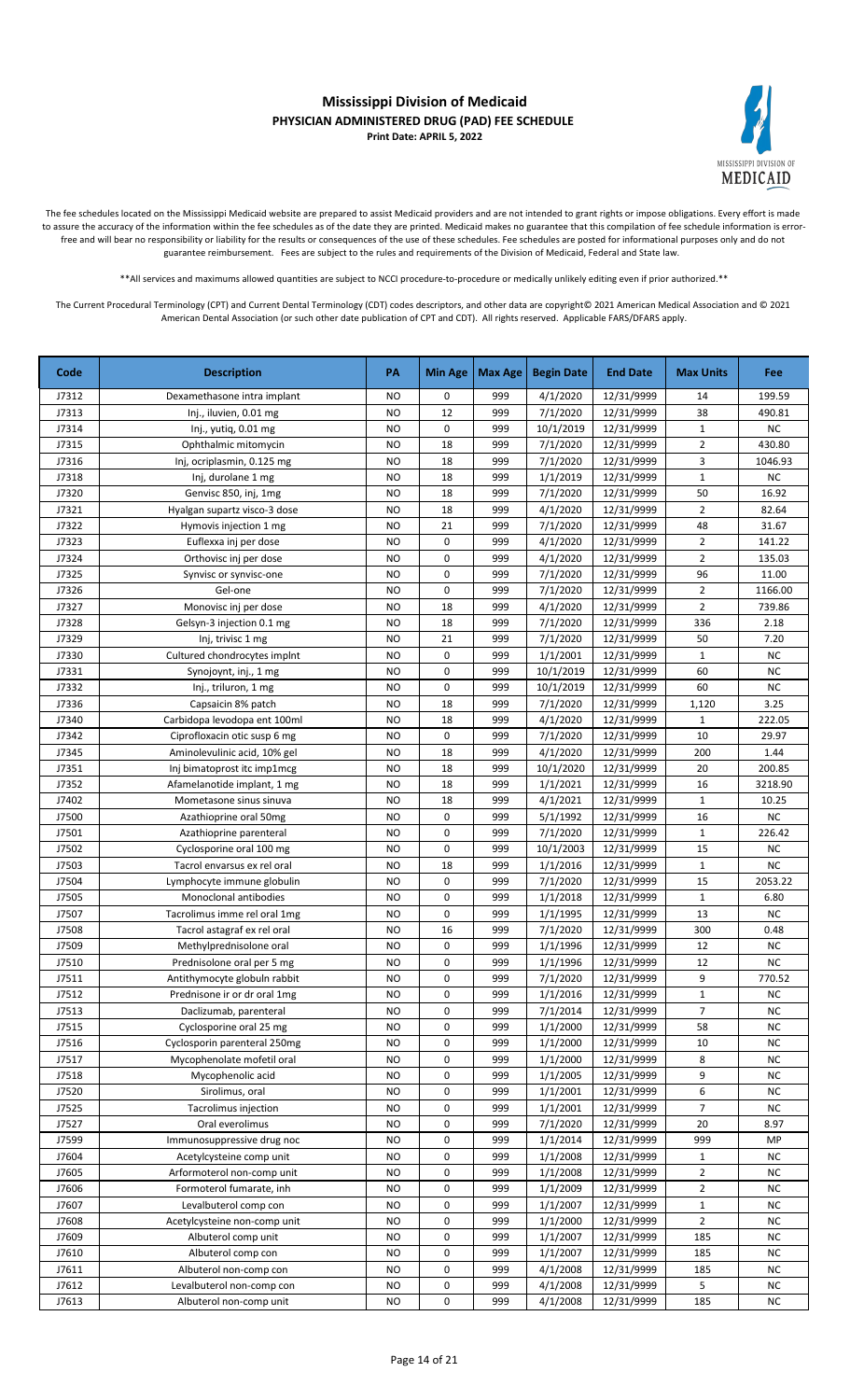

The fee schedules located on the Mississippi Medicaid website are prepared to assist Medicaid providers and are not intended to grant rights or impose obligations. Every effort is made to assure the accuracy of the information within the fee schedules as of the date they are printed. Medicaid makes no guarantee that this compilation of fee schedule information is errorfree and will bear no responsibility or liability for the results or consequences of the use of these schedules. Fee schedules are posted for informational purposes only and do not guarantee reimbursement. Fees are subject to the rules and requirements of the Division of Medicaid, Federal and State law.

\*\*All services and maximums allowed quantities are subject to NCCI procedure-to-procedure or medically unlikely editing even if prior authorized.\*\*

| Code  | <b>Description</b>           | PA        | <b>Min Age</b> | Max Age | <b>Begin Date</b> | <b>End Date</b> | <b>Max Units</b> | Fee       |
|-------|------------------------------|-----------|----------------|---------|-------------------|-----------------|------------------|-----------|
| J7614 | Levalbuterol non-comp unit   | NO        | 0              | 999     | 4/1/2008          | 12/31/9999      | 5                | <b>NC</b> |
| J7615 | Levalbuterol comp unit       | <b>NO</b> | 0              | 999     | 1/1/2007          | 12/31/9999      | 5                | <b>NC</b> |
| J7620 | Albuterol ipratrop non-comp  | <b>NO</b> | 0              | 999     | 1/1/2006          | 12/31/9999      | 185              | <b>NC</b> |
| J7622 | Beclomethasone comp unit     | <b>NO</b> | 0              | 999     | 1/1/2002          | 12/31/9999      | $\mathbf{1}$     | <b>NC</b> |
| J7624 | Betamethasone comp unit      | <b>NO</b> | 0              | 999     | 1/1/2002          | 12/31/9999      | $\mathbf 1$      | <b>NC</b> |
| J7626 | Budesonide non-comp unit     | <b>NO</b> | 0              | 999     | 1/1/2002          | 12/31/9999      | $\overline{2}$   | <b>NC</b> |
| J7627 | Budesonide comp unit         | <b>NO</b> | 0              | 999     | 1/1/2006          | 12/31/9999      | $\overline{2}$   | <b>NC</b> |
| J7628 | Bitolterol mesylate comp con | <b>NO</b> | 0              | 999     | 1/1/2000          | 12/31/9999      | $\mathbf{1}$     | <b>NC</b> |
| J7629 | Bitolterol mesylate comp unt | <b>NO</b> | 0              | 999     | 1/1/2000          | 12/31/9999      | $\mathbf 1$      | <b>NC</b> |
| J7631 | Cromolyn sodium noncomp unit | <b>NO</b> | 0              | 999     | 1/1/2000          | 12/31/9999      | 8                | <b>NC</b> |
| J7632 | Cromolyn sodium comp unit    | <b>NO</b> | 0              | 999     | 1/1/2008          | 12/31/9999      | 8                | <b>NC</b> |
| J7633 | Budesonide non-comp con      | <b>NO</b> | 0              | 999     | 1/1/2003          | 12/31/9999      | $\overline{2}$   | <b>NC</b> |
| J7634 | Budesonide comp con          | <b>NO</b> | 0              | 999     | 1/1/2007          | 12/31/9999      | $\overline{2}$   | <b>NC</b> |
| J7635 | Atropine comp con            | <b>NO</b> | 0              | 999     | 1/1/2000          | 12/31/9999      | 3                | <b>NC</b> |
| J7636 | Atropine comp unit           | <b>NO</b> | 0              | 999     | 1/1/2000          | 12/31/9999      | 3                | <b>NC</b> |
| J7637 | Dexamethasone comp con       | <b>NO</b> | 0              | 999     | 1/1/2000          | 12/31/9999      | $\mathbf{1}$     | <b>NC</b> |
| J7638 | Dexamethasone comp unit      | ΝO        | 0              | 999     | 1/1/2000          | 12/31/9999      | $\mathbf{1}$     | <b>NC</b> |
| J7639 | Dornase alfa non-comp unit   | NO        | 0              | 999     | 1/1/2000          | 12/31/9999      | 3                | <b>NC</b> |
| J7640 | Formoterol comp unit         | <b>NO</b> | 0              | 999     | 1/1/2006          | 12/31/9999      | 4                | <b>NC</b> |
| J7641 | Flunisolide comp unit        | NO        | 0              | 999     | 1/1/2002          | 12/31/9999      | 4                | <b>NC</b> |
| J7642 | Glycopyrrolate comp con      | <b>NO</b> | 0              | 999     | 1/1/2000          | 12/31/9999      | $\mathbf{1}$     | <b>NC</b> |
| J7643 | Glycopyrrolate comp unit     | NO        | 0              | 999     | 1/1/2000          | 12/31/9999      | $\mathbf{1}$     | <b>NC</b> |
| J7644 | Ipratropium bromide non-comp | <b>NO</b> | 0              | 999     | 1/1/2000          | 12/31/9999      | $\overline{2}$   | <b>NC</b> |
| J7645 | Ipratropium bromide comp     | NO        | 0              | 999     | 1/1/2007          | 12/31/9999      | $\overline{2}$   | <b>NC</b> |
| J7647 | Isoetharine comp con         | NO        | 0              | 999     | 1/1/2007          | 12/31/9999      | $\mathbf{1}$     | <b>NC</b> |
| J7648 | Isoetharine non-comp con     | <b>NO</b> | 0              | 999     | 1/1/2000          | 12/31/9999      | $\mathbf{1}$     | <b>NC</b> |
| J7649 | Isoetharine non-comp unit    | <b>NO</b> | 0              | 999     | 1/1/2000          | 12/31/9999      | $\mathbf{1}$     | <b>NC</b> |
| J7650 | Isoetharine comp unit        | <b>NO</b> | 0              | 999     | 1/1/2007          | 12/31/9999      | $\mathbf{1}$     | <b>NC</b> |
| J7657 | Isoproterenol comp con       | <b>NO</b> | 0              | 999     | 1/1/2007          | 12/31/9999      | $\mathbf{1}$     | <b>NC</b> |
| J7658 | Isoproterenol non-comp con   | <b>NO</b> | 0              | 999     | 1/1/2000          | 12/31/9999      | $\mathbf{1}$     | <b>NC</b> |
| J7659 | Isoproterenol non-comp unit  | <b>NO</b> | 0              | 999     | 1/1/2000          | 12/31/9999      | $\mathbf{1}$     | <b>NC</b> |
| J7660 | Isoproterenol comp unit      | NO        | 0              | 999     | 1/1/2007          | 12/31/9999      | $\mathbf{1}$     | <b>NC</b> |
| J7665 | Mannitol for inhaler         | NO        | 0              | 999     | 1/1/2012          | 12/31/9999      | $\mathbf{1}$     | <b>NC</b> |
| J7667 | Metaproterenol comp con      | <b>NO</b> | 0              | 999     | 1/1/2007          | 12/31/9999      | 9                | <b>NC</b> |
| J7668 | Metaproterenol non-comp con  | <b>NO</b> | 0              | 999     | 1/1/2000          | 12/31/9999      | 9                | <b>NC</b> |
| J7669 | Metaproterenol non-comp unit | <b>NO</b> | 0              | 999     | 1/1/2000          | 12/31/9999      | 9                | <b>NC</b> |
| J7670 | Metaproterenol comp unit     | <b>NO</b> | 0              | 999     | 1/1/2007          | 12/31/9999      | 9                | NC        |
| J7674 | Methacholine chloride, neb   | NO        | 0              | 999     | 1/1/2005          | 12/31/9999      | 189              | <b>NC</b> |
| J7676 | Pentamidine comp unit dose   | <b>NO</b> | 0              | 999     | 1/1/2008          | 12/31/9999      | $\mathbf{1}$     | <b>NC</b> |
| J7677 | Revefenacin inh non-com 1mcg | <b>NO</b> | 18             | 999     | 7/1/2019          | 12/31/9999      | 380              | <b>NC</b> |
| J7680 | Terbutaline sulf comp con    | NO.       | 0              | 999     | 1/1/2000          | 12/31/9999      | 3                | <b>NC</b> |
| J7681 | Terbutaline sulf comp unit   | <b>NO</b> | 0              | 999     | 1/1/2000          | 12/31/9999      | 3                | NC        |
| J7682 | Tobramycin non-comp unit     | NO        | 0              | 999     | 1/1/2000          | 12/31/9999      | $\overline{2}$   | <b>NC</b> |
| J7683 | Triamcinolone comp con       | NO        | 0              | 999     | 1/1/2000          | 12/31/9999      | 12               | <b>NC</b> |
| J7684 | Triamcinolone comp unit      | NO        | 0              | 999     | 1/1/2000          | 12/31/9999      | 12               | NC        |
| J7685 | Tobramycin comp unit         | <b>NO</b> | 0              | 999     | 1/1/2007          | 12/31/9999      | $\overline{2}$   | NC        |
| J7686 | Treprostinil, non-comp unit  | NO        | 0              | 999     | 1/1/2011          | 12/31/9999      | $\mathbf{1}$     | <b>NC</b> |
| J7699 | Inhalation solution for dme  | NO        | 0              | 999     | 2/1/1996          | 12/31/9999      | $\mathbf{1}$     | <b>NC</b> |
| J7799 | Non-inhalation drug for dme  | NO        | 0              | 999     | 2/1/1996          | 12/31/9999      | 9,999            | <b>NC</b> |
| J7999 | Compounded drug, noc         | <b>NO</b> | 0              | 999     | 1/1/2016          | 12/31/9999      | $\mathbf{1}$     | <b>NC</b> |
| J8498 | Antiemetic rectal/supp nos   | <b>NO</b> | 0              | 999     | 1/1/2006          | 12/31/9999      | $\mathbf{1}$     | <b>NC</b> |
| J8499 | Oral prescrip drug non chemo | NO        | 0              | 999     | 1/1/1995          | 12/31/9999      | $\mathbf{1}$     | <b>NC</b> |
| J8501 | Oral aprepitant              | NO.       | 0              | 999     | 1/1/2005          | 12/31/9999      | 25               | <b>NC</b> |
| J8510 | Oral busulfan                | NO.       | 0              | 999     | 1/1/2000          | 12/31/9999      | 1,680            | <b>NC</b> |
| J8515 | Cabergoline, oral 0.25mg     | NO        | 0              | 999     | 1/1/2006          | 12/31/9999      | $\mathbf{1}$     | <b>NC</b> |
| J8520 | Capecitabine, oral, 150 mg   | <b>NO</b> | 0              | 999     | 1/1/2000          | 12/31/9999      | 46               | <b>NC</b> |
| J8521 | Capecitabine, oral, 500 mg   | <b>NO</b> | 0              | 999     | 1/1/2000          | 12/31/9999      | 14               | <b>NC</b> |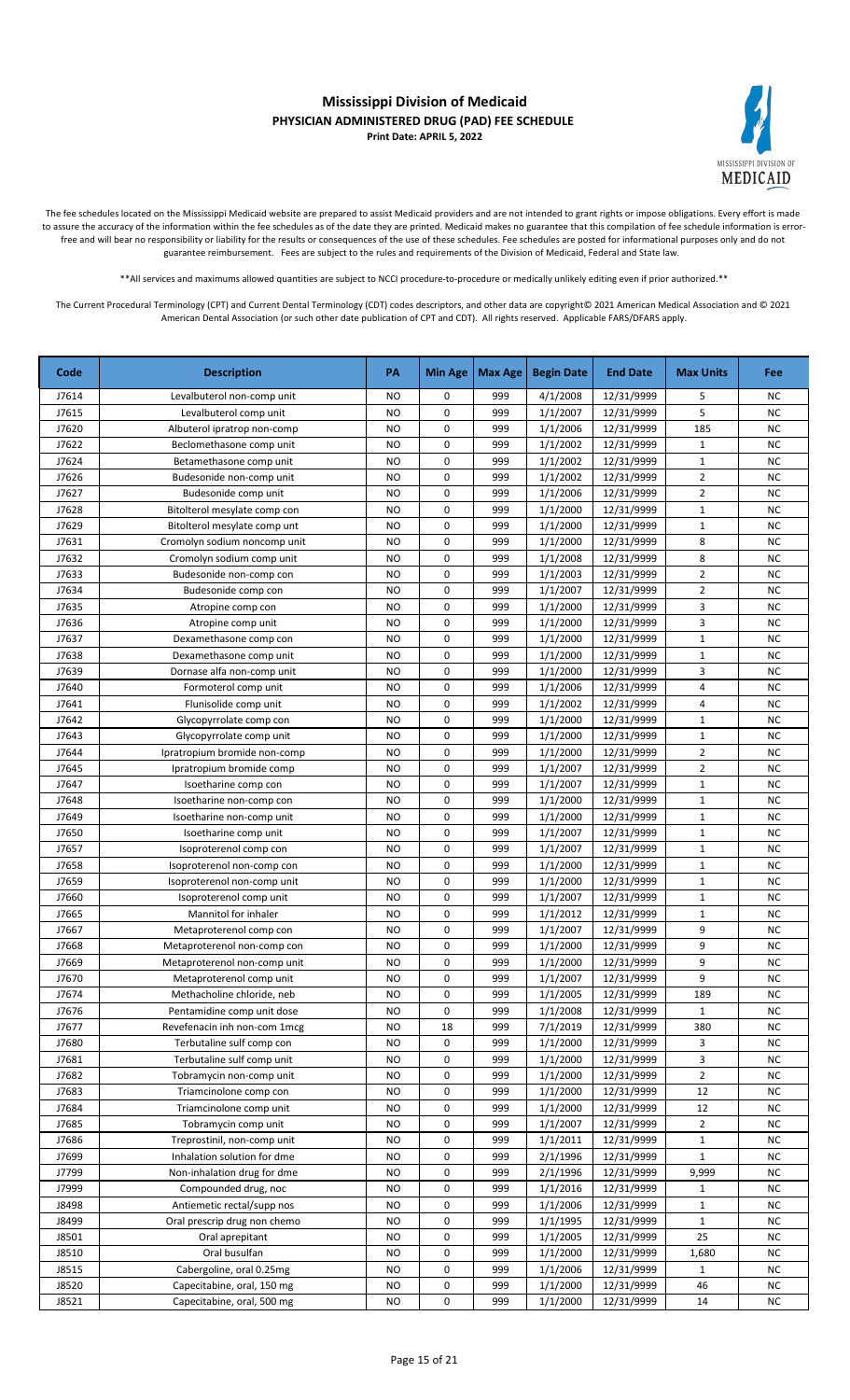

The fee schedules located on the Mississippi Medicaid website are prepared to assist Medicaid providers and are not intended to grant rights or impose obligations. Every effort is made to assure the accuracy of the information within the fee schedules as of the date they are printed. Medicaid makes no guarantee that this compilation of fee schedule information is errorfree and will bear no responsibility or liability for the results or consequences of the use of these schedules. Fee schedules are posted for informational purposes only and do not guarantee reimbursement. Fees are subject to the rules and requirements of the Division of Medicaid, Federal and State law.

\*\*All services and maximums allowed quantities are subject to NCCI procedure-to-procedure or medically unlikely editing even if prior authorized.\*\*

| Code  | <b>Description</b>           | PA        | <b>Min Age</b> | Max Age | <b>Begin Date</b> | <b>End Date</b> | <b>Max Units</b>        | Fee       |
|-------|------------------------------|-----------|----------------|---------|-------------------|-----------------|-------------------------|-----------|
| J8530 | Cyclophosphamide oral 25 mg  | NO.       | 0              | 999     | 7/1/2020          | 12/31/9999      | 60                      | 2.45      |
| J8540 | Oral dexamethasone           | <b>NO</b> | 0              | 999     | 1/1/2006          | 12/31/9999      | 36                      | <b>NC</b> |
| J8560 | Etoposide oral 50 mg         | <b>NO</b> | 0              | 999     | 1/1/1995          | 12/31/9999      | 4                       | <b>NC</b> |
| J8562 | Oral fludarabine phosphate   | <b>NO</b> | 0              | 999     | 1/1/2011          | 12/31/9999      | 10                      | <b>NC</b> |
| J8565 | Gefitinib oral               | <b>NO</b> | 0              | 999     | 1/1/2005          | 12/31/9999      | $\mathbf{1}$            | <b>NC</b> |
| J8597 | Antiemetic drug oral nos     | <b>NO</b> | 0              | 999     | 1/1/2006          | 12/31/9999      | $\mathbf{1}$            | <b>NC</b> |
| J8600 | Melphalan oral 2 mg          | <b>NO</b> | 0              | 999     | 1/1/1995          | 12/31/9999      | 3                       | <b>NC</b> |
| J8610 | Methotrexate oral 2.5 mg     | <b>NO</b> | 0              | 999     | 1/1/1995          | 12/31/9999      | 12                      | <b>NC</b> |
| J8650 | Nabilone oral                | <b>NO</b> | 0              | 999     | 1/1/2007          | 12/31/9999      | $\overline{\mathbf{4}}$ | <b>NC</b> |
| J8655 | Oral netupitant, palonosetro | <b>NO</b> | 0              | 999     | 1/1/2016          | 12/31/9999      | $\mathbf{1}$            | <b>NC</b> |
| J8670 | Rolapitant, oral, 1mg        | <b>NO</b> | 18             | 999     | 4/1/2020          | 12/31/9999      | 180                     | 2.59      |
| J8700 | Temozolomide                 | <b>NO</b> | 0              | 999     | 1/1/2014          | 12/31/9999      | 212                     | <b>NC</b> |
| J8705 | Topotecan oral               | <b>NO</b> | 0              | 999     | 1/1/2009          | 12/31/9999      | 28                      | <b>NC</b> |
| J8999 | Oral prescription drug chemo | <b>NO</b> | 0              | 999     | 1/1/1995          | 12/31/9999      | $\mathbf{1}$            | <b>NC</b> |
| J9000 | Doxorubicin hcl injection    | <b>NO</b> | 0              | 999     | 7/1/2020          | 12/31/9999      | 20                      | 3.00      |
| J9015 | Aldesleukin injection        | <b>NO</b> | 0              | 999     | 7/1/2020          | 12/31/9999      | $\mathbf{1}$            | 4964.62   |
| J9017 | Arsenic trioxide injection   | NO        | 0              | 999     | 7/1/2020          | 12/31/9999      | 30                      | 30.23     |
| J9019 | Erwinaze injection           | <b>NO</b> | 0              | 999     | 7/1/2020          | 12/31/9999      | 60                      | 414.83    |
| J9020 | Asparaginase, nos            | NO        | 0              | 999     | 1/1/2015          | 12/31/9999      | $\overline{7}$          | 64.56     |
| J9021 | Inj, aspara, rylaze, 0.1 mg  | <b>NO</b> | 0              | 999     | 1/1/2022          | 12/31/9999      | 720                     | 45.22     |
| J9022 | Inj, atezolizumab, 10 mg     | YES       | 18             | 999     | 4/1/2020          | 12/31/9999      | 168                     | 77.40     |
| J9023 | Injection, avelumab, 10 mg   | YES       | 18             | 999     | 7/1/2020          | 12/31/9999      | 140                     | 84.24     |
| J9025 | Azacitidine injection        | <b>NO</b> | 0              | 999     | 7/1/2020          | 12/31/9999      | 300                     | 0.89      |
| J9027 | Clofarabine injection        | <b>NO</b> | $\mathbf 1$    | 999     | 7/1/2020          | 12/31/9999      | 100                     | 64.58     |
| J9030 | Bcg live intravesical 1mg    | <b>NO</b> | 0              | 999     | 7/1/2020          | 12/31/9999      | 50                      | 2.81      |
| J9032 | Injection, belinostat, 10mg  | <b>NO</b> | 18             | 999     | 7/1/2020          | 12/31/9999      | 300                     | 41.18     |
| J9033 | Inj., treanda 1 mg           | <b>NO</b> | 0              | 999     | 7/1/2020          | 12/31/9999      | 300                     | 26.21     |
| J9034 | Inj., bendeka 1 mg           | <b>NO</b> | 18             | 999     | 7/1/2020          | 12/31/9999      | 360                     | 21.18     |
| J9035 | Bevacizumab injection        | YES       | 0              | 999     | 7/1/2020          | 12/31/9999      | 170                     | 79.56     |
| J9036 | Inj. belrapzo/bendamustine   | <b>NO</b> | 18             | 999     | 4/1/2020          | 12/31/9999      | 360                     | 20.42     |
| J9037 | Inj belantamab mafodot blmf  | <b>NO</b> | 18             | 999     | 4/1/2021          | 12/31/9999      | 796                     | 42.97     |
| J9039 | Injection, blinatumomab      | <b>NO</b> | 0              | 999     | 1/1/2016          | 12/31/9999      | $\mathbf{1}$            | <b>NC</b> |
| J9040 | Bleomycin sulfate injection  | <b>NO</b> | 0              | 999     | 7/1/2020          | 12/31/9999      | 4                       | 25.47     |
| J9041 | Inj., velcade 0.1 mg         | <b>NO</b> | 0              | 999     | 4/1/2020          | 12/31/9999      | 35                      | 45.05     |
| J9042 | Brentuximab vedotin inj      | YES       | 18             | 999     | 7/1/2020          | 12/31/9999      | 200                     | 168.90    |
| J9043 | Cabazitaxel injection        | YES       | 0              | 999     | 7/1/2020          | 12/31/9999      | 60                      | 176.74    |
| J9044 | Inj, bortezomib, nos, 0.1 mg | <b>NO</b> | 18             | 999     | 7/1/2020          | 12/31/9999      | 35                      | 27.35     |
| J9045 | Carboplatin injection        | NO.       | 0              | 999     | 7/1/2020          | 12/31/9999      | 22                      | 37.58     |
| J9047 | Injection, carfilzomib, 1 mg | NO        | 18             | 999     | 7/1/2020          | 12/31/9999      | 160                     | 37.58     |
| J9050 | Carmustine injection         | NO        | 0              | 999     | 4/1/2020          | 12/31/9999      | 6                       | 1927.69   |
| J9055 | Cetuximab injection          | NO        | 0              | 999     | 7/1/2020          | 12/31/9999      | 120                     | 62.59     |
| J9057 | Inj., copanlisib, 1 mg       | NO        | 18             | 999     | 7/1/2020          | 12/31/9999      | 60                      | 79.22     |
| J9060 | Cisplatin 10 mg injection    | NO        | 0              | 999     | 7/1/2020          | 12/31/9999      | 24                      | 1.91      |
| J9061 | Inj, amivantamab-vmjw        | NO        | 18             | 999     | 1/1/2022          | 12/31/9999      | 700                     | 17.91     |
| J9065 | Inj cladribine per 1 mg      | NO        | 0              | 999     | 7/1/2020          | 12/31/9999      | 100                     | 18.64     |
| J9070 | Cyclophosphamide 100 mg inj  | <b>NO</b> | 0              | 999     | 7/1/2020          | 12/31/9999      | 55                      | 31.85     |
| J9071 | Inj cyclophosphamd auromedic | <b>NO</b> | 0              | 999     | 4/1/2022          | 12/31/9999      | $\mathbf{1}$            | NC        |
| J9098 | Cytarabine liposome inj      | NO        | 0              | 999     | 1/1/2004          | 12/31/9999      | 9                       | <b>NC</b> |
| J9100 | Cytarabine hcl 100 mg inj    | NO        | 0              | 999     | 7/1/2020          | 12/31/9999      | 120                     | 0.66      |
| J9118 | Inj. calaspargase pegol-mknl | NO.       | 0              | 999     | 10/1/2019         | 12/31/9999      | $\mathbf{1}$            | <b>NC</b> |
| J9119 | Inj., cemiplimab-rwlc, 1 mg  | YES       | 18             | 999     | 4/1/2020          | 12/31/9999      | 350                     | 27.42     |
| J9120 | Dactinomycin injection       | NO        | 0              | 999     | 7/1/2020          | 12/31/9999      | 5                       | 975.14    |
| J9130 | Dacarbazine 100 mg inj       | <b>NO</b> | 0              | 999     | 7/1/2020          | 12/31/9999      | 24                      | 4.24      |
| J9144 | Daratumumab, hyaluronidase   | YES       | 18             | 999     | 1/1/2021          | 12/31/9999      | 255                     | 43.85     |
| J9145 | Injection, daratumumab 10 mg | YES       | 18             | 999     | 4/1/2020          | 12/31/9999      | 240                     | 54.15     |
| J9150 | Daunorubicin injection       | NO        | 0              | 999     | 7/1/2020          | 12/31/9999      | 12                      | 46.34     |
| J9151 | Daunorubicin citrate inj     | NO.       | 18             | 999     | 7/1/2020          | 12/31/9999      | 12                      | 0.32      |
|       |                              |           |                |         |                   |                 |                         |           |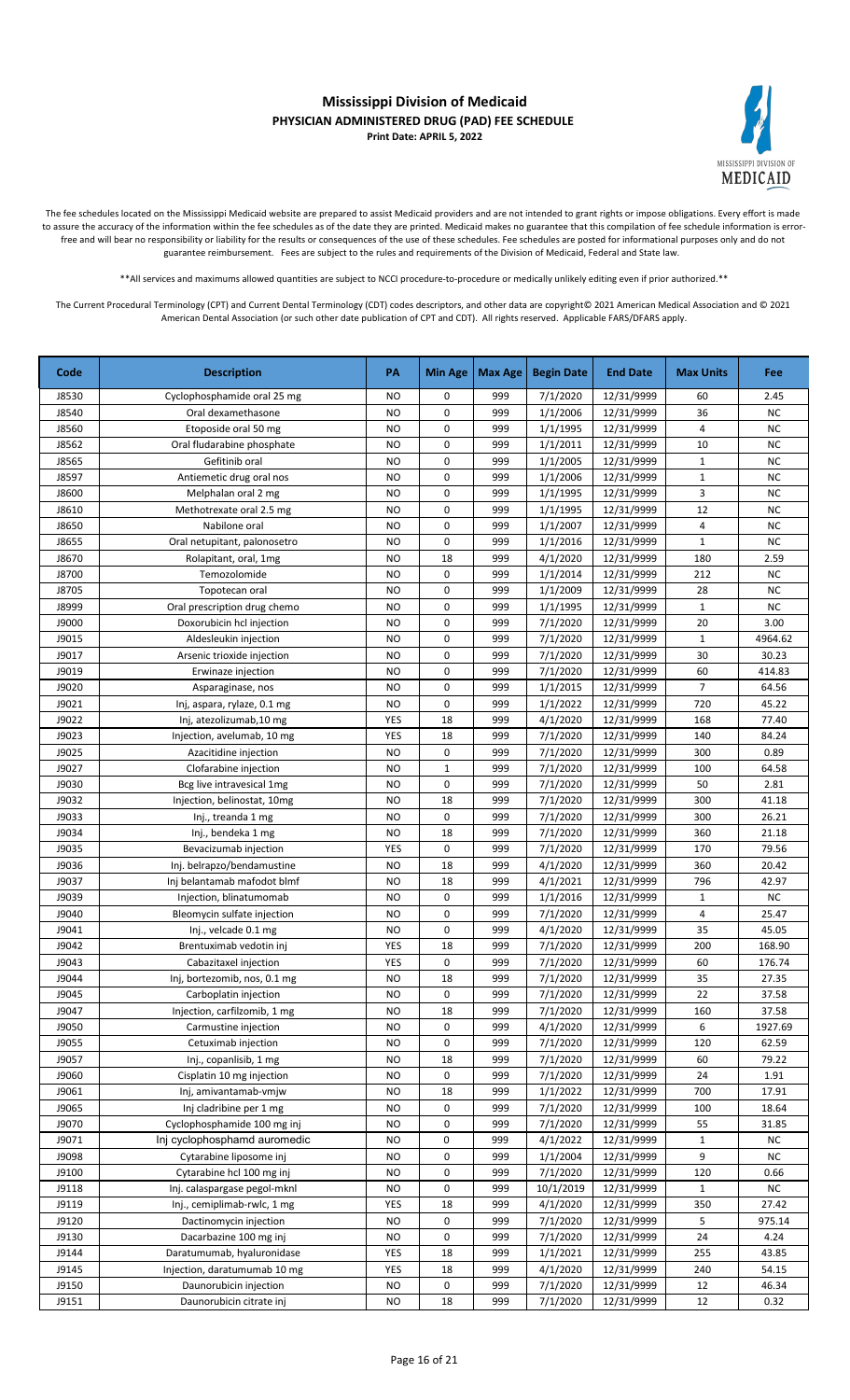

The fee schedules located on the Mississippi Medicaid website are prepared to assist Medicaid providers and are not intended to grant rights or impose obligations. Every effort is made to assure the accuracy of the information within the fee schedules as of the date they are printed. Medicaid makes no guarantee that this compilation of fee schedule information is errorfree and will bear no responsibility or liability for the results or consequences of the use of these schedules. Fee schedules are posted for informational purposes only and do not guarantee reimbursement. Fees are subject to the rules and requirements of the Division of Medicaid, Federal and State law.

\*\*All services and maximums allowed quantities are subject to NCCI procedure-to-procedure or medically unlikely editing even if prior authorized.\*\*

| Code  | <b>Description</b>           | PA        | <b>Min Age</b> | Max Age | <b>Begin Date</b> | <b>End Date</b> | <b>Max Units</b> | Fee       |
|-------|------------------------------|-----------|----------------|---------|-------------------|-----------------|------------------|-----------|
| J9153 | Inj daunorubicin, cytarabine | YES       | 18             | 999     | 1/1/2019          | 12/31/9999      | $\mathbf{1}$     | <b>NC</b> |
| J9155 | Degarelix injection          | <b>NO</b> | 0              | 999     | 4/1/2020          | 12/31/9999      | 240              | 3.87      |
| J9160 | Denileukin diftitox inj      | <b>NO</b> | 18             | 999     | 7/1/2020          | 12/31/9999      | $\overline{7}$   | 1863.80   |
| J9165 | Diethylstilbestrol injection | NO        | 0              | 999     | 7/1/2014          | 12/31/9999      | 8                | NC        |
| J9171 | Docetaxel injection          | <b>NO</b> | 0              | 999     | 7/1/2020          | 12/31/9999      | 240              | 1.04      |
| J9173 | Inj., durvalumab, 10 mg      | YES       | 18             | 999     | 7/1/2020          | 12/31/9999      | 150              | 75.49     |
| J9175 | Elliotts b solution per ml   | <b>NO</b> | 0              | 999     | 1/1/2006          | 12/31/9999      | 10               | <b>NC</b> |
| J9176 | Injection, elotuzumab, 1mg   | <b>NO</b> | 18             | 999     | 7/1/2020          | 12/31/9999      | 3,000            | 6.58      |
| J9177 | Inj enfort vedo-ejfv 0.25mg  | <b>NO</b> | 0              | 999     | 7/1/2020          | 12/31/9999      | $\mathbf{1}$     | <b>NC</b> |
| J9178 | Inj, epirubicin hcl, 2 mg    | <b>NO</b> | 0              | 999     | 7/1/2020          | 12/31/9999      | 150              | 1.21      |
| J9179 | Eribulin mesylate injection  | <b>NO</b> | 28             | 85      | 7/1/2020          | 12/31/9999      | 50               | 116.66    |
| J9181 | Etoposide injection          | <b>NO</b> | 0              | 999     | 7/1/2020          | 12/31/9999      | 100              | 0.61      |
| J9185 | Fludarabine phosphate inj    | <b>NO</b> | 0              | 999     | 4/1/2020          | 12/31/9999      | $\overline{2}$   | 44.74     |
| J9190 | Fluorouracil injection       | <b>NO</b> | 0              | 999     | 4/1/2020          | 12/31/9999      | 20               | 1.75      |
| J9198 | Inj. infugem, 100 mg         | <b>NO</b> | 0              | 999     | 7/1/2020          | 12/31/9999      | $\mathbf{1}$     | <b>NC</b> |
| J9200 | Floxuridine injection        | <b>NO</b> | 0              | 999     | 7/1/2020          | 12/31/9999      | 5                | 77.31     |
| J9201 | In gemcitabine hcl nos 200mg | NO        | 0              | 999     | 7/1/2020          | 12/31/9999      | 20               | 3.86      |
| J9202 | Goserelin acetate implant    | <b>NO</b> | 0              | 999     | 4/1/2020          | 12/31/9999      | 3                | 500.31    |
| J9203 | Gemtuzumab ozogamicin 0.1 mg | <b>NO</b> | $\overline{2}$ | 999     | 1/1/2018          | 12/31/9999      | $\mathbf{1}$     | <b>NC</b> |
| J9204 | Inj mogamulizumab-kpkc, 1 mg | YES       | 18             | 999     | 10/1/2019         | 12/31/9999      | 160              | 200.87    |
| J9205 | Inj irinotecan liposome 1 mg | NO        | 0              | 999     | 4/1/2020          | 12/31/9999      | 215              | 49.78     |
| J9206 | Irinotecan injection         | <b>NO</b> | 0              | 999     | 7/1/2020          | 12/31/9999      | 42               | 2.49      |
| J9207 | Ixabepilone injection        | NO        | 0              | 999     | 7/1/2020          | 12/31/9999      | 90               | 99.37     |
| J9208 | Ifosfamide injection         | <b>NO</b> | 0              | 999     | 7/1/2020          | 12/31/9999      | 15               | 26.25     |
| J9209 | Mesna injection              | <b>NO</b> | 0              | 999     | 7/1/2020          | 12/31/9999      | 55               | 0.67      |
| J9210 | Inj., emapalumab-lzsg, 1 mg  | <b>NO</b> | 0              | 999     | 10/1/2019         | 12/31/9999      | 954              | NC        |
| J9211 | Idarubicin hcl injection     | <b>NO</b> | 0              | 999     | 7/1/2020          | 12/31/9999      | 6                | 33.11     |
| J9212 | Interferon alfacon-1 inj     | <b>NO</b> | 0              | 999     | 7/1/2014          | 12/31/9999      | 15               | <b>NC</b> |
| J9213 | Interferon alfa-2a inj       | <b>NO</b> | 0              | 999     | 7/1/2014          | 12/31/9999      | 5                | <b>NC</b> |
| J9214 | Interferon alfa-2b inj       | <b>NO</b> | 0              | 999     | 7/1/2020          | 12/31/9999      | 100              | 33.55     |
| J9215 | Interferon alfa-n3 inj       | <b>NO</b> | 18             | 999     | 7/1/2020          | 12/31/9999      | 24               | 30.00     |
| J9216 | Interferon gamma 1-b inj     | <b>NO</b> | 0              | 999     | 7/1/2020          | 12/31/9999      | $\overline{2}$   | 7196.88   |
| J9217 | Leuprolide acetate suspnsion | <b>NO</b> | 0              | 999     | 4/1/2020          | 12/31/9999      | 6                | 235.37    |
| J9218 | Leuprolide acetate injeciton | <b>NO</b> | 0              | 999     | 4/1/2020          | 12/31/9999      | $\mathbf{1}$     | 12.39     |
| J9219 | Leuprolide acetate implant   | <b>NO</b> | $\overline{2}$ | 999     | 1/1/2017          | 12/31/9999      | $\mathbf 1$      | NC        |
| J9223 | Inj. lurbinectedin, 0.1 mg   | YES       | 18             | 999     | 1/1/2021          | 12/31/9999      | 93               | 170.80    |
| J9225 | Vantas implant               | <b>NO</b> | 0              | 999     | 4/1/2020          | 12/31/9999      | $\mathbf 1$      | 4306.11   |
| J9226 | Supprelin la implant         | YES       | $\overline{2}$ | 12      | 4/1/2020          | 12/31/9999      | $\mathbf{1}$     | 38257.81  |
| J9227 | Inj. isatuximab-irfc 10 mg   | NO        | 18             | 999     | 10/1/2020         | 12/31/9999      | 160              | 66.67     |
| J9228 | Ipilimumab injection         | YES       | 18             | 999     | 7/1/2020          | 12/31/9999      | 1,100            | 155.23    |
| J9229 | Inj inotuzumab ozogam 0.1 mg | YES       | 18             | 999     | 1/1/2019          | 12/31/9999      | $\mathbf{1}$     | NC        |
| J9230 | Mechlorethamine hcl inj      | NO        | 0              | 999     | 7/1/2020          | 12/31/9999      | 5                | 328.29    |
| J9245 | Inj melpha hydroch nos 50 mg | NO        | 0              | 999     | 7/1/2020          | 12/31/9999      | 9                | 521.37    |
| J9246 | Inj., evomela, 1 mg          | NO        | 0              | 999     | 7/1/2020          | 12/31/9999      | $\mathbf{1}$     | <b>NC</b> |
| J9247 | Inj, melphalan flufenami 1mg | NO        | 18             | 999     | 10/1/2021         | 12/31/9999      | 40               | 499.86    |
| J9250 | Methotrexate sodium inj      | NO        | 0              | 999     | 7/1/2020          | 12/31/9999      | 25               | 0.24      |
| J9260 | Methotrexate sodium inj      | NO        | 0              | 999     | 7/1/2020          | 12/31/9999      | 20               | 2.35      |
| J9261 | Nelarabine injection         | <b>NO</b> | 0              | 999     | 7/1/2020          | 12/31/9999      | 80               | 152.53    |
| J9262 | Inj, omacetaxine mep, 0.01mg | <b>NO</b> | 18             | 999     | 7/1/2020          | 12/31/9999      | 700              | 3.11      |
| J9263 | Oxaliplatin                  | <b>NO</b> | 0              | 999     | 7/1/2020          | 12/31/9999      | 700              | 0.14      |
| J9264 | Paclitaxel protein bound     | NO        | 0              | 999     | 7/1/2020          | 12/31/9999      | 600              | 12.55     |
| J9266 | Pegaspargase injection       | YES       | 0              | 999     | 4/1/2020          | 12/31/9999      | 2                | 18010.64  |
| J9267 | Paclitaxel injection         | NO.       | 18             | 999     | 7/1/2020          | 12/31/9999      | 750              | 0.14      |
| J9268 | Pentostatin injection        | NO        | 0              | 999     | 7/1/2020          | 12/31/9999      | 1                | 2109.35   |
| J9269 | Inj. tagraxofusp-erzs 10 mcg | <b>NO</b> | $\overline{2}$ | 999     | 10/1/2019         | 12/31/9999      | $\mathbf{1}$     | <b>NC</b> |
| J9270 | Plicamycin (mithramycin) inj | NO        | 0              | 999     | 7/1/2014          | 12/31/9999      | $\overline{2}$   | NC        |
| J9271 | Inj pembrolizumab            | YES       | 18             | 999     | 7/1/2020          | 12/31/9999      | 400              | 50.02     |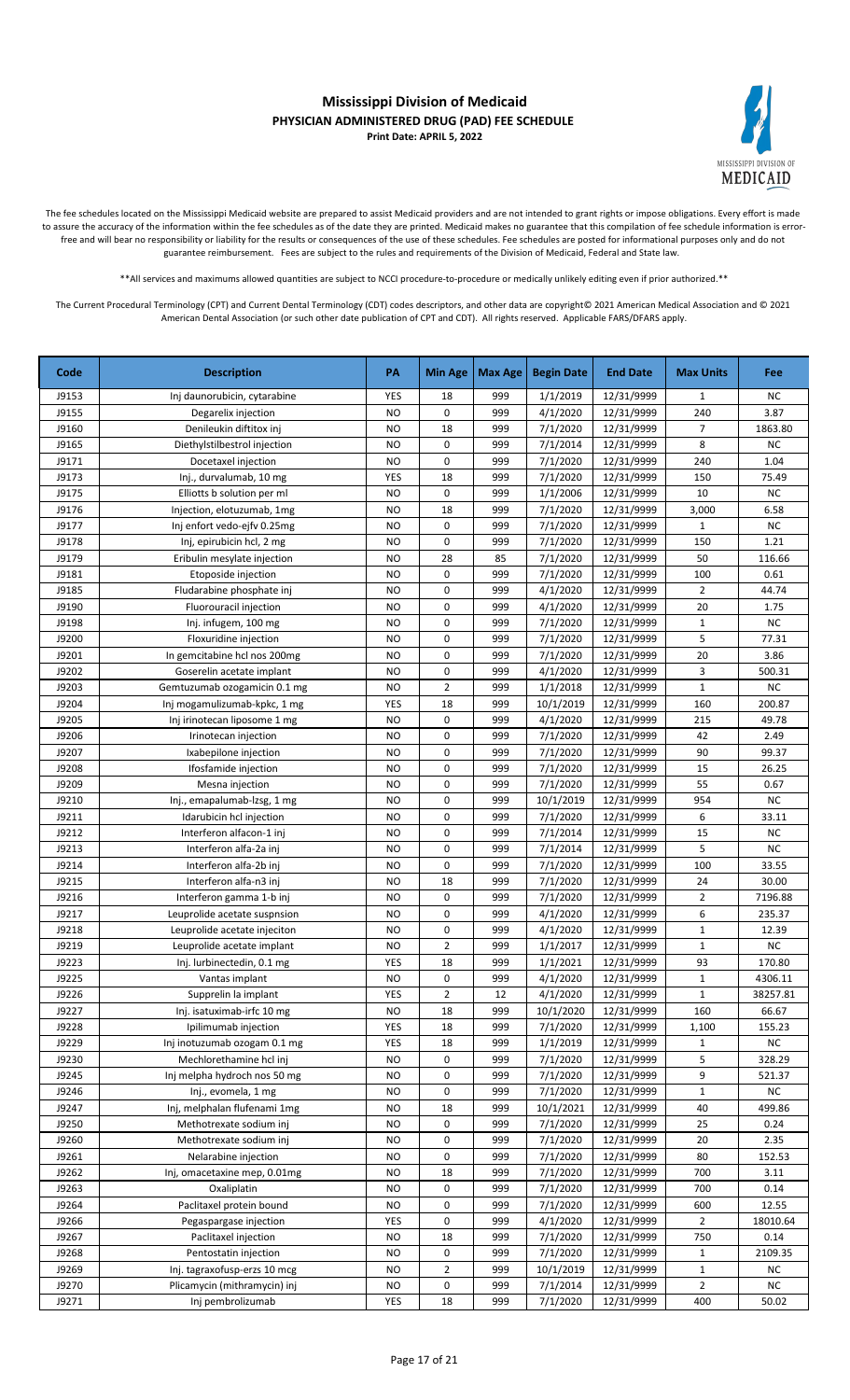

The fee schedules located on the Mississippi Medicaid website are prepared to assist Medicaid providers and are not intended to grant rights or impose obligations. Every effort is made to assure the accuracy of the information within the fee schedules as of the date they are printed. Medicaid makes no guarantee that this compilation of fee schedule information is errorfree and will bear no responsibility or liability for the results or consequences of the use of these schedules. Fee schedules are posted for informational purposes only and do not guarantee reimbursement. Fees are subject to the rules and requirements of the Division of Medicaid, Federal and State law.

\*\*All services and maximums allowed quantities are subject to NCCI procedure-to-procedure or medically unlikely editing even if prior authorized.\*\*

| Code           | <b>Description</b>                                           | PA              | <b>Min Age</b> | Max Age   | <b>Begin Date</b>    | <b>End Date</b>          | <b>Max Units</b> | <b>Fee</b>          |
|----------------|--------------------------------------------------------------|-----------------|----------------|-----------|----------------------|--------------------------|------------------|---------------------|
| J9272          | Inj, dostarlimab-gxly, 10 mg                                 | <b>NO</b>       | 18             | 999       | 1/1/2022             | 12/31/9999               | 100              | 215.11              |
| J9273          | Inj tisotu vedotin-tftv, 1mg                                 | <b>NO</b>       | 18             | 999       | 4/1/2022             | 12/31/9999               | $\mathbf{1}$     | <b>NC</b>           |
| J9280          | Mitomycin injection                                          | <b>NO</b>       | 0              | 999       | 7/1/2020             | 12/31/9999               | 12               | 79.89               |
| J9281          | Mitomycin instillation                                       | <b>NO</b>       | 18             | 999       | 1/1/2021             | 12/31/9999               | 60               | 282.17              |
| J9285          | Inj, olaratumab, 10 mg                                       | <b>NO</b>       | 18             | 999       | 7/1/2020             | 12/31/9999               | 200              | 52.17               |
| J9293          | Mitoxantrone hydrochl / 5 mg                                 | <b>NO</b>       | 0              | 999       | 7/1/2020             | 12/31/9999               | 8                | 27.81               |
| J9295          | Injection, necitumumab, 1 mg                                 | <b>NO</b>       | 18             | 999       | 4/1/2020             | 12/31/9999               | 800              | 5.73                |
| J9299          | Injection, nivolumab                                         | YES             | 0              | 999       | 1/1/2020             | 12/31/9999               | 480              | 28.16               |
| J9301          | Obinutuzumab inj                                             | YES             | 18             | 999       | 4/1/2020             | 12/31/9999               | 100              | 63.48               |
| J9302          | Ofatumumab injection                                         | <b>NO</b>       | 0              | 999       | 4/1/2020             | 12/31/9999               | 200              | 60.02               |
| J9303          | Panitumumab injection                                        | <b>NO</b>       | 0              | 999       | 7/1/2020             | 12/31/9999               | 90               | 118.52              |
| J9304          | Inj. pemetrexed, 10 mg                                       | <b>NO</b>       | 18             | 999       | 10/1/2020            | 12/31/9999               | 135              | 73.98               |
| J9305          | Inj. pemetrexed nos 10mg                                     | YES             | 0              | 999       | 7/1/2020             | 12/31/9999               | 150              | 70.79               |
| J9306          | Injection, pertuzumab, 1 mg                                  | YES             | 18             | 999       | 4/1/2020             | 12/31/9999               | 840              | 12.64               |
| J9307          | Pralatrexate injection                                       | YES             | 0              | 999       | 7/1/2020             | 12/31/9999               | 60               | 295.52              |
| J9308          | Injection, ramucirumab                                       | YES             | 18             | 999       | 7/1/2020             | 12/31/9999               | 280              | 59.67               |
| J9309          | Inj, polatuzumab vedotin 1mg                                 | <b>NO</b>       | 18             | 999       | 3/1/2020             | 12/31/9999               | 286              | 113.38              |
| J9311          | Inj rituximab, hyaluronidase                                 | <b>NO</b>       | 18             | 999       | 4/1/2020             | 12/31/9999               | 160              | 42.43               |
| J9312          | Inj., rituximab, 10 mg                                       | YES             | 18             | 999       | 7/1/2020             | 12/31/9999               | 150              | 94.41               |
| J9313          | Inj., lumoxiti, 0.01 mg                                      | <b>NO</b>       | 18             | 999       | 4/1/2020             | 12/31/9999               | 600              | 22.09               |
| J9314          | ROMIDEPSIN NON-LYOPHILIZED                                   | <b>NO</b>       | 18             | 999       | 7/1/2021             | 12/31/9999               | 380              | NC.                 |
| J9316          | Pertuzu, trastuzu, 10 mg                                     | YES             | 18             | 999       | 1/1/2021             | 12/31/9999               | 180              | 72.71               |
| J9317          | Sacituzumab govitecan-hziy                                   | YES             | 18             | 999       | 1/1/2021             | 12/31/9999               | 636              | 29.51               |
| J9318          | Inj romidepsin non-lyo 0.1mg                                 | NO              | 18             | 999       | 10/1/2021            | 12/31/9999               | 38               | 33.91               |
| J9319          | Inj romidepsin lyophil 0.1mg                                 | NO              | 18             | 999       | 10/1/2021            | 12/31/9999               | 40               | 33.68               |
| J9320          | Streptozocin injection                                       | <b>NO</b>       | 0              | 999       | 7/1/2020             | 12/31/9999               | 4                | 352.65              |
| J9325          | Inj talimogene laherparepvec                                 | <b>NO</b>       | 21             | 999       | 7/1/2020             | 12/31/9999               | 400              | 51.44               |
| J9328          | Temozolomide injection                                       | <b>NO</b>       | 0              | 999       | 7/1/2020             | 12/31/9999               | 400              | 10.39               |
| J9330          | Temsirolimus injection                                       | NO              | 0              | 999       | 7/1/2020             | 12/31/9999               | 50               | 47.93               |
| J9340          | Thiotepa injection                                           | <b>NO</b>       | 18             | 999       | 7/1/2020             | 12/31/9999               | 4                | 412.01              |
| J9348          | Inj. naxitamab-gqgk, 1 mg                                    | <b>NO</b>       | 1              | 64        | 7/1/2021             | 12/31/9999               | 30               | NC                  |
| J9349          | Inj., tafasitamab-cxix                                       | YES             | 18             | 999       | 4/1/2021             | 12/31/9999               | 954              | 12.66               |
| J9351          | Topotecan injection<br>Injection trabectedin 0.1mg           | NO<br><b>NO</b> | 0              | 999<br>65 | 7/1/2020             | 12/31/9999               | 120<br>40        | 0.98                |
| J9352<br>J9353 | Inj. margetuximab-cmkb, 5 mg                                 | <b>NO</b>       | 18<br>18       | 999       | 7/1/2020<br>7/1/2021 | 12/31/9999<br>12/31/9999 | 478              | 312.94<br><b>NC</b> |
| J9354          |                                                              | YES             | 18             | 999       | 7/1/2020             |                          | 600              | 32.11               |
| J9355          | Inj, ado-trastuzumab emt 1mg<br>Inj trastuzumab excl biosimi | <b>NO</b>       | 18             | 999       | 7/1/2020             | 12/31/9999<br>12/31/9999 | 105              | 105.86              |
| J9356          | Inj. herceptin hylecta, 10mg                                 | <b>NO</b>       | 18             | 999       | 4/1/2020             | 12/31/9999               | 60               | 77.99               |
| J9357          | Valrubicin injection                                         | NO              | 0              | 999       | 1/1/2000             | 12/31/9999               | 4                | NC                  |
| J9358          | Inj fam-trastu deru-nxki 1mg                                 | YES             | 18             | 999       | 7/1/2020             | 12/31/9999               | 1,018            | 23.98               |
| J9359          | Inj Ion tesirin-Ipyl 0.075mg                                 | NO              | 18             | 999       | 4/1/2022             | 12/31/9999               | $\mathbf{1}$     | <b>NC</b>           |
| J9360          | Vinblastine sulfate inj                                      | NO              | 0              | 999       | 7/1/2020             | 12/31/9999               | 40               | 3.89                |
| J9370          | Vincristine sulfate 1 mg inj                                 | <b>NO</b>       | 0              | 999       | 7/1/2020             | 12/31/9999               | 4                | 4.88                |
| J9371          | Inj, vincristine sul lip 1mg                                 | NO              | 18             | 999       | 7/1/2020             | 12/31/9999               | 5                | 3075.83             |
| J9390          | Vinorelbine tartrate inj                                     | <b>NO</b>       | 0              | 999       | 7/1/2020             | 12/31/9999               | 36               | 11.96               |
| J9395          | Injection, fulvestrant                                       | NO              | 18             | 999       | 4/1/2020             | 12/31/9999               | 20               | 56.46               |
| J9400          | Inj, ziv-aflibercept, 1mg                                    | NO              | 18             | 999       | 7/1/2020             | 12/31/9999               | 500              | 8.40                |
| J9600          | Porfimer sodium injection                                    | NO              | 18             | 999       | 7/1/2014             | 12/31/9999               | 5                | <b>NC</b>           |
| J9999          | Chemotherapy drug                                            | NO              | 0              | 999       | 11/1/2004            | 12/31/9999               | $\mathbf{1}$     | MP                  |
| Q0138          | Ferumoxytol, non-esrd                                        | NO              | 18             | 999       | 4/1/2020             | 12/31/9999               | 510              | 1.07                |
| Q0139          | Ferumoxytol, esrd use                                        | <b>NO</b>       | 0              | 999       | 4/1/2020             | 12/31/9999               | 510              | 1.07                |
| Q0144          | Azithromycin dihydrate, oral                                 | <b>NO</b>       | 0              | 999       | 1/1/2003             | 12/31/9999               | 2                | <b>NC</b>           |
| Q0161          | Chlorpromazine hcl 5mg oral                                  | <b>NO</b>       | 0              | 999       | 7/1/2020             | 12/31/9999               | 66               | 0.95                |
| Q0162          | Ondansetron oral                                             | NO              | 0              | 999       | 1/1/2012             | 12/31/9999               | 24               | <b>NC</b>           |
| Q0163          | Diphenhydramine hcl 50mg                                     | <b>NO</b>       | 0              | 999       | 1/1/1999             | 12/31/9999               | 8                | NC.                 |
| Q0164          | Prochlorperazine maleate 5mg                                 | <b>NO</b>       | 0              | 999       | 1/1/1999             | 12/31/9999               | 8                | <b>NC</b>           |
| Q0166          | Granisetron hcl 1 mg oral                                    | NO              | 0              | 999       | 1/1/1999             | 12/31/9999               | $\overline{2}$   | <b>NC</b>           |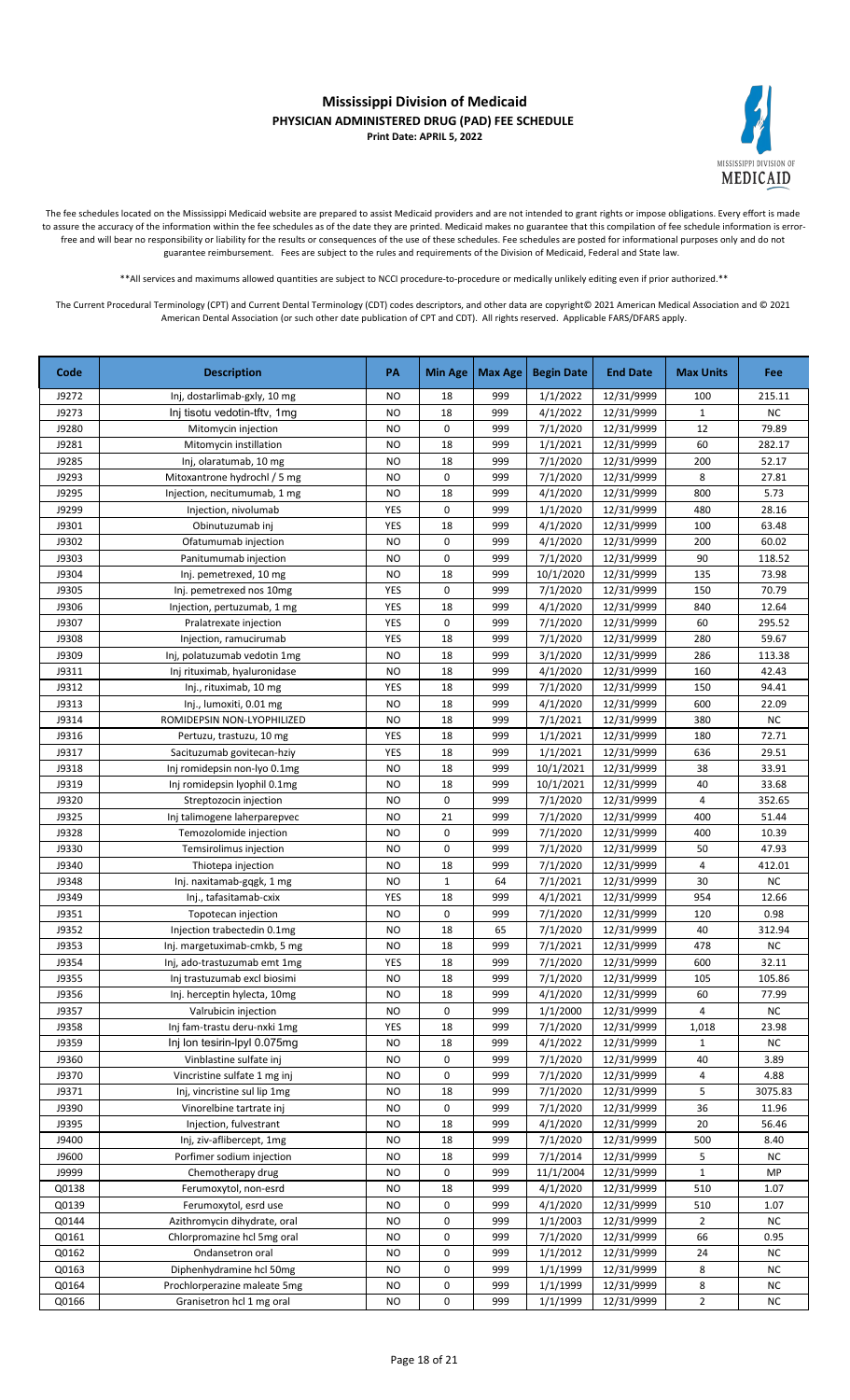

The fee schedules located on the Mississippi Medicaid website are prepared to assist Medicaid providers and are not intended to grant rights or impose obligations. Every effort is made to assure the accuracy of the information within the fee schedules as of the date they are printed. Medicaid makes no guarantee that this compilation of fee schedule information is errorfree and will bear no responsibility or liability for the results or consequences of the use of these schedules. Fee schedules are posted for informational purposes only and do not guarantee reimbursement. Fees are subject to the rules and requirements of the Division of Medicaid, Federal and State law.

\*\*All services and maximums allowed quantities are subject to NCCI procedure-to-procedure or medically unlikely editing even if prior authorized.\*\*

| Code  | <b>Description</b>              | PA        | <b>Min Age</b> | Max Age | <b>Begin Date</b> | <b>End Date</b> | <b>Max Units</b> | Fee       |
|-------|---------------------------------|-----------|----------------|---------|-------------------|-----------------|------------------|-----------|
| Q0167 | Dronabinol 2.5mg oral           | <b>NO</b> | 0              | 999     | 1/1/1999          | 12/31/9999      | 17               | <b>NC</b> |
| Q0169 | Promethazine hcl 12.5mg oral    | <b>NO</b> | 0              | 999     | 1/1/1999          | 12/31/9999      | 24               | <b>NC</b> |
| Q0173 | Trimethobenzamide hcl 250mg     | <b>NO</b> | 0              | 999     | 1/1/1999          | 12/31/9999      | 5                | NC        |
| Q0174 | Thiethylperazine maleate10mg    | <b>NO</b> | 0              | 999     | 1/1/1999          | 12/31/9999      | 3                | NC        |
| Q0175 | Perphenazine 4mg oral           | <b>NO</b> | 0              | 999     | 1/1/1999          | 12/31/9999      | 6                | <b>NC</b> |
| Q0177 | Hydroxyzine pamoate 25mg        | <b>NO</b> | 0              | 999     | 1/1/1999          | 12/31/9999      | 24               | <b>NC</b> |
| Q0180 | Dolasetron mesylate oral        | <b>NO</b> | 0              | 999     | 1/1/1999          | 12/31/9999      | $\mathbf{1}$     | <b>NC</b> |
| Q0181 | Unspecified oral anti-emetic    | <b>NO</b> | 0              | 999     | 1/1/1999          | 12/31/9999      | $\mathbf{1}$     | <b>NC</b> |
| Q0220 | TIXAGEV AND CILGAV, 300MG       | <b>NO</b> | 0              | 999     | 12/8/2021         | 12/31/9999      | 800              | <b>NC</b> |
| Q0239 | Bamlanivimab-xxxx               | <b>NO</b> | 12             | 999     | 11/10/2020        | 12/31/9999      | $\mathbf{1}$     | <b>NC</b> |
| Q0240 | Casirivi and imdevi 600 mg      | <b>NO</b> | 12             | 999     | 7/30/2021         | 12/31/9999      | 800              | <b>NC</b> |
| Q0243 | Casirivimab and imdevimab       | NO        | 12             | 999     | 11/21/2020        | 12/31/9999      | 1                | <b>NC</b> |
| Q0244 | Casirivi and imdevi 1200 mg     | <b>NO</b> | 0              | 999     | 6/3/2021          | 12/31/9999      | $\mathbf{1}$     | <b>NC</b> |
| Q0245 | Bamlanivimab and etesevima      | <b>NO</b> | 12             | 999     | 2/9/2021          | 12/31/9999      | $\mathbf{1}$     | <b>NC</b> |
| Q0247 | Sotrovimab                      | <b>NO</b> | 12             | 999     | 5/26/2021         | 12/31/9999      | $\mathbf{1}$     | 2394.00   |
| Q2004 | Bladder calculi irrig sol       | <b>NO</b> | 0              | 999     | 1/1/2001          | 12/31/9999      | $\mathbf{1}$     | <b>NC</b> |
| Q2009 | Fosphenytoin inj pe             | <b>NO</b> | 0              | 999     | 1/1/2001          | 12/31/9999      | 19               | <b>NC</b> |
| Q2017 | Teniposide, 50 mg               | <b>NO</b> | 0              | 999     | 1/1/2001          | 12/31/9999      | 19               | <b>NC</b> |
| Q2026 | Radiesse injection              | <b>NO</b> | 0              | 999     | 1/1/2010          | 12/31/9999      | 27               | <b>NC</b> |
| Q2028 | Inj, sculptra, 0.5mg            | <b>NO</b> | 0              | 999     | 1/1/2014          | 12/31/9999      | $\mathbf{1}$     | NC        |
| Q2041 | Axicabtagene ciloleucel car+    | YES       | 18             | 999     | 4/1/2018          | 12/31/9999      | $\mathbf{1}$     | <b>NC</b> |
| Q2042 | Tisagenlecleucel car-pos t      | YES       | 0              | 999     | 1/1/2019          | 12/31/9999      | $\mathbf{1}$     | <b>NC</b> |
| Q2043 | Sipuleucel-t auto cd54+         | <b>NO</b> | 12             | 999     | 7/1/2011          | 12/31/9999      | $\mathbf{1}$     | <b>NC</b> |
| Q2049 | Imported lipodox inj            | NO        | 19             | 999     | 7/1/2020          | 12/31/9999      | 10               | 470.40    |
| Q2050 | Doxorubicin inj 10mg            | NO        | 0              | 999     | 7/1/2020          | 12/31/9999      | 14               | 295.52    |
| Q2052 | Ivig demo, services/supplies    | <b>NO</b> | 0              | 999     | 4/1/2014          | 12/31/9999      | $\mathbf{1}$     | <b>NC</b> |
| Q3027 | Inj beta interferon im 1 mcg    | <b>NO</b> | 18             | 999     | 4/1/2020          | 12/31/9999      | 30               | 53.22     |
| Q3028 | Inj beta interferon sq 1 mcg    | <b>NO</b> | 18             | 999     | 7/1/2020          | 12/31/9999      | 44               | 31.71     |
| Q4074 | Iloprost non-comp unit dose     | NO        | 0              | 999     | 1/1/2010          | 12/31/9999      | 9                | <b>NC</b> |
| Q4081 | Epoetin alfa, 100 units esrd    | <b>NO</b> | 0              | 999     | 7/1/2020          | 12/31/9999      | 200              | 1.06      |
| Q4082 | Drug/bio noc part b drug cap    | <b>NO</b> | 0              | 999     | 1/1/2007          | 12/31/9999      | $\mathbf{1}$     | <b>NC</b> |
| Q5101 | Injection, zarxio               | <b>NO</b> | 0              | 999     | 7/1/2020          | 12/31/9999      | 1,500            | 0.55      |
| Q5103 | Injection, inflectra            | NO        | 6              | 999     | 7/1/2020          | 12/31/9999      | 150              | 47.77     |
| Q5104 | Injection, renflexis            | <b>NO</b> | 6              | 999     | 7/1/2020          | 12/31/9999      | 150              | 51.75     |
| Q5105 | Inj retacrit esrd on dialysi    | <b>NO</b> | 0              | 999     | 7/1/2020          | 12/31/9999      | 100              | 0.93      |
| Q5106 | Inj retacrit non-esrd use       | <b>NO</b> | 0              | 999     | 4/1/2020          | 12/31/9999      | 60               | 9.21      |
| Q5107 | Inj mvasi 10 mg                 | YES       | $18\,$         | 999     | 7/1/2020          | 12/31/9999      | 170              | 69.77     |
| Q5108 | Injection, fulphila             | <b>NO</b> | 0              | 999     | 4/1/2020          | 12/31/9999      | 12               | 307.52    |
| Q5109 | Injection, ixifi, 10 mg         | NO        | 6              | 999     | 1/1/2019          | 12/31/9999      | 159              | MP        |
| Q5110 | Nivestym                        | NO        | 0              | 999     | 7/1/2020          | 12/31/9999      | 1,500            | 0.63      |
| Q5112 | Inj ontruzant 10 mg             | NO        | 18             | 999     | 7/1/2019          | 12/31/9999      | 128              | NC        |
| Q5113 | Inj herzuma 10 mg               | NO        | 18             | 999     | 7/1/2019          | 12/31/9999      | 128              | NC        |
| Q5114 | Inj ogivri 10 mg                | <b>NO</b> | 18             | 999     | 7/1/2019          | 12/31/9999      | 128              | 93.31     |
| Q5115 | Inj truxima 10 mg               | NO        | 18             | 999     | 11/1/2019         | 12/31/9999      | 101              | 87.09     |
| Q5116 | Inj., trazimera, 10 mg          | <b>NO</b> | 18             | 999     | 10/1/2019         | 12/31/9999      | 127              | 74.02     |
| Q5117 | Inj., kanjinti, 10 mg           | YES       | 18             | 999     | 7/1/2020          | 12/31/9999      | 120              | 90.67     |
| Q5118 | Inj., zirabev, 10 mg            | NO        | 18             | 999     | 10/1/2019         | 12/31/9999      | 239              | 59.47     |
| Q5119 | Inj ruxience, 10 mg             | NO        | 18             | 70      | 7/1/2020          | 12/31/9999      | 101              | 73.83     |
| Q5120 | Inj pegfilgrastim-bmez 0.5mg    | NO        | 0              | 999     | 7/1/2020          | 12/31/9999      | 12               | 317.28    |
| Q5121 | Inj. avsola, 10 mg              | NO        | 6              | 999     | 7/1/2020          | 12/31/9999      | 397              | 51.50     |
| Q5122 | Inj, nyvepria                   | NO        | 0              | 999     | 1/1/2021          | 12/31/9999      | 12               | 327.08    |
| Q5124 | Inj. byooviz, 0.1 mg            | <b>NO</b> | 18             | 999     | 4/1/2022          | 12/31/9999      | 1                | NC        |
| Q9950 | Inj sulf hexa lipid microsph    | <b>NO</b> | 0              | 999     | 7/1/2020          | 12/31/9999      | 5                | 19.59     |
| Q9951 | Locm $>=$ 400 mg/ml iodine, 1ml | NO        | 0              | 999     | 1/1/2014          | 12/31/9999      | 999              | MP        |
| Q9953 | Inj fe-based mr contrast, 1ml   | <b>NO</b> | 0              | 999     | 7/1/2020          | 12/31/9999      | 10               | 62.05     |
| Q9954 | Oral mr contrast, 100 ml        | <b>NO</b> | 0              | 999     | 7/1/2020          | 12/31/9999      | 18               | 11.66     |
| Q9955 | Inj perflexane lip micros, ml   | NO        | 0              | 999     | 6/1/2007          | 12/31/9999      | $\mathbf{1}$     | MP        |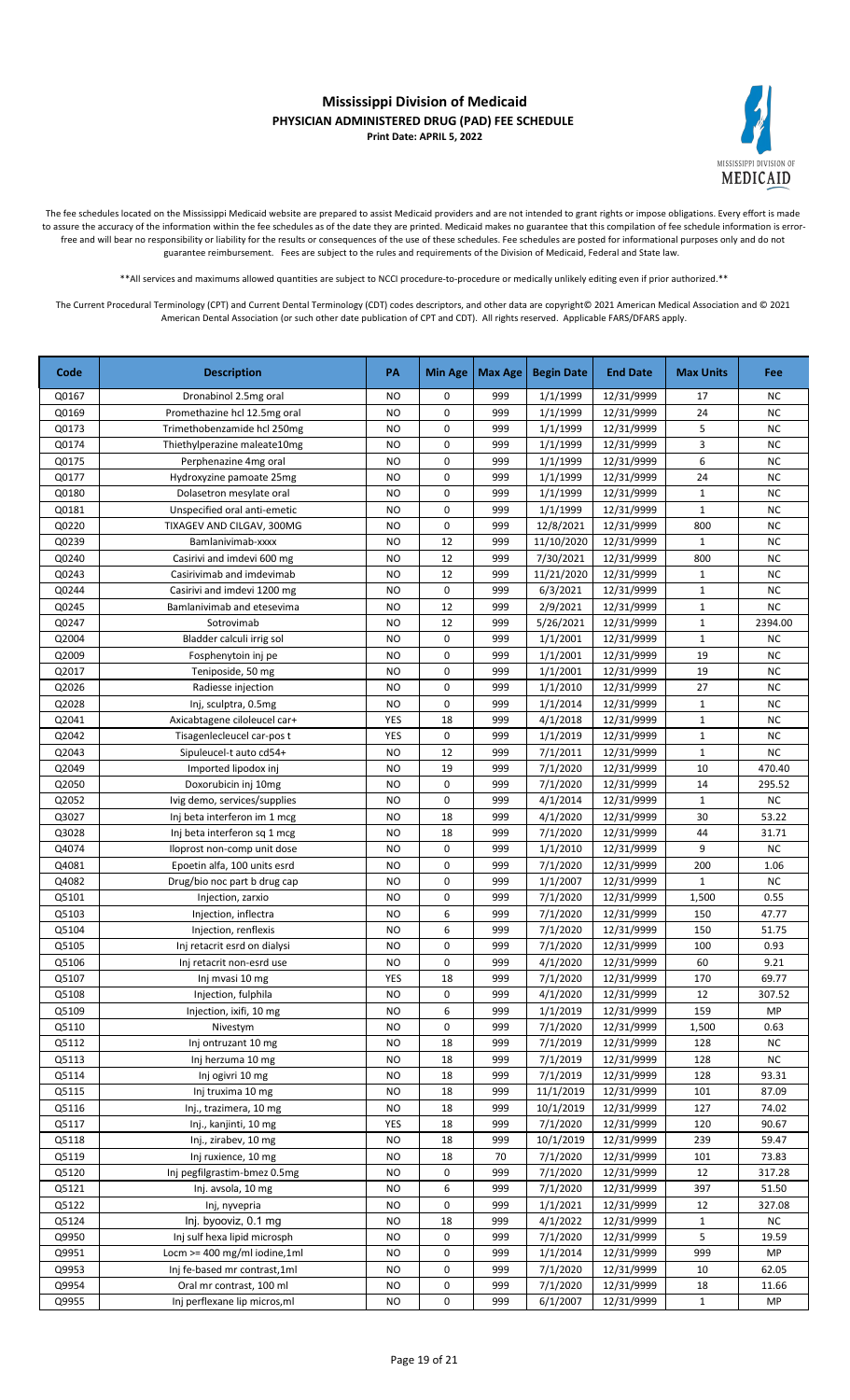

The fee schedules located on the Mississippi Medicaid website are prepared to assist Medicaid providers and are not intended to grant rights or impose obligations. Every effort is made to assure the accuracy of the information within the fee schedules as of the date they are printed. Medicaid makes no guarantee that this compilation of fee schedule information is errorfree and will bear no responsibility or liability for the results or consequences of the use of these schedules. Fee schedules are posted for informational purposes only and do not guarantee reimbursement. Fees are subject to the rules and requirements of the Division of Medicaid, Federal and State law.

\*\*All services and maximums allowed quantities are subject to NCCI procedure-to-procedure or medically unlikely editing even if prior authorized.\*\*

| Code  | <b>Description</b>            | PA        | Min Age | <b>Max Age</b> | <b>Begin Date</b> | <b>End Date</b> | <b>Max Units</b> | <b>Fee</b> |
|-------|-------------------------------|-----------|---------|----------------|-------------------|-----------------|------------------|------------|
| Q9956 | Inj octafluoropropane mic, ml | <b>NO</b> | 0       | 999            | 7/1/2020          | 12/31/9999      | 9                | 32.13      |
| Q9957 | Inj perflutren lip micros, ml | NO        | 0       | 999            | 7/1/2020          | 12/31/9999      | 3                | 48.20      |
| Q9958 | Hocm <= 149 mg/ml iodine, 1ml | <b>NO</b> | 0       | 999            | 1/1/2020          | 12/31/9999      | 300              | 0.08       |
| Q9959 | Hocm 150-199mg/ml iodine,1ml  | <b>NO</b> | 0       | 999            | 1/1/2014          | 12/31/9999      | 199              | MP         |
| Q9960 | Hocm 200-249mg/ml iodine,1ml  | <b>NO</b> | 0       | 999            | 7/1/2020          | 12/31/9999      | 250              | 0.17       |
| Q9961 | Hocm 250-299mg/ml iodine,1ml  | <b>NO</b> | 0       | 999            | 7/1/2020          | 12/31/9999      | 200              | 0.24       |
| Q9962 | Hocm 300-349mg/ml iodine,1ml  | <b>NO</b> | 0       | 999            | 7/1/2020          | 12/31/9999      | 150              | 0.18       |
| Q9963 | Hocm 350-399mg/ml iodine,1ml  | <b>NO</b> | 0       | 999            | 7/1/2020          | 12/31/9999      | 240              | 0.20       |
| Q9964 | Hocm>= 400mg/ml iodine, 1ml   | <b>NO</b> | 0       | 999            | 1/1/2008          | 12/31/9999      | 500              | 0.29       |
| Q9965 | Locm 100-199mg/ml iodine,1ml  | NO        | 0       | 999            | 7/1/2020          | 12/31/9999      | 199              | 0.88       |
| Q9966 | Locm 200-299mg/ml iodine,1ml  | <b>NO</b> | 0       | 999            | 7/1/2020          | 12/31/9999      | 250              | 0.32       |
| Q9967 | Locm 300-399mg/ml iodine,1ml  | <b>NO</b> | 0       | 999            | 7/1/2020          | 12/31/9999      | 300              | 0.12       |
| Q9968 | Visualization adjunct         | <b>NO</b> | 0       | 999            | 4/1/2020          | 12/31/9999      | 10               | 6.49       |
| Q9969 | Non-heu tc-99m add-on/dose    | NO        | 0       | 999            | 7/1/2020          | 12/31/9999      | 3                | 10.00      |
| Q9982 | Flutemetamol f18 diagnostic   | <b>NO</b> | 0       | 999            | 7/1/2016          | 12/31/9999      | $\mathbf 1$      | <b>NC</b>  |
| Q9983 | Florbetaben f18 diagnostic    | NO        | 18      | 999            | 7/1/2016          | 12/31/9999      | $\mathbf{1}$     | <b>NC</b>  |
| Q9991 | Buprenorph xr 100 mg or less  | <b>NO</b> | 18      | 999            | 3/1/2019          | 12/31/9999      | $\mathbf{1}$     | 1674.80    |
| Q9992 | Buprenorphine xr over 100 mg  | <b>NO</b> | 18      | 999            | 3/1/2019          | 12/31/9999      | $\mathbf{1}$     | 1674.80    |
| S0012 | Butorphanol tartrate, nasal   | <b>NO</b> | 0       | 999            | 1/1/2000          | 12/31/9999      | $\mathbf{1}$     | <b>NC</b>  |
| S0013 | Esketamine, nasal spray       | <b>NO</b> | 18      | 999            | 1/1/2021          | 12/31/9999      | 84               | 11.05      |
| S0014 | Tacrine hydrochloride, 10 mg  | <b>NO</b> | 0       | 999            | 1/1/2000          | 12/31/9999      | $\mathbf{1}$     | <b>NC</b>  |
| S0017 | Injection, aminocaproic acid  | <b>NO</b> | 0       | 999            | 1/1/2000          | 12/31/9999      | $\mathbf 1$      | <b>NC</b>  |
| S0020 | Injection, bupivicaine hydro  | NO        | 0       | 999            | 1/1/2000          | 12/31/9999      | 1                | <b>NC</b>  |
| S0021 | Injection, cefoperazone sod   | <b>NO</b> | 0       | 999            | 1/1/2000          | 12/31/9999      | $\mathbf 1$      | <b>NC</b>  |
| S0023 | Injection, cimetidine hydroc  | <b>NO</b> | 0       | 999            | 1/1/2000          | 12/31/9999      | $\mathbf{1}$     | <b>NC</b>  |
| S0028 | Injection, famotidine, 20 mg  | <b>NO</b> | 0       | 999            | 7/1/2020          | 12/31/9999      | $\mathbf{1}$     | 0.89       |
| S0030 | Injection, metronidazole      | NO        | 0       | 999            | 1/1/2000          | 12/31/9999      | $\mathbf 1$      | <b>NC</b>  |
| S0032 | Injection, nafcillin sodium   | <b>NO</b> | 0       | 999            | 1/1/2000          | 12/31/9999      | $\mathbf{1}$     | <b>NC</b>  |
| S0034 | Injection, ofloxacin, 400 mg  | <b>NO</b> | 0       | 999            | 1/1/2000          | 12/31/9999      | $\mathbf{1}$     | <b>NC</b>  |
| S0039 | Injection, sulfamethoxazole   | <b>NO</b> | 0       | 999            | 1/1/2000          | 12/31/9999      | $\mathbf 1$      | <b>NC</b>  |
| S0040 | Injection, ticarcillin disod  | NO        | 0       | 999            | 1/1/2000          | 12/31/9999      | $\mathbf{1}$     | <b>NC</b>  |
| S0073 | Injection, aztreonam, 500 mg  | <b>NO</b> | 0       | 999            | 1/1/2000          | 12/31/9999      | $\mathbf 1$      | <b>NC</b>  |
| S0074 | Injection, cefotetan disodiu  | <b>NO</b> | 0       | 999            | 1/1/2000          | 12/31/9999      | $\mathbf{1}$     | <b>NC</b>  |
| S0077 | Injection, clindamycin phosp  | NO        | 0       | 999            | 1/1/2000          | 12/31/9999      | $\mathbf{1}$     | <b>NC</b>  |
| S0078 | Injection, fosphenytoin sodi  | NO        | 0       | 999            | 1/1/2000          | 12/31/9999      | $\mathbf 1$      | <b>NC</b>  |
| S0080 | Injection, pentamidine iseth  | NO        | 0       | 999            | 1/1/2000          | 12/31/9999      | $\mathbf 1$      | <b>NC</b>  |
| S0081 | Injection, piperacillin sodi  | NO.       | 0       | 999            | 1/1/2000          | 12/31/9999      | $\mathbf 1$      | ΝC         |
| S0088 | Imatinib 100 mg               | <b>NO</b> | 0       | 999            | 1/1/2002          | 12/31/9999      | $\mathbf 1$      | <b>NC</b>  |
| S0090 | Sildenafil citrate, 25 mg     | NO        | 0       | 999            | 1/1/2000          | 12/31/9999      | 1                | <b>NC</b>  |
| S0091 | Granisetron 1mg               | <b>NO</b> | 0       | 999            | 1/1/2002          | 12/31/9999      | $\mathbf 1$      | <b>NC</b>  |
| S0092 | Hydromorphone 250 mg          | NO        | 0       | 999            | 1/1/2002          | 12/31/9999      | $\mathbf 1$      | <b>NC</b>  |
| S0093 | Morphine 500 mg               | NO.       | 0       | 999            | 1/1/2002          | 12/31/9999      | $\mathbf 1$      | <b>NC</b>  |
| S0104 | Zidovudine, oral, 100 mg      | NO        | 0       | 999            | 1/1/2003          | 12/31/9999      | $\mathbf 1$      | NC         |
| S0106 | Bupropion hcl sr 60 tablets   | NO        | 0       | 999            | 1/1/2003          | 12/31/9999      | $\mathbf{1}$     | <b>NC</b>  |
| S0108 | Mercaptopurine 50 mg          | NO        | 0       | 999            | 1/1/2003          | 12/31/9999      | $\mathbf{1}$     | NC         |
| S0109 | Methadone oral 5mg            | NO        | 0       | 999            | 10/1/2020         | 12/31/9999      | 24               | 0.24       |
| S0117 | Tretinoin topical 5 g         | <b>NO</b> | 0       | 999            | 7/1/2004          | 12/31/9999      | $\mathbf{1}$     | NC         |
| S0119 | Ondansetron 4 mg              | NO        | 0       | 999            | 1/1/2012          | 12/31/9999      | 1                | <b>NC</b>  |
| S0122 | Inj menotropins 75 iu         | NO        | 0       | 999            | 1/1/2003          | 12/31/9999      | $\mathbf{1}$     | <b>NC</b>  |
| S0126 | Inj follitropin alfa 75 iu    | NO        | 0       | 999            | 1/1/2003          | 12/31/9999      | $\mathbf{1}$     | <b>NC</b>  |
| S0128 | Inj follitropin beta 75 iu    | NO        | 0       | 999            | 1/1/2003          | 12/31/9999      | $\mathbf{1}$     | <b>NC</b>  |
| S0132 | Inj ganirelix acetat 250 mcg  | NO        | 0       | 999            | 1/1/2003          | 12/31/9999      | $\mathbf 1$      | <b>NC</b>  |
| S0136 | Clozapine, 25 mg              | NO        | 0       | 999            | 1/1/2004          | 12/31/9999      | $\mathbf{1}$     | <b>NC</b>  |
| S0137 | Didanosine, 25 mg             | <b>NO</b> | 0       | 999            | 1/1/2004          | 12/31/9999      | $\mathbf 1$      | <b>NC</b>  |
| S0138 | Finasteride, 5 mg             | <b>NO</b> | 0       | 999            | 1/1/2004          | 12/31/9999      | $\mathbf 1$      | <b>NC</b>  |
| S0139 | Minoxidil, 10 mg              | <b>NO</b> | 0       | 999            | 1/1/2004          | 12/31/9999      | $\mathbf 1$      | <b>NC</b>  |
| S0140 | Saquinavir, 200 mg            | NO.       | 0       | 999            | 1/1/2004          | 12/31/9999      | $\mathbf{1}$     | NC.        |